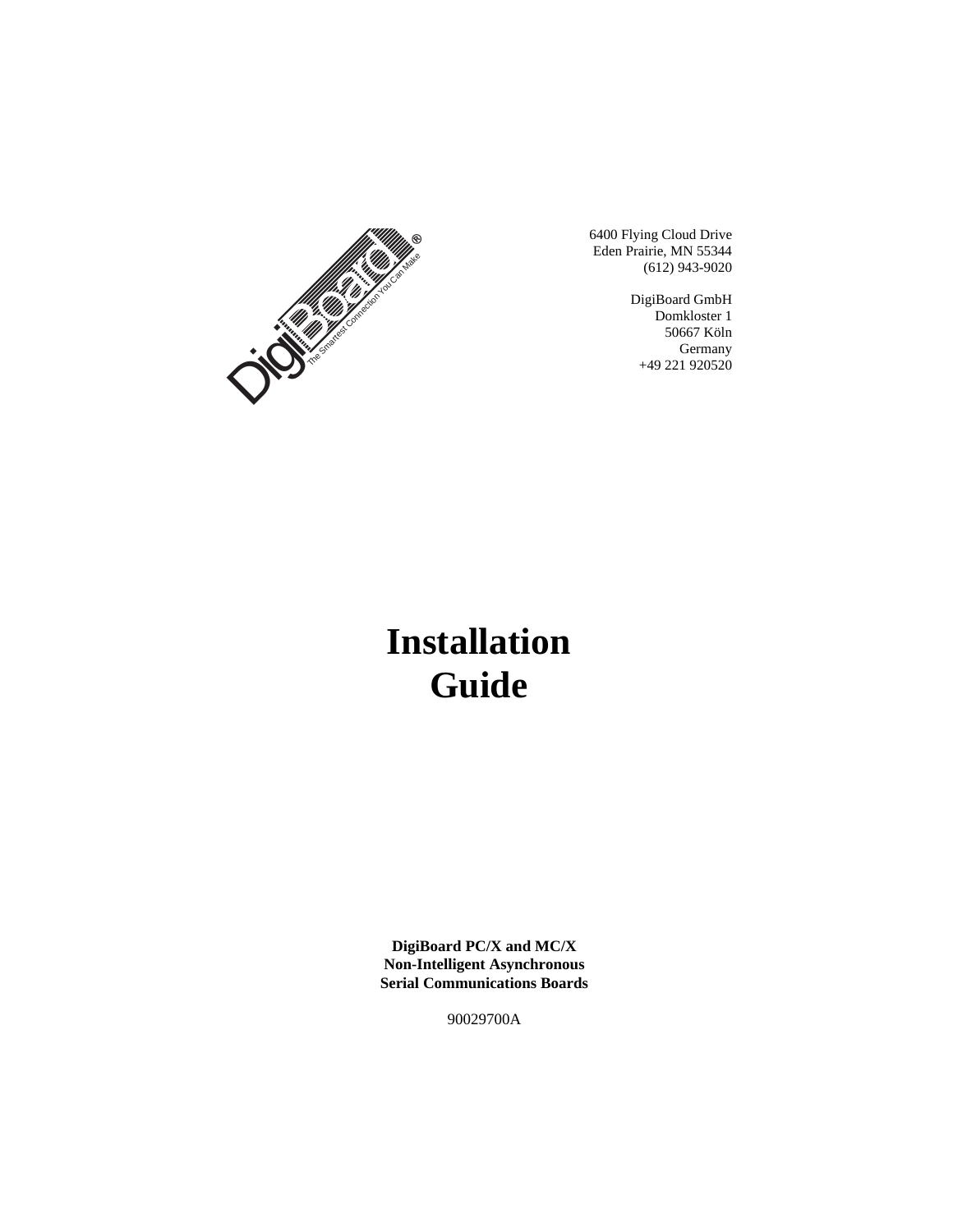**DigiBoard**® is a registered trademark of Digi International Inc. **DigiWARE**™, **PC/X**™, **MC/X**™, **PC/16**™, **PC/8**™, **PC/4**™, **MC/16**™, **MC/8**™ and **MC/4**™ are trademarks of Digi International Inc. All other brand and product names are the trademarks of their respective holders.

> © Digi International Inc. 1994 All Rights Reserved

|            | Digi International Inc., |            | DigiBoard GmbH  |
|------------|--------------------------|------------|-----------------|
|            | d. b. a. DigiBoard       |            | Domkloster 1    |
|            | 6400 Flying Cloud Drive  |            | 50667 Köln      |
|            | Eden Prairie, MN 55344   |            | Germany         |
| Phone      | $(612)$ 943-9020         | Phone      | +49 221 920520  |
| <b>FAX</b> | $(612)$ 943-5398         | <b>FAX</b> | +49 221 9205210 |
| <b>BBS</b> | $(612)$ 943-0812         | <b>BBS</b> | +49 221 9205211 |

Information in this document is subject to change without notice and does not represent a commitment on the part of DigiBoard.

DigiBoard provides this document "as is," without warranty of any kind, either expressed or implied, including, but not limited to, the particular purpose. Digi-Board may make improvements and/or changes in this manual or in the product(s) and/or the program(s) described in this manual at any time.

This product could include technical inaccuracies or typographical errors. Changes are periodically made to the information herein; these changes may be incorporated in new editions of the publication.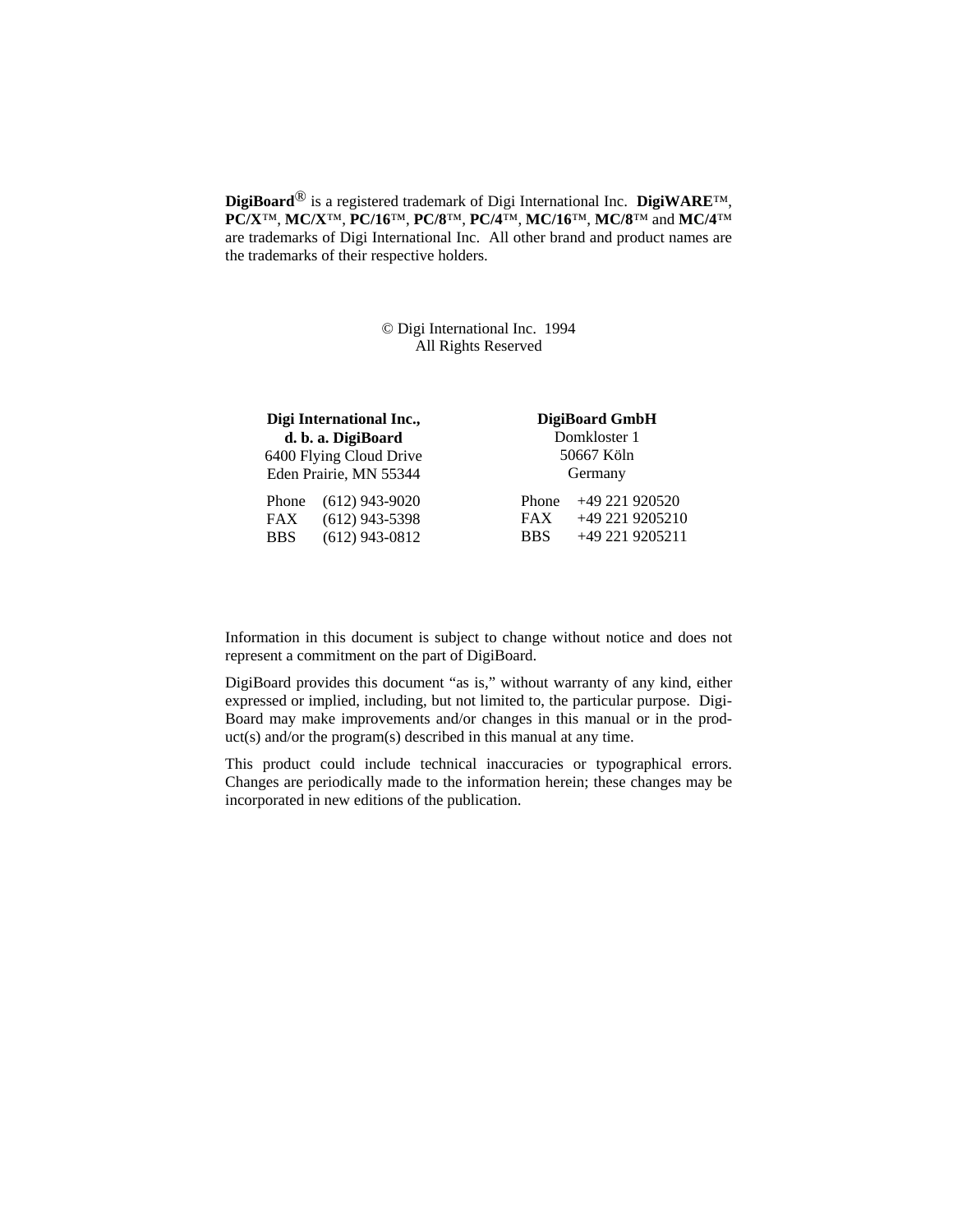# **Table of Contents**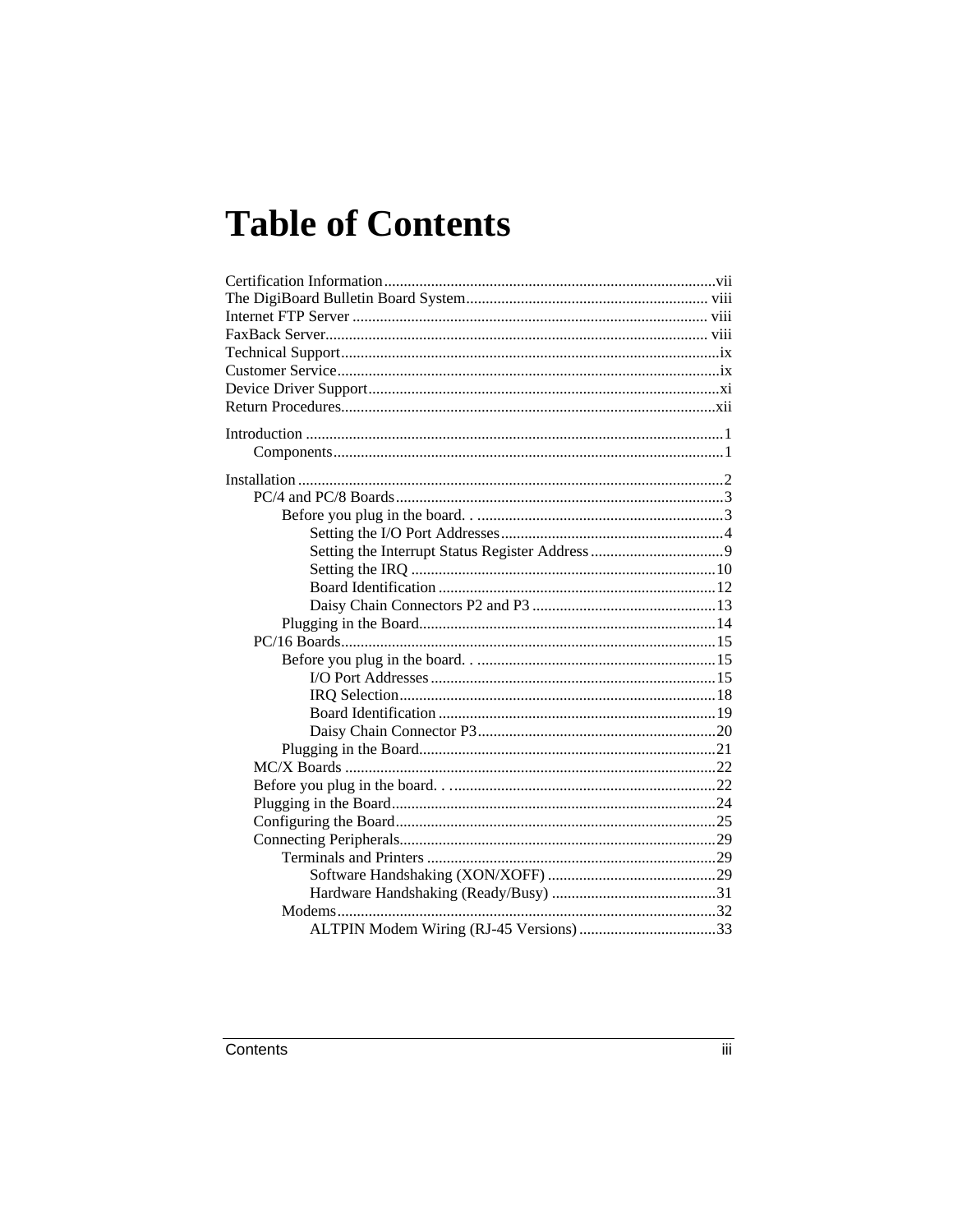| Quad and Octa Cable Option (DTE or DCE) 36            |  |
|-------------------------------------------------------|--|
| Quad and Octa Connector Boxes (DTE or DCE)37          |  |
|                                                       |  |
|                                                       |  |
|                                                       |  |
|                                                       |  |
|                                                       |  |
|                                                       |  |
|                                                       |  |
|                                                       |  |
|                                                       |  |
| Using PC/X and MC/X Boards with MS-DOS Applications49 |  |
|                                                       |  |
|                                                       |  |
|                                                       |  |
|                                                       |  |
|                                                       |  |
|                                                       |  |
|                                                       |  |
|                                                       |  |
|                                                       |  |
|                                                       |  |
|                                                       |  |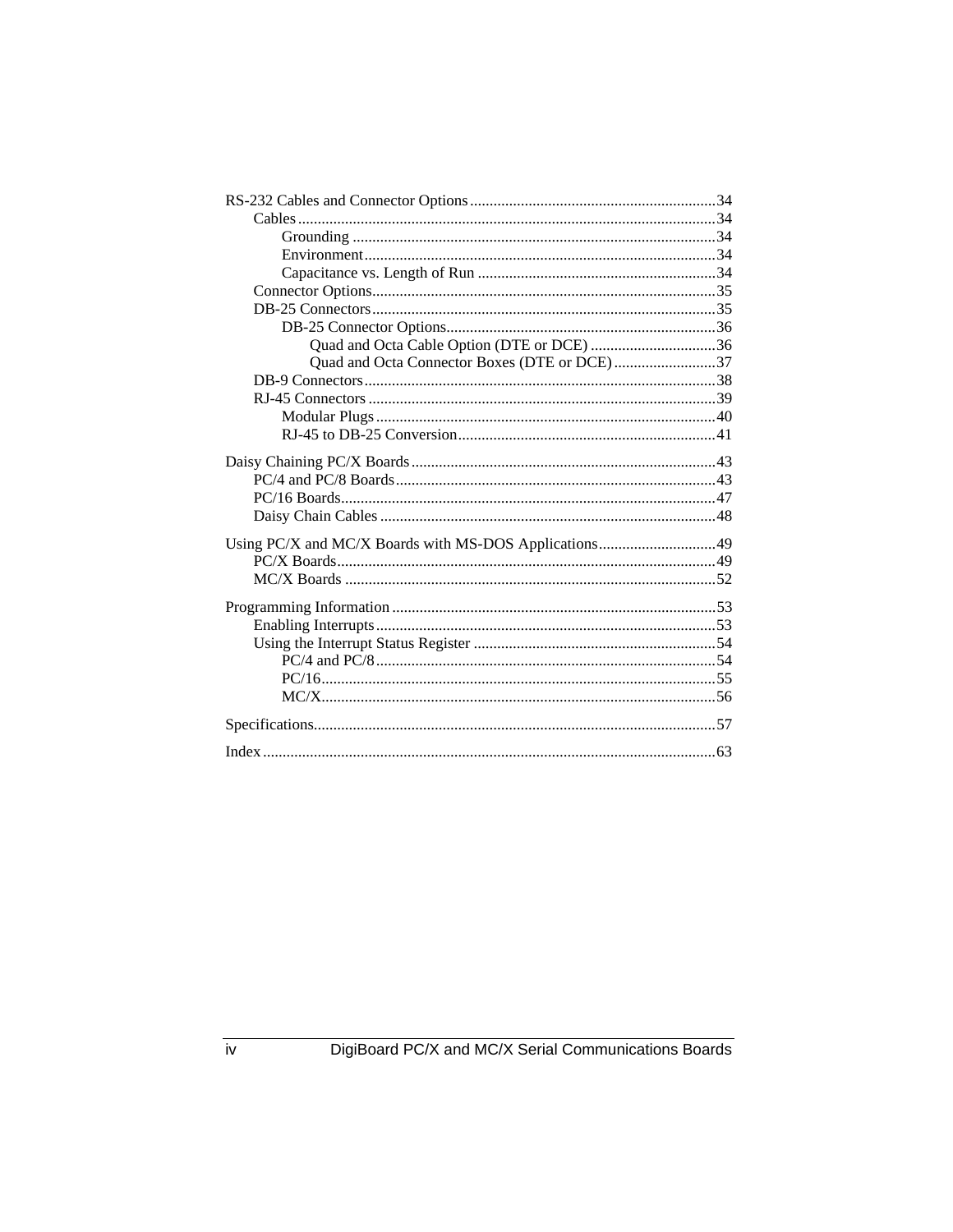# **List of Figures**

| Figure 1  |                                                         |  |
|-----------|---------------------------------------------------------|--|
| Figure 2  |                                                         |  |
| Figure 3  |                                                         |  |
| Figure 4  | Board ID Jumper Settings for PC/4 and PC/8 Boards  12   |  |
| Figure 5  | Connectors P2 and P3 (Single Board Configuration) 13    |  |
| Figure 6  |                                                         |  |
| Figure 7  |                                                         |  |
| Figure 8  |                                                         |  |
| Figure 9  |                                                         |  |
| Figure 10 |                                                         |  |
| Figure 11 |                                                         |  |
| Figure 12 |                                                         |  |
| Figure 13 |                                                         |  |
| Figure 14 | Terminal/Printer Cable with DTR Handshaking (DB-25) 31  |  |
| Figure 15 | Terminal/Printer Cable with DTR Handshaking (RJ-45) 31  |  |
| Figure 16 |                                                         |  |
| Figure 17 |                                                         |  |
| Figure 18 | 8-Wire Modem Cable for use with ALTPIN Configuration 33 |  |
| Figure 19 |                                                         |  |
| Figure 20 |                                                         |  |
| Figure 21 |                                                         |  |
| Figure 22 |                                                         |  |
| Figure 23 |                                                         |  |
| Figure 24 |                                                         |  |
| Figure 25 |                                                         |  |
| Figure 26 |                                                         |  |
| Figure 27 |                                                         |  |
| Figure 28 |                                                         |  |
|           |                                                         |  |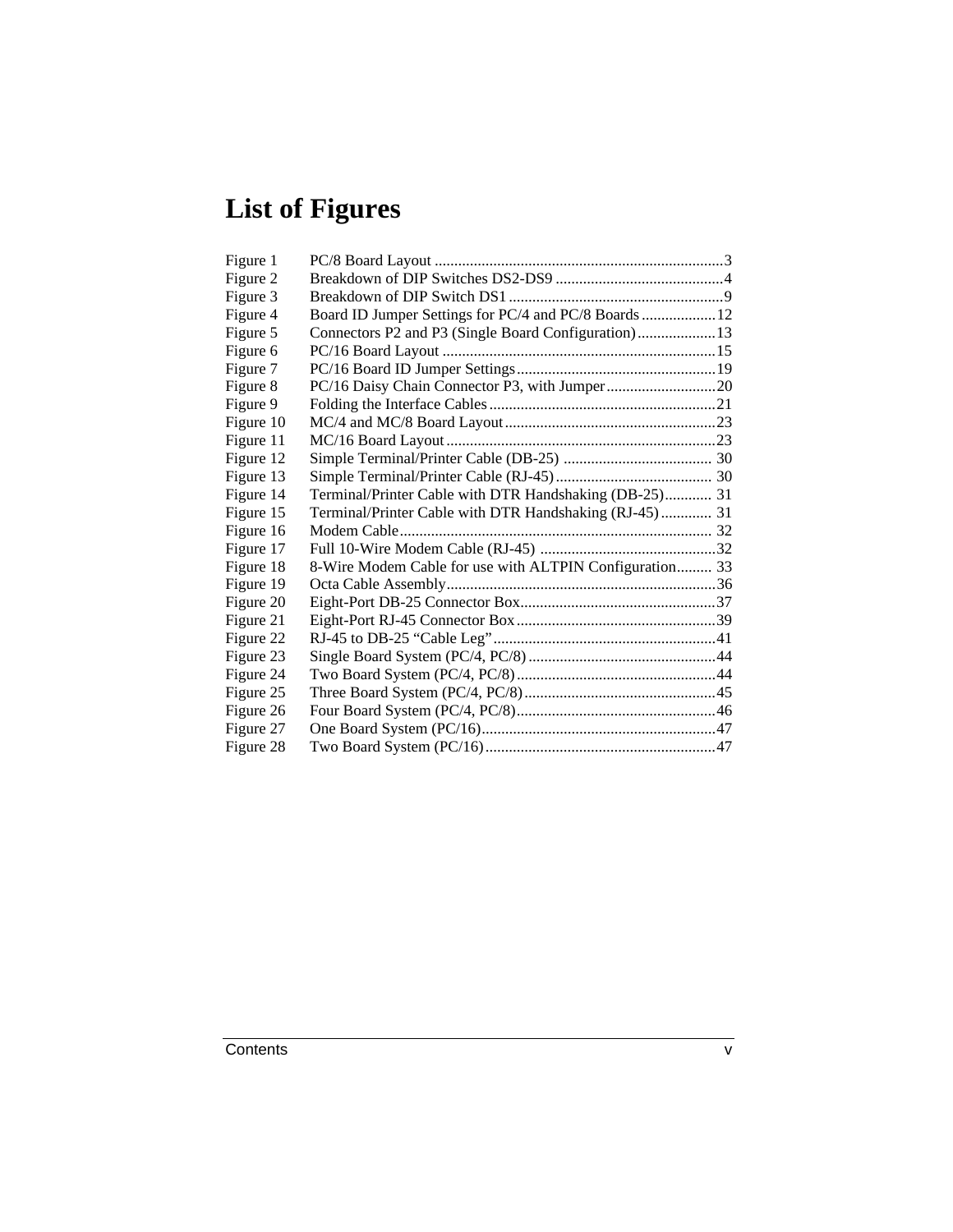# **List of Tables**

| Table 1  |                                                          |  |
|----------|----------------------------------------------------------|--|
| Table 2  |                                                          |  |
| Table 3  | Standard (DOS) PALs and their Associated I/O Addresses16 |  |
| Table 4  |                                                          |  |
| Table 5  |                                                          |  |
| Table 6  |                                                          |  |
| Table 7  |                                                          |  |
| Table 8  |                                                          |  |
| Table 9  |                                                          |  |
| Table 10 | DB-9 Quad and Octa Cable Options and Part Numbers38      |  |
| Table 11 |                                                          |  |
| Table 12 |                                                          |  |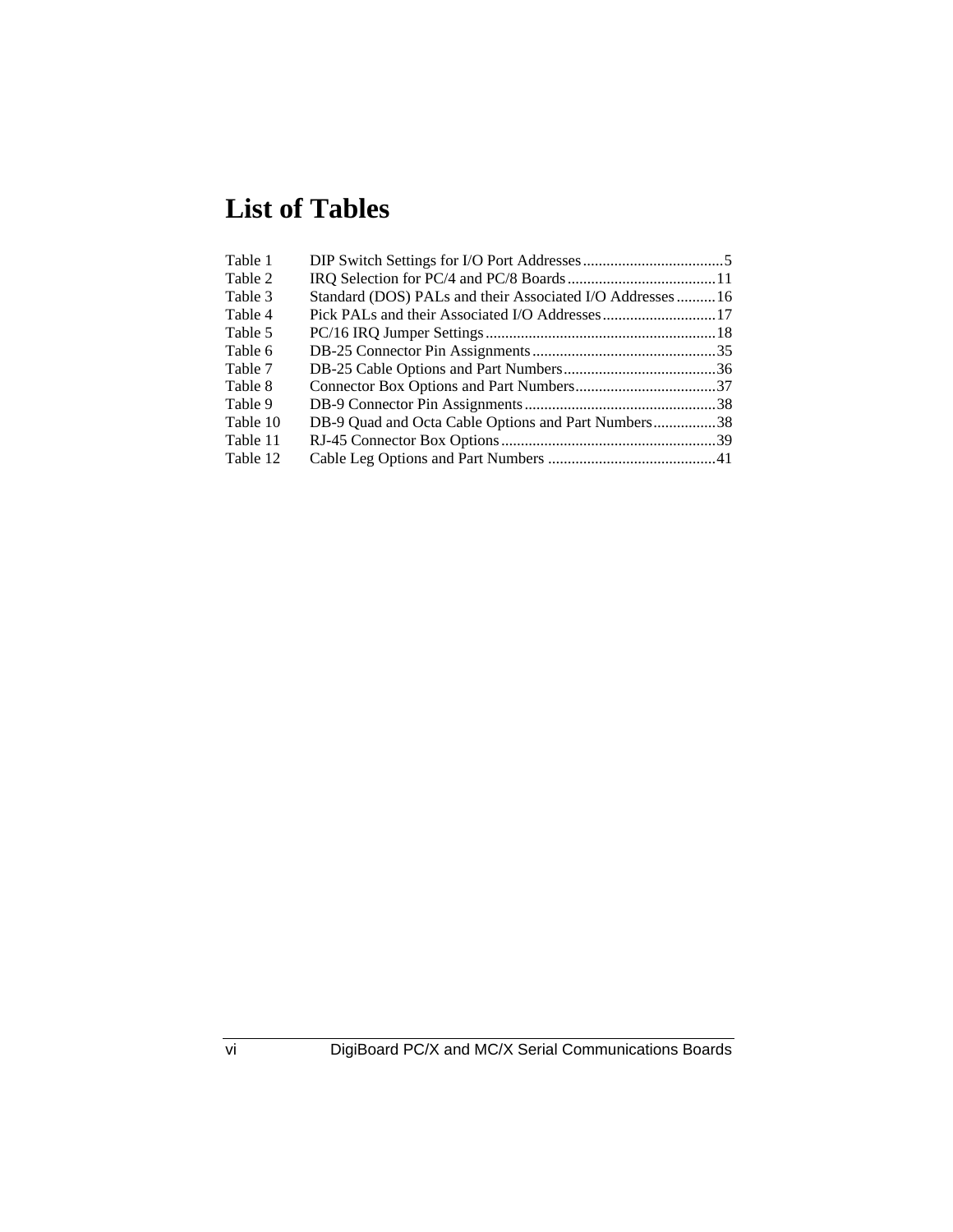## **Certification Information**

### **Radio Frequency Interference (RFI) (FCC 15.105)**

This equipment has been tested and found to comply with the limits for Class B digital devices pursuant to Part 15 of the FCC Rules. These limits are designed to provide reasonable protection against harmful interference in a residential environment. This equipment generates, uses, and can radiate radio frequency energy, and if not installed and used in accordance with the instruction manual, may cause harmful interference to radio communications. However, there is no guarantee that interference will not occur in a particular installation. If this equipment does cause harmful interference to radio or television reception, which can be determined by turning the equipment off and on, the user is encouraged to try and correct the interference by one or more of the following measures:

- Reorient or relocate the receiving antenna.
- Increase the separation between the equipment and the receiver.
- Connect the equipment into an outlet on a circuit different from that to which the receiver is connected.
- Consult the dealer or an experienced radio/TV technician for help.

### **Labeling Requirements (FCC 15.19)**

### This device complies with Part 15 of FCC rules. Operation is subject to the following two conditions: (1) this device may not cause harmful interference, and (2) this device must accept any interference received, including interference that may cause undesired operation.

### **Modifications (FCC 15.21)**

Changes or modifications to this equipment not expressly approved by DigiBoard may void the user's authority to operate this equipment.

### **Cables (FCC 15.27)**

Shielded cables *must* be used to remain within the Class B limitations.

### **Canadian DOC Notice**

This digital apparatus does not exceed the Class B limits for radio noise for digital apparatus set out in the Radio Interference Regulations of the Canadian Department of Communications.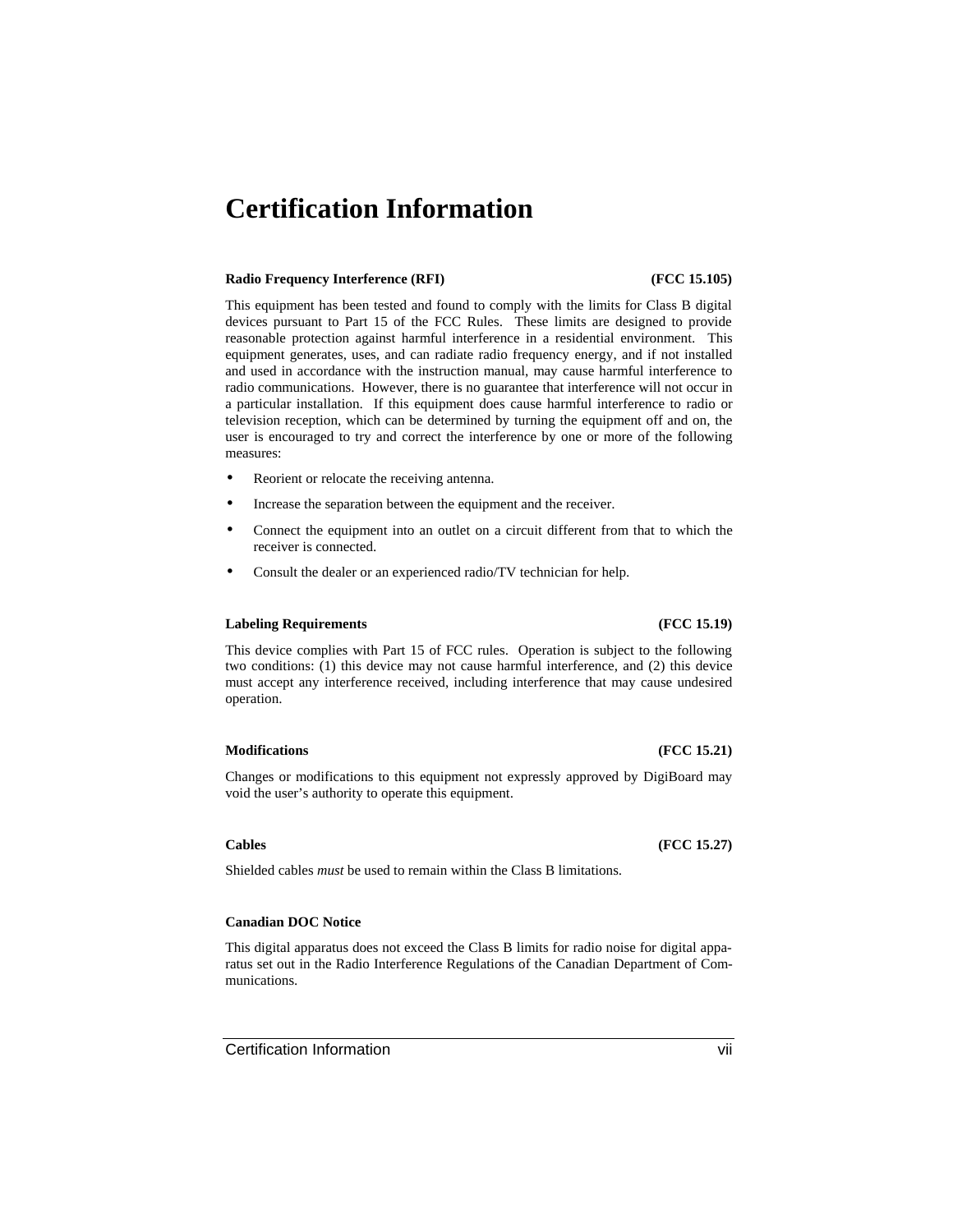## **The DigiBoard Bulletin Board System**

DigiBoard provides an electronic bulletin board service (BBS) for our customers. This bulletin board provides general and technical information about DigiBoard's products.

The DigiBoard BBS allows users to download software drivers as soon as they become available. There is also a feature to allow users with problems or questions about DigiBoard products to leave messages to DigiBoard Technical Support.

Using the DigiBoard BBS is easy. Simply dial **(612) 943-0812** or **(612) 943- 0549**. The bulletin board accepts calls at 1200, 2400, 9600 and 14.4K baud. V.32, HST 14.4, V.42 and V.42*bis* standards are supported, with full MNP class 1-5 error correction and data compression.

The recommended modem communications parameters are 8 bits, no parity and one stop bit (**8 N 1**). Other settings may also work.

Download protocols include Zmodem, Xmodem, Ymodem, Kermit and others.

## **Internet FTP Server**

DigiBoard has also set up an Anonymous FTP server for those with access to the Internet network. The address is **ftp.digibd.com** (**192.83.159.193**). Log in as **anonymous**, and enter your E-mail address when asked for a password. Drivers and installation tips are located in the **/drivers** directory. A text file, **download.doc**, gives information on uncompressing the files after downloading. Tip: Be sure to enter "**bin**" before downloading, to ensure binary transfer of files.

## **FaxBack Server**

Manuals and technical information can also be obtained by FAX. To use the FaxBack server, simply call (612) 943-0573 on a touch tone phone.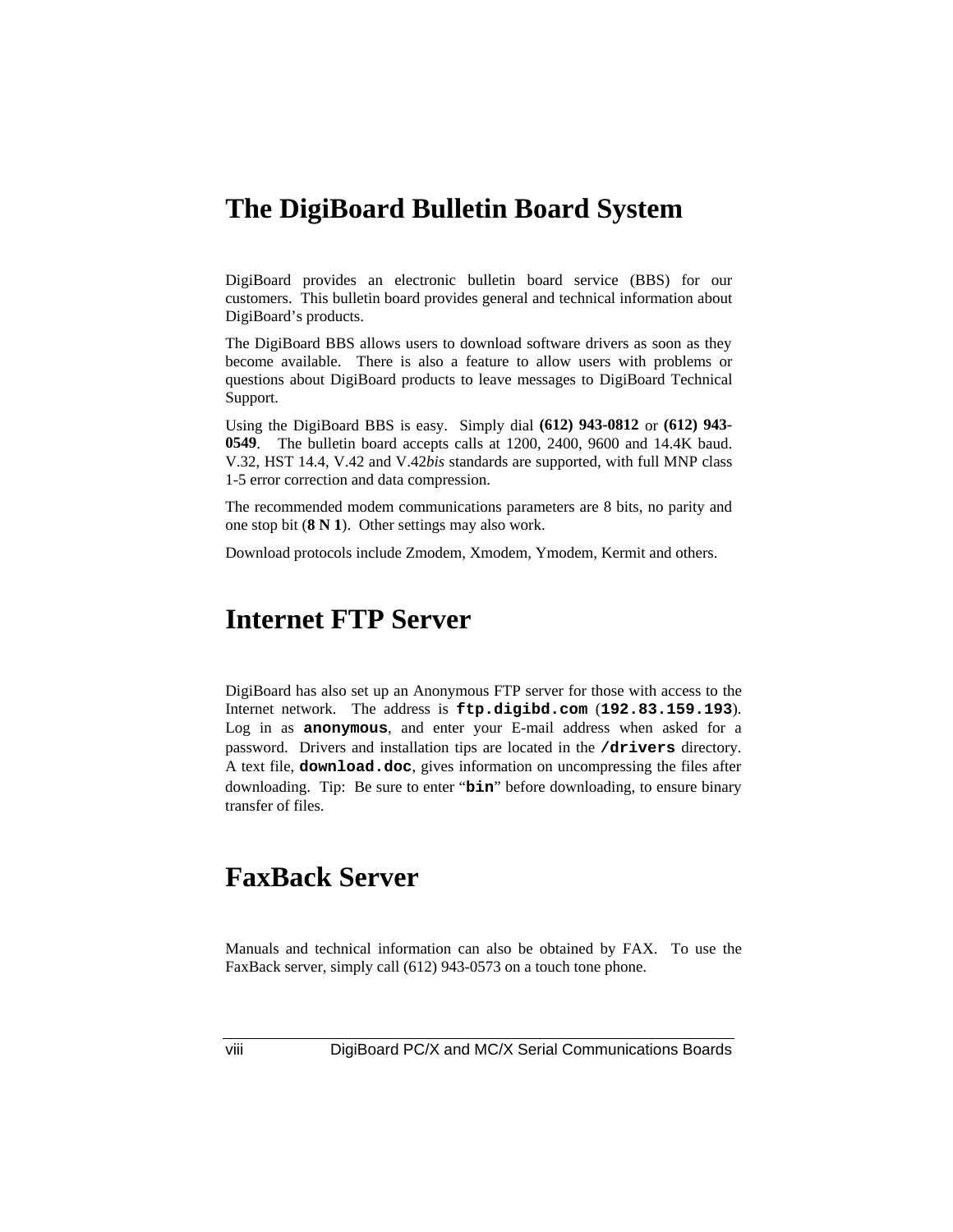## **Technical Support**

At DigiBoard, we are proud of our products, and support them. Our dealers and distributors are fully trained on our product line, so that they can help you on a technical level should assistance be needed.

Your first level of support is your DigiBoard dealer, the place where you purchased your PC/X or MC/X board. Your dealer has the training to help you with any installation questions or difficulties you might have.

If you still experience difficulties (after contacting your first level of support), DigiBoard has a staff of Technical Support Specialists that can assist you. They can be reached at **(612) 943-0578**. In Europe, call +**49 221 920520**. FAX numbers are: (612) 943-0579 (USA) and +49 221 9205210 (Europe).

When you call DigiBoard Technical Support, please call from a position where you can operate your system. Also, please fill out the form on the opposite page before calling, so your Technical Support representative can have a clear picture of your system and any potential conflicts between devices.

DigiBoard Technical Support can also be reached via Internet E-mail. Please send correspondences to **support@digibd.com**, and include your voice and FAX phone numbers.



Before calling Tech Support, be sure to run the user diagnostics, **UD-STD.EXE**, in the **\DIAGS** directory of the Windows, OS/2 and FOSSIL driver diskette (provided with the board). Refer to **USER-STD.TXT** and the help screens in the **UD-STD.EXE** for instructions.

## **Customer Service**

DigiBoard also has a staff of Customer Service representatives to help you with software and documentation update requests, as well as Returned Merchandise Authorizations (RMAs) in case you need to return your board to DigiBoard for repair (see page *xii*). They can be reached at **(612) 943-0577**.

DigiBoard Customer Service can also be reached via Internet E-mail. Please send correspondences to **cust\_serv@digibd.com**, and include your voice and FAX phone numbers.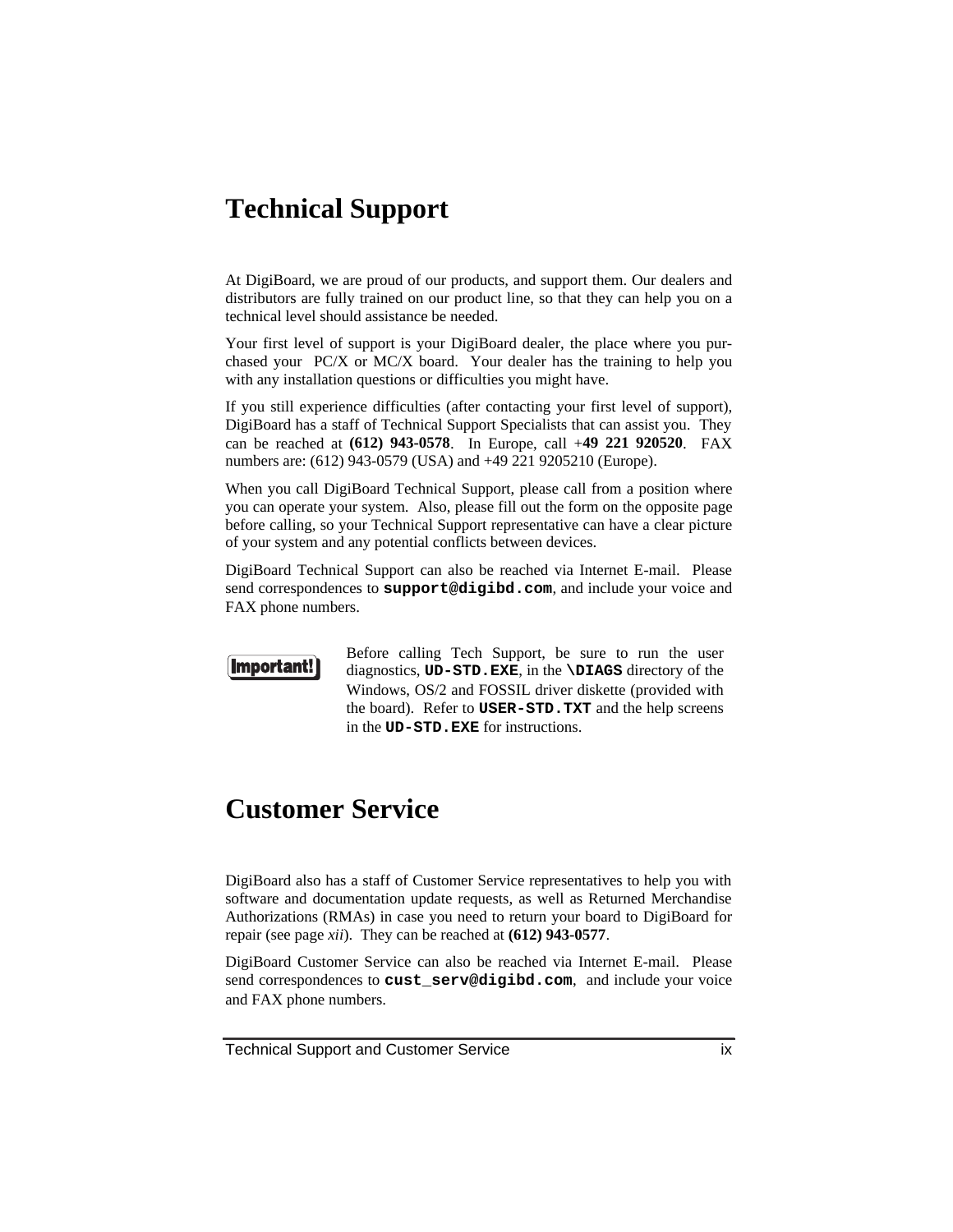### **Technical Support Information**

Please assist your Technical Support representative by filling in the following information.

|           | Make, model and clock speed of your computer: __________________________________ |  |  |  |
|-----------|----------------------------------------------------------------------------------|--|--|--|
|           | How much RAM does your computer have? _____ MB                                   |  |  |  |
|           |                                                                                  |  |  |  |
| LAN card: |                                                                                  |  |  |  |
| Other:    |                                                                                  |  |  |  |
|           |                                                                                  |  |  |  |

DigiBoard device driver version: \_\_\_\_\_\_\_\_\_\_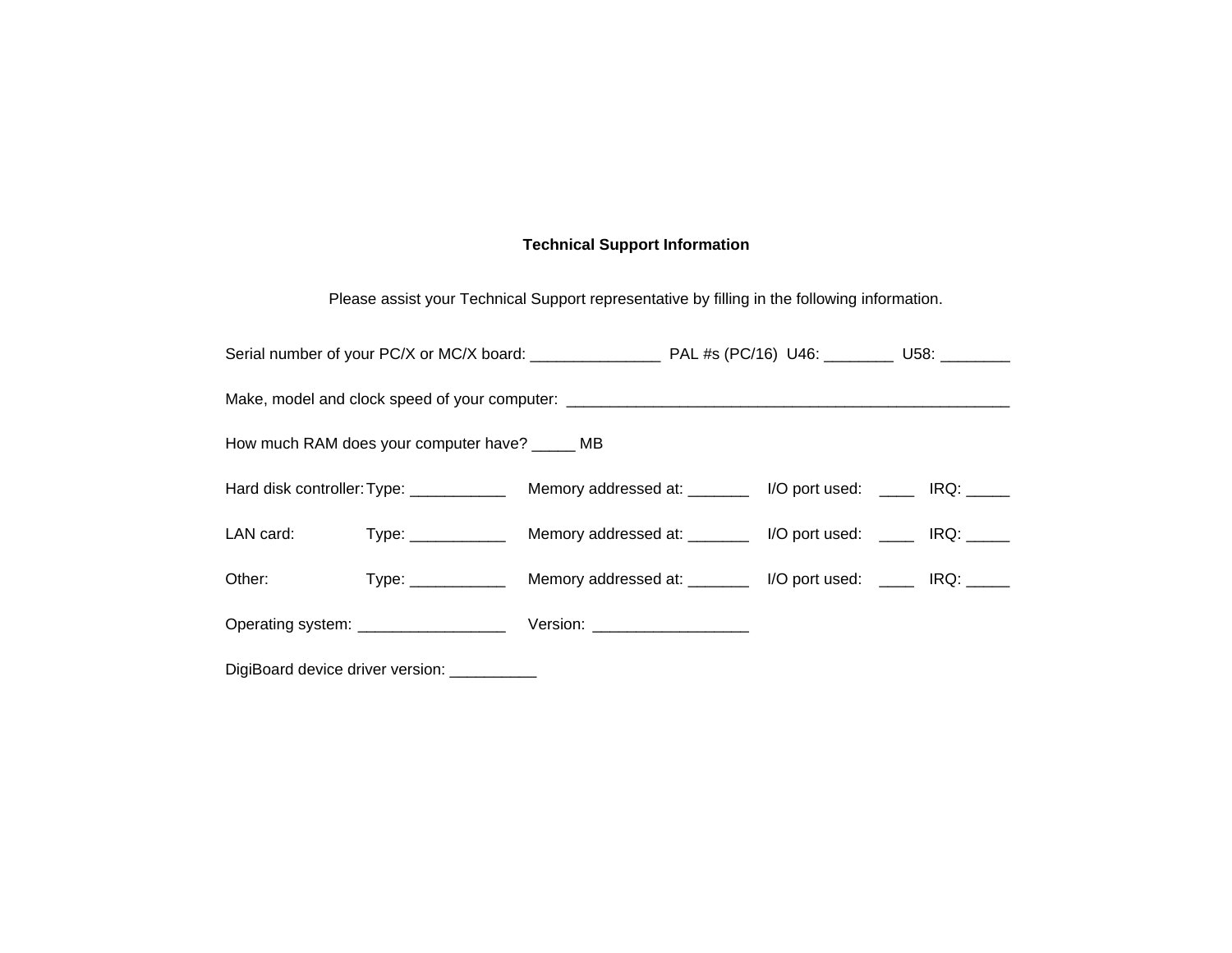## **Device Driver Support**

This product is shipped with device drivers for some of the most commonly used operating systems. Other device drivers may be available, however, and may be obtained, free of charge, from DigiBoard. For information on availability, and to order additional drivers, please contact DigiBoard Customer Service or dial in to the DigiBoard BBS.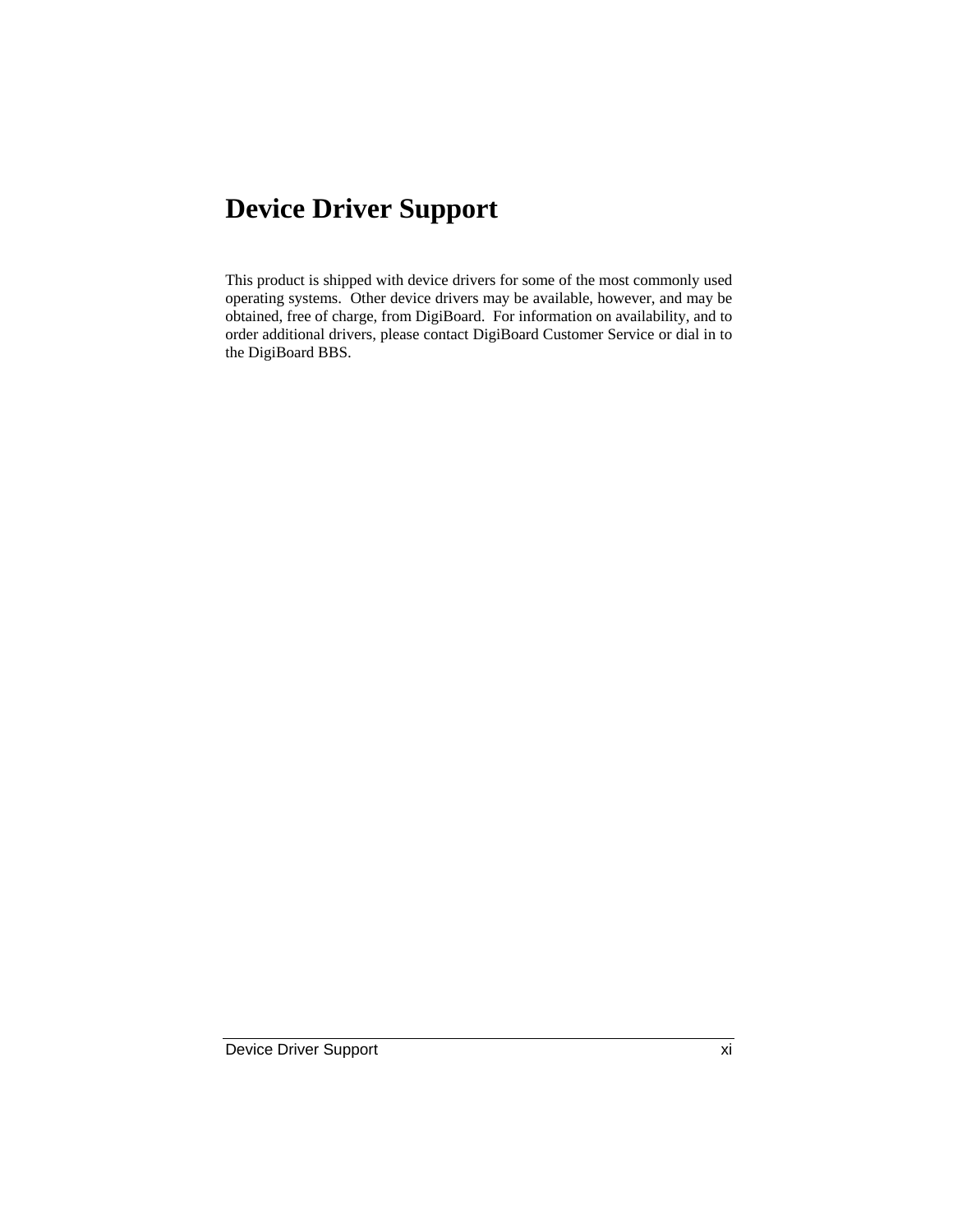## **Return Procedures**

All DigiBoard products have a five-year parts and labor warranty, and we are ultimately responsible for any defective parts, according to the limits specified in the warranty. However, many of the reported problems are due to factors other than defects in the product itself. To save you time and possibly additional cost, DigiBoard asks that you *first* try to resolve any difficulties by contacting our Technical Support representatives at **(612) 943-0578.**



### *Be sure to have the serial number of your board at hand before calling Technical Support.*

Returns should be directed to the dealer or distributor from whom you purchased the product. If you need to return your PC/X or MC/X board to DigiBoard for repair, it is first necessary to obtain an RMA (Returned Merchandise Authorization) number from DigiBoard, by speaking to a DigiBoard Customer Service representative. Authorized returns should be shipped to DigiBoard, 10000 West 76th Street, Eden Prairie, MN 55344. The RMA number should appear on the shipping carton, on or near the address label.



*Products received without an RMA number clearly marked on the outside of the package will be returned, unopened, to the sender*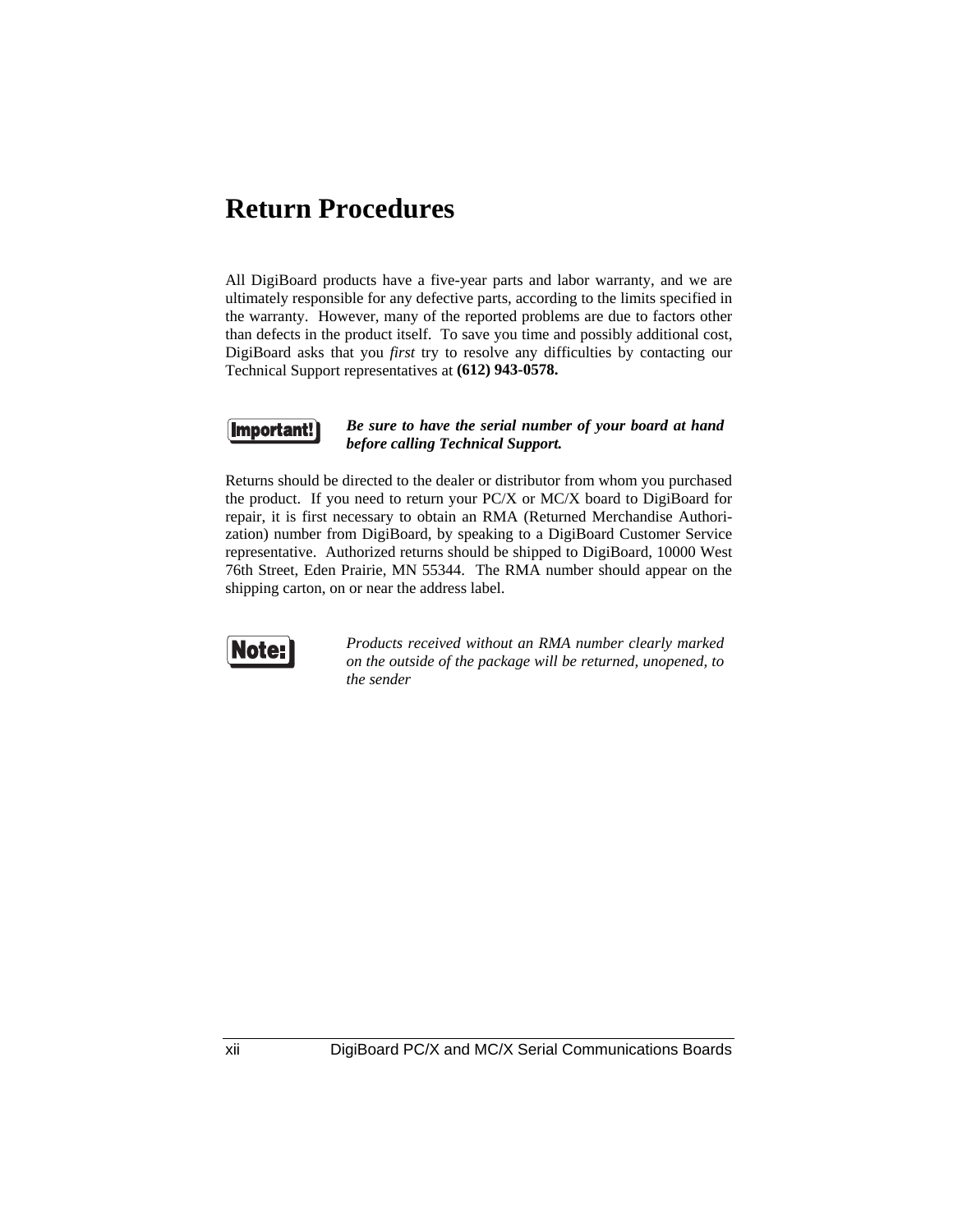# **Introduction**

This Installation Guide covers the installation and configuration of the DigiBoard PC/X and MC/X asynchronous serial communications boards for ISA and Micro Channel personal computers ("ISA" stands for Industry Standard Architecture, and includes IBM AT and compatible computers, and 80386/80486/Pentium based computers that employ the ISA bus.; Micro Channel computers include most PS/2 computers).

In addition to the board itself (hardware), you may also need to install device driver software for your operating system, so that programs can communicate with the board. Device driver installation instructions are in separate manuals, included with the software diskette(s).

## **Components**

The carton in which your PC/X or MC/X board was shipped should contain the following items:

- PC/X or MC/X board
- *Installation Guide* (this book)
- One or more software packets containing device driver diskettes and manuals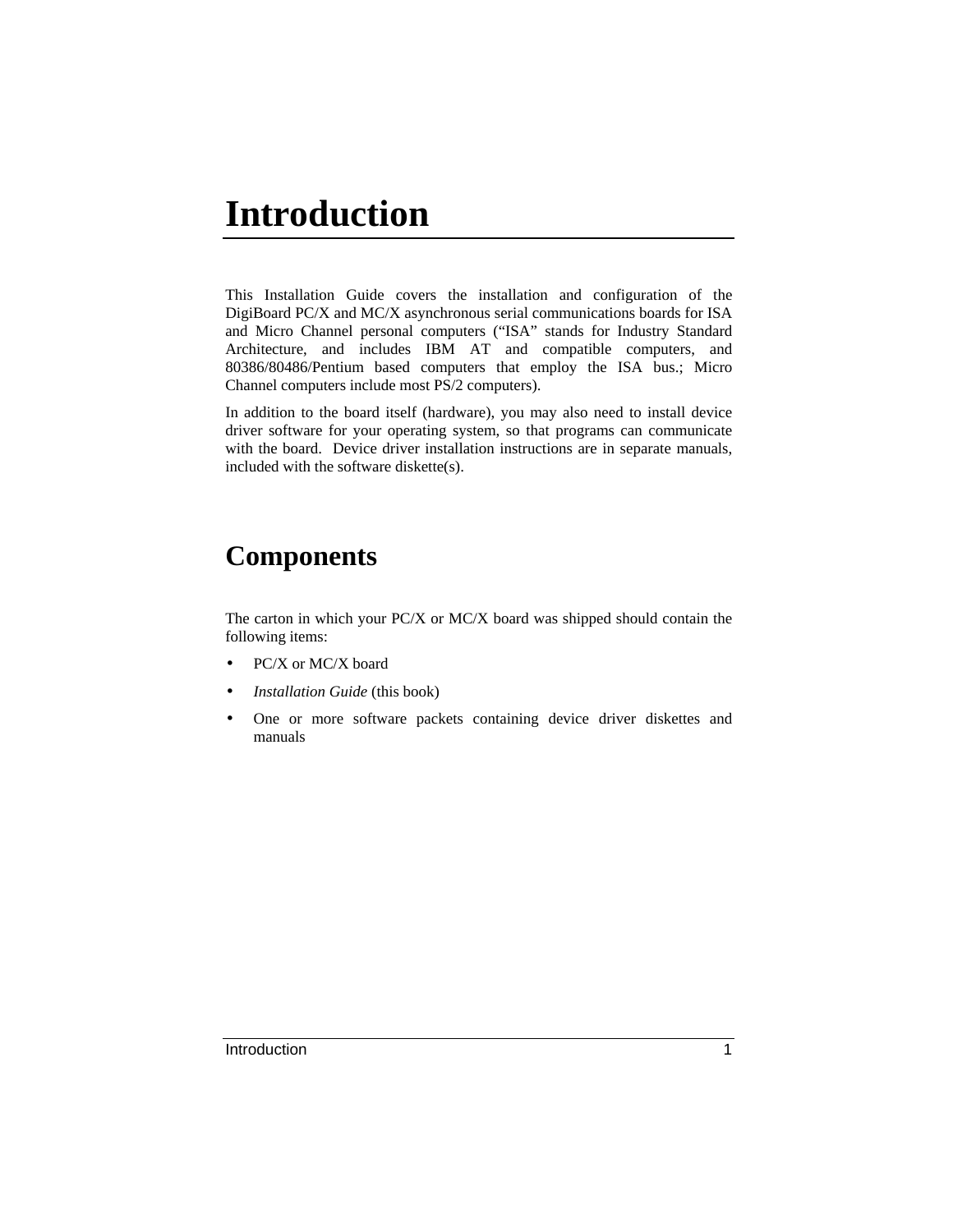# **Installation**



PC/X and MC/X boards contain static-sensitive components. Always touch a grounded surface to discharge static electricity before handling the circuit board.

The procedures for installing the boards in the PC/X and MC/X families begin on the pages listed below: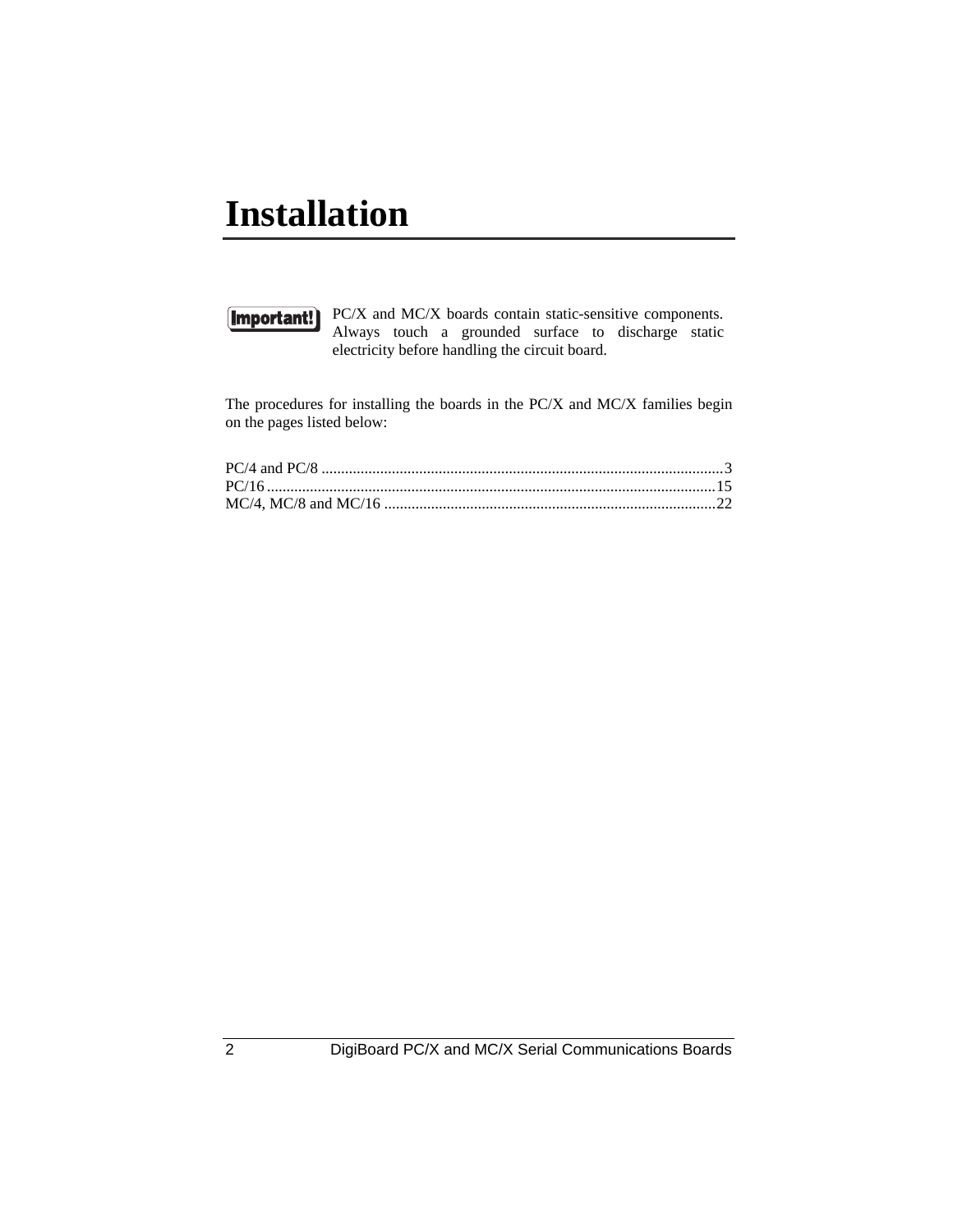## **PC/4 and PC/8 Boards**

This section provides instructions for installing and configuring PC/4 and PC/8 boards in ISA computers. These include IBM AT and compatible computers, and 80386/80486/Pentium based computers that employ the ISA (Industry Standard Architecture) bus.

Instructions for installing PC/16 boards begin on page 15.

Instructions for installing MC/4 and MC/8 boards (in Micro Channel computers) begin on page 22.

### **Before you plug in the board. . .**

**Write down the serial number of the board in the form on page** *x***. You will need it if you have to contact DigiBoard regarding the product.**



**Figure 1 PC/8 Board Layout** 



There are a number of DIP switches and jumpers which must be set prior to installing the board in your computer. The DIP switches are used to set the I/O port addresses of the individual asynchronous serial channels and the Interrupt Status Register address. The jumpers are used to select the IRQ (Interrupt Request) line(s) and the board ID number. Consult your software manual for the recommended settings for these parameters.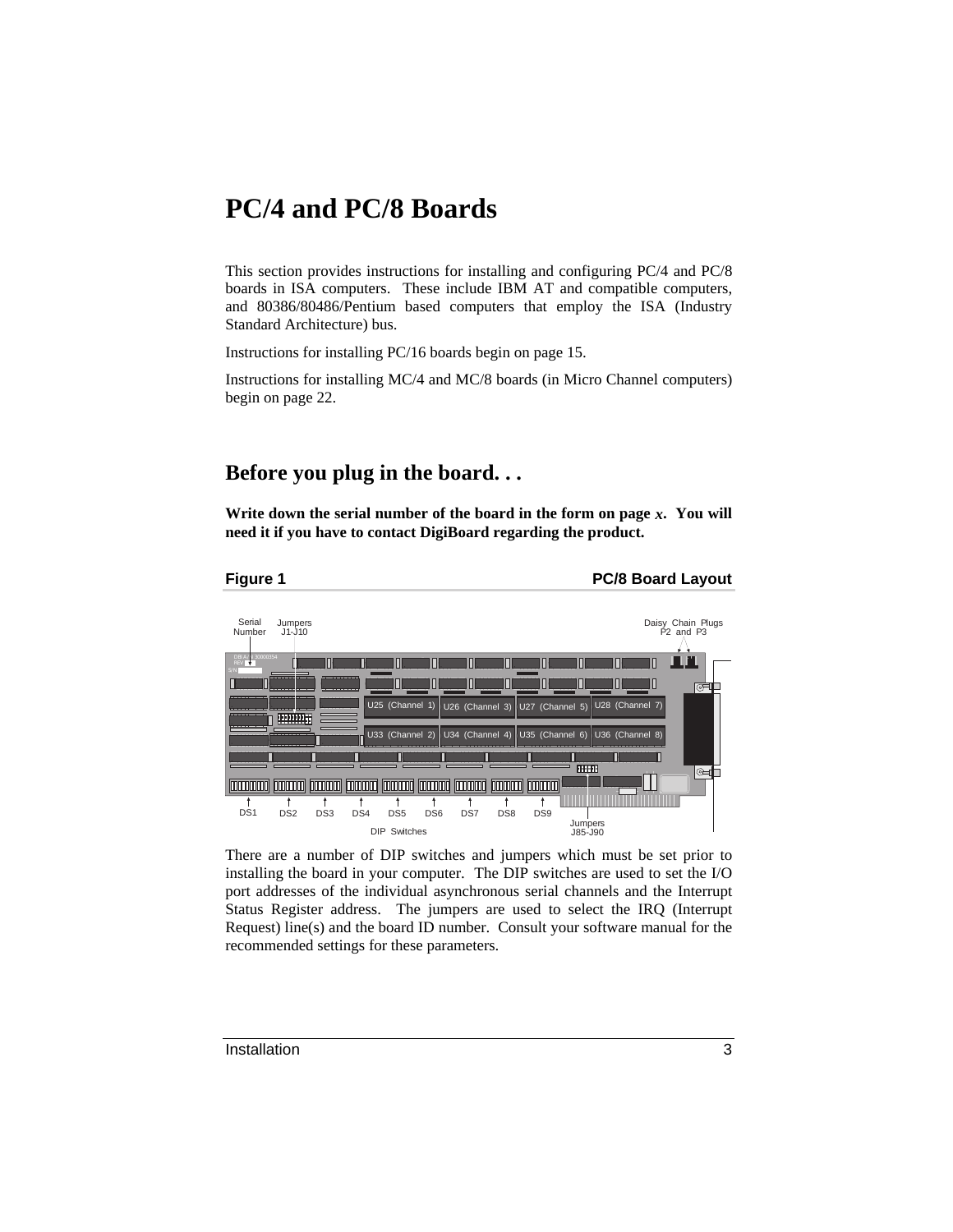### *Setting the I/O Port Addresses*

Each port on the PC/X board has its own unique I/O port address, which points to the first of eight I/O registers which are used by that port. DIP switches DS2- DS9 determine the I/O address of ports 1 through 8, respectively (on PC/4 boards, DS6-DS9 are absent).

Each port can be set to any hexadecimal address from 000h to 3F8h (PC/X I/O addresses must always end with 0 or 8). The breakdown of the DIP switches is shown in Figure 2, below.



### **Figure 2 Breakdown of DIP Switches DS2-DS9**



The switches form a binary representation of the I/O address; note that the two most significant bits (MSB) and the three least significant bits (LSB) are always 0. Thus, switches 1 and 2 set the first hex digit of the address to 0-3, switches 3 through 6 set the second digit to 0-F, and switch 7 sets the third digit to 0 or 8.

Switch 8 enables (ON) or disables (OFF) the port.

Table 1, on the following pages, gives the DIP switch settings for all possible addresses from 000h to 3F8h.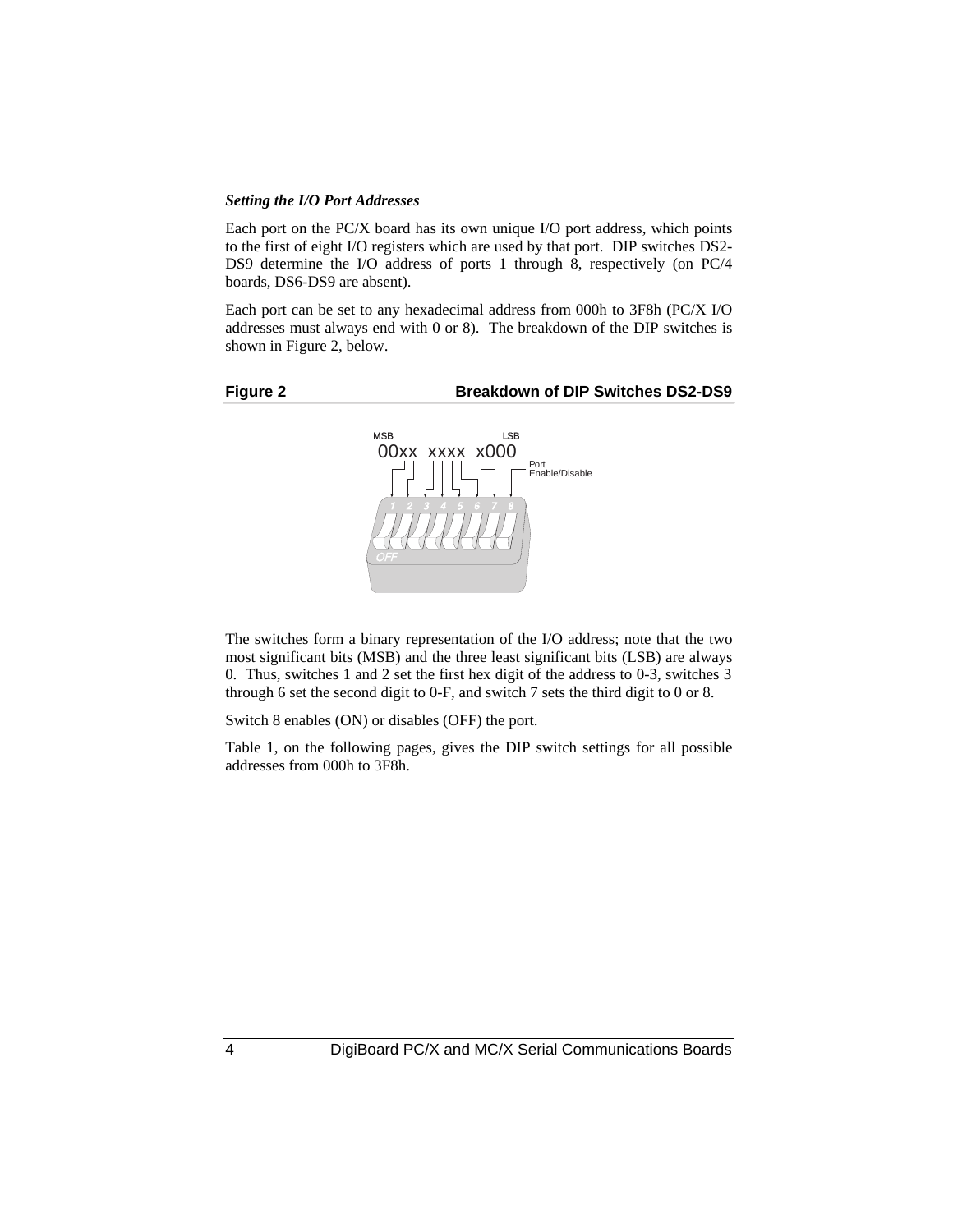### **Table 1 DIP Switch Settings for I/O Port Addresses**

| I/O  | $SW-1$ | $SW-2$    | $SW-3$     | $SW-4$     | $SW-5$     | $SW-6$     | $SW-7$         | $SW-8$    |
|------|--------|-----------|------------|------------|------------|------------|----------------|-----------|
| 000h | ON     | ON        | ON         | ON         | <b>ON</b>  | ON         | ON             | ON        |
| 008h | ON     | ON        | ON         | ON         | ON         | ON         | OFF            | 0N        |
| 010h | ON     | ON        | ON         | ON         | ON         | OFF        | ON             | 0N        |
| 018h | ON     | ON        | ON         | ON         | <b>ON</b>  | OFF        | OFF            | ON        |
| 020h | ON     | ON        | ON         | ON         | OFF        | ON         | 0 <sub>N</sub> | 0N        |
| 028h | ON     | ON        | ON         | <b>ON</b>  | <b>OFF</b> | ON         | <b>OFF</b>     | <b>ON</b> |
| 030h | ON     | ON        | ON         | ON         | OFF        | <b>OFF</b> | ON             | ON        |
| 038h | ON     | ON        | ON         | 0N         | OFF        | <b>OFF</b> | OFF            | 0N        |
| 040h | ON     | ON        | ON         | <b>OFF</b> | ON         | ON         | ON             | <b>ON</b> |
| 048h | ON     | ON        | ON         | <b>OFF</b> | ON         | ON         | <b>OFF</b>     | 0N        |
| 050h | ON     | ON        | ON         | OFF        | ON         | OFF        | 0N             | 0N        |
| 058h | ON     | ON        | ON         | <b>OFF</b> | ON         | <b>OFF</b> | <b>OFF</b>     | <b>ON</b> |
| 060h | ON     | ON        | ON         | OFF        | OFF        | ON         | ON             | ON        |
| 068h | ON     | ON        | ON         | OFF        | OFF        | ON         | OFF            | ON        |
| 070h | ON     | ON        | ON         | OFF        | OFF        | OFF        | ON             | ON        |
| 078h | ON     | ON        | ON         | <b>OFF</b> | OFF        | OFF        | <b>OFF</b>     | ON        |
| 080h | ON     | ON        | OFF        | ON         | ON         | ON         | ON             | ON        |
| 088h | ON     | ON        | <b>OFF</b> | ON         | ON         | ON         | OFF            | ON        |
| 090h | ON     | ON        | OFF        | ON         | ON         | OFF        | ON             | ON        |
| 098h | ON     | ON        | OFF        | ON         | <b>ON</b>  | OFF        | OFF            | ON        |
| 0A0h | ON     | ON        | OFF        | ON         | OFF        | ON         | ON             | 0N        |
| 0A8h | ON     | ON        | <b>OFF</b> | ON         | <b>OFF</b> | ON         | <b>OFF</b>     | ON        |
| 0B0h | ON     | ON        | OFF        | ON         | OFF        | OFF        | ON             | ON        |
| 0B8h | ON     | ON        | OFF        | ON         | OFF        | OFF        | OFF            | 0N        |
| 0C0h | ON     | ON        | <b>OFF</b> | OFF        | ON         | ON         | ON             | ON        |
| 0C8h | ON     | ON        | OFF        | OFF        | 0N         | ON         | OFF            | ON        |
| 0D0h | ON     | ON        | OFF        | OFF        | ON         | OFF        | ON             | 0N        |
| 0D8h | ON     | <b>ON</b> | <b>OFF</b> | <b>OFF</b> | <b>ON</b>  | <b>OFF</b> | <b>OFF</b>     | <b>ON</b> |
| 0E0h | ON     | <b>ON</b> | <b>OFF</b> | <b>OFF</b> | OFF        | ON         | ON             | <b>ON</b> |
| 0E8h | ON     | ON        | OFF        | OFF        | OFF        | ON         | OFF            | ON        |
| 0F0h | ON     | ON        | OFF        | OFF        | <b>OFF</b> | OFF        | ON             | ON        |
| 0F8h | ON     | ON        | OFF        | <b>OFF</b> | OFF        | OFF        | OFF            | ON        |

Note: Addresses below 100h are not recommended—these addresses may be reserved by your system. See following pages for more addresses.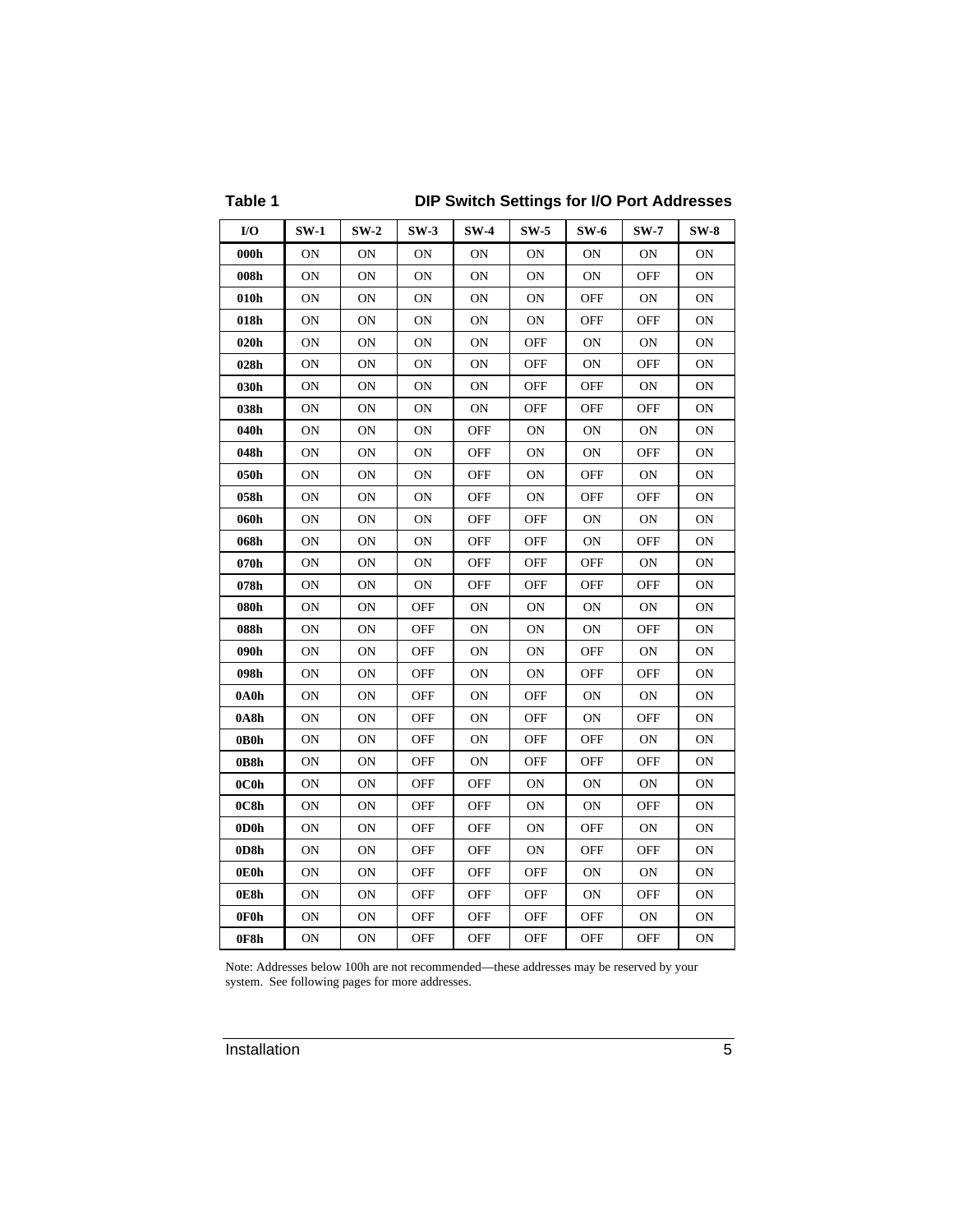| I/O          | $SW-1$ | $SW-2$     | $SW-3$     | $SW-4$     | $SW-5$     | $SW-6$         | $SW-7$     | $SW-8$    |
|--------------|--------|------------|------------|------------|------------|----------------|------------|-----------|
| 100h         | ON     | OFF        | ON         | ON         | ON         | ON             | ON         | ON        |
| 108h         | ON     | OFF        | ON         | ON         | ON         | 0 <sub>N</sub> | OFF        | 0N        |
| 110h         | ON     | OFF        | ON         | ON         | ON         | OFF            | ON         | ON        |
| 118h         | ON     | OFF        | ON         | ON         | ON         | OFF            | OFF        | ON        |
| 120h         | ON     | <b>OFF</b> | ON         | <b>ON</b>  | <b>OFF</b> | <b>ON</b>      | ON         | ON        |
| 128h         | ON     | <b>OFF</b> | ON         | ON         | OFF        | ON             | OFF        | ON        |
| 130h         | ON     | OFF        | ON         | ON         | OFF        | OFF            | ON         | 0N        |
| 138h         | ON     | <b>OFF</b> | ON         | ON         | <b>OFF</b> | <b>OFF</b>     | <b>OFF</b> | ON        |
| 140h         | ON     | <b>OFF</b> | ON         | OFF        | ON         | ON             | ON         | ON        |
| 148h         | ON     | OFF        | ON         | OFF        | ON         | <b>ON</b>      | OFF        | ON        |
| 150h         | ON     | <b>OFF</b> | ON         | OFF        | ON         | OFF            | ON         | <b>ON</b> |
| 158h         | ON     | <b>OFF</b> | ON         | <b>OFF</b> | ON         | OFF            | OFF        | ON        |
| 160h         | ON     | <b>OFF</b> | ON         | <b>OFF</b> | <b>OFF</b> | <b>ON</b>      | ON         | ON        |
| 168h         | ON     | OFF        | ON         | OFF        | OFF        | ON             | OFF        | ON        |
| 170h         | ON     | OFF        | ON         | OFF        | OFF        | OFF            | 0N         | 0N        |
| 178h         | ON     | <b>OFF</b> | ON         | <b>OFF</b> | <b>OFF</b> | <b>OFF</b>     | OFF        | ON        |
| 180h         | ON     | OFF        | OFF        | ON         | ON         | ON             | ON         | ON        |
| 188h         | ON     | OFF        | OFF        | ΟN         | ON         | ΟN             | OFF        | ON        |
| 190h         | ON     | OFF        | OFF        | ON         | ON         | OFF            | 0N         | ON        |
| 198h         | ON     | OFF        | OFF        | ON         | ON         | OFF            | OFF        | ON        |
| 1A0h         | ON     | OFF        | OFF        | ON         | OFF        | <b>ON</b>      | ON         | ON        |
| 1A8h         | ON     | OFF        | OFF        | ON         | OFF        | <b>ON</b>      | OFF        | ON        |
| 1B0h         | ON     | OFF        | OFF        | 0N         | <b>OFF</b> | <b>OFF</b>     | 0N         | 0N        |
| 1 <b>B8h</b> | ON     | OFF        | OFF        | ON         | OFF        | <b>OFF</b>     | OFF        | ON        |
| 1C0h         | ON     | <b>OFF</b> | OFF        | OFF        | ON         | 0N             | 0N         | ON        |
| 1C8h         | ON     | OFF        | OFF        | OFF        | ON         | ΟN             | OFF        | 0N        |
| 1D0h         | ON     | <b>OFF</b> | <b>OFF</b> | <b>OFF</b> | ON         | <b>OFF</b>     | ON         | ON        |
| 1D8h         | ON     | <b>OFF</b> | OFF        | OFF        | ON         | <b>OFF</b>     | <b>OFF</b> | ON        |
| 1E0h         | ON     | OFF        | OFF        | OFF        | OFF        | ON             | ON         | ON        |
| 1E8h         | ON     | <b>OFF</b> | <b>OFF</b> | <b>OFF</b> | OFF        | ON             | <b>OFF</b> | ON        |
| 1F0h         | ON     | <b>OFF</b> | OFF        | OFF        | OFF        | <b>OFF</b>     | ON         | ON        |
| 1F8h         | ON     | <b>OFF</b> | <b>OFF</b> | <b>OFF</b> | <b>OFF</b> | <b>OFF</b>     | <b>OFF</b> | ON        |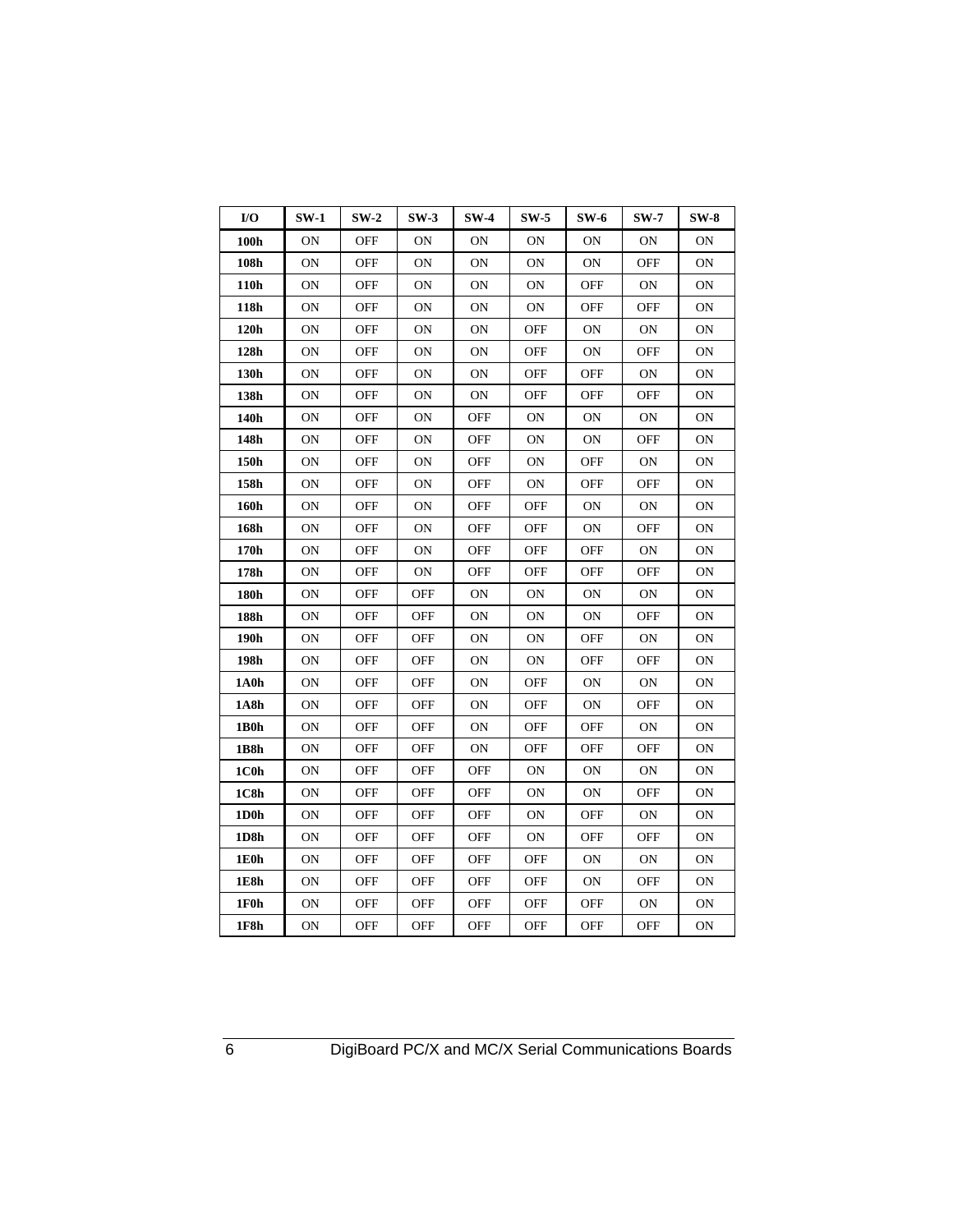| I/O               | $SW-1$     | $SW-2$ | $SW-3$     | $SW-4$     | $SW-5$         | <b>SW-6</b> | $SW-7$         | $SW-8$    |
|-------------------|------------|--------|------------|------------|----------------|-------------|----------------|-----------|
| 200h              | OFF        | ON     | 0N         | ON         | ON             | ON          | 0 <sub>N</sub> | ON        |
| ${\bf 208h}$      | OFF        | ON     | <b>ON</b>  | ON         | <b>ON</b>      | ON          | OFF            | ON        |
| 210h              | OFF        | ON     | ON         | ON         | <b>ON</b>      | <b>OFF</b>  | <b>ON</b>      | ON        |
| 218h              | OFF        | ON     | <b>ON</b>  | ON         | <b>ON</b>      | <b>OFF</b>  | OFF            | ON        |
| 220h              | <b>OFF</b> | ON     | <b>ON</b>  | ON         | <b>OFF</b>     | <b>ON</b>   | <b>ON</b>      | ON        |
| 228h              | <b>OFF</b> | ON     | <b>ON</b>  | <b>ON</b>  | OFF            | ON          | OFF            | ON        |
| 230h              | <b>OFF</b> | ON     | <b>ON</b>  | ON         | OFF            | OFF         | <b>ON</b>      | ON        |
| 238h              | OFF        | ON     | ON         | ON         | OFF            | <b>OFF</b>  | OFF            | <b>ON</b> |
| 240h              | OFF        | ON     | <b>ON</b>  | <b>OFF</b> | 0 <sub>N</sub> | <b>ON</b>   | <b>ON</b>      | ON        |
| 248h              | OFF        | ON     | <b>ON</b>  | OFF        | <b>ON</b>      | <b>ON</b>   | OFF            | ΟN        |
| 250h              | OFF        | ON     | <b>ON</b>  | <b>OFF</b> | ON             | <b>OFF</b>  | 0 <sub>N</sub> | ON        |
| 258h              | <b>OFF</b> | ON     | ON         | <b>OFF</b> | ON             | <b>OFF</b>  | OFF            | <b>ON</b> |
| 260h              | <b>OFF</b> | ON     | <b>ON</b>  | <b>OFF</b> | <b>OFF</b>     | ON          | <b>ON</b>      | ON        |
| 268h              | OFF        | ON     | ON         | OFF        | OFF            | ON          | OFF            | ON        |
| 270h              | OFF        | ON     | 0N         | OFF        | OFF            | OFF         | <b>ON</b>      | ON        |
| 278h              | OFF        | ON     | ON         | <b>OFF</b> | OFF            | OFF         | OFF            | ON        |
| 280h              | OFF        | ON     | OFF        | ON         | 0 <sub>N</sub> | ON          | OΝ             | ON        |
| 288h              | OFF        | ON     | OFF        | ON         | ON             | ON          | OFF            | ON        |
| 290h              | OFF        | ON     | <b>OFF</b> | ON         | ON             | OFF         | ON             | ON        |
| 298h              | OFF        | ON     | OFF        | ON         | ON             | OFF         | OFF            | ON        |
| 2A <sub>0</sub> h | OFF        | ON     | OFF        | ON         | OFF            | ON          | 0 <sub>N</sub> | ON        |
| 2A8h              | OFF        | ON     | OFF        | ON         | OFF            | ON          | OFF            | ON        |
| 2B0h              | OFF        | ON     | OFF        | ON         | OFF            | <b>OFF</b>  | <b>ON</b>      | ON        |
| 2B8h              | OFF        | ON     | OFF        | ON         | OFF            | <b>OFF</b>  | OFF            | ON        |
| $2C0$ h           | OFF        | ON     | OFF        | OFF        | 0 <sub>N</sub> | ON          | 0 <sub>N</sub> | ON        |
| 2C8h              | OFF        | ON     | OFF        | OFF        | ON             | ON          | OFF            | ON        |
| $2D0$ h           | <b>OFF</b> | ON     | <b>OFF</b> | <b>OFF</b> | <b>ON</b>      | <b>OFF</b>  | <b>ON</b>      | ON        |
| 2D8h              | <b>OFF</b> | ON     | OFF        | OFF        | 0 <sub>N</sub> | <b>OFF</b>  | OFF            | ON        |
| 2E0h              | OFF        | ON     | OFF        | OFF        | OFF            | ON          | <b>ON</b>      | ON        |
| 2E8h              | OFF        | ON     | <b>OFF</b> | <b>OFF</b> | OFF            | ON          | OFF            | ON        |
| 2F0h              | OFF        | ON     | OFF        | <b>OFF</b> | OFF            | <b>OFF</b>  | <b>ON</b>      | ON        |
| 2F8h              | <b>OFF</b> | ON     | <b>OFF</b> | <b>OFF</b> | OFF            | <b>OFF</b>  | OFF            | ON        |

*continued on next page*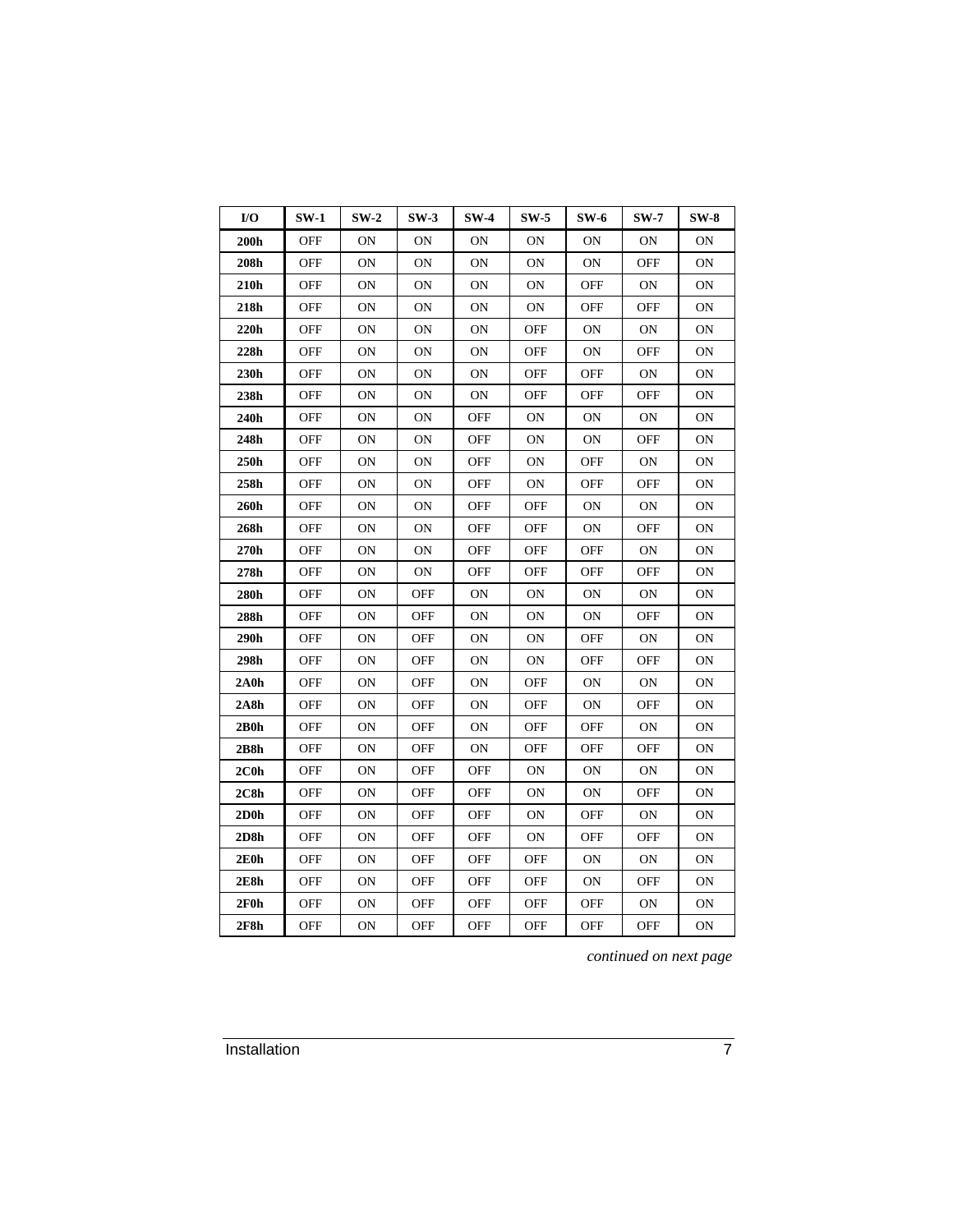| $UO$ | $SW-1$     | $SW-2$     | $SW-3$         | $SW-4$     | $SW-5$         | $SW-6$    | $SW-7$         | $SW-8$ |
|------|------------|------------|----------------|------------|----------------|-----------|----------------|--------|
| 300h | OFF        | OFF        | ON             | <b>ON</b>  | 0N             | <b>ON</b> | <b>ON</b>      | ON     |
| 308h | OFF        | OFF        | 0 <sub>N</sub> | <b>ON</b>  | ON             | <b>ON</b> | OFF            | ON     |
| 310h | OFF        | OFF        | ON             | ON         | <b>ON</b>      | OFF       | ON             | ON     |
| 318h | OFF        | OFF        | 0N             | ON         | ON             | OFF       | OFF            | ON     |
| 320h | <b>OFF</b> | OFF        | <b>ON</b>      | <b>ON</b>  | <b>OFF</b>     | <b>ON</b> | <b>ON</b>      | ON     |
| 328h | <b>OFF</b> | <b>OFF</b> | <b>ON</b>      | <b>ON</b>  | <b>OFF</b>     | ΟN        | <b>OFF</b>     | ON     |
| 330h | <b>OFF</b> | OFF        | ON             | <b>ON</b>  | <b>OFF</b>     | OFF       | <b>ON</b>      | ON     |
| 338h | OFF        | OFF        | 0N             | ON         | <b>OFF</b>     | OFF       | OFF            | ON     |
| 340h | OFF        | OFF        | 0 <sub>N</sub> | OFF        | <b>ON</b>      | ΟN        | 0 <sub>N</sub> | ON     |
| 348h | OFF        | OFF        | 0 <sub>N</sub> | OFF        | <b>ON</b>      | <b>ON</b> | OFF            | ON     |
| 350h | OFF        | OFF        | ON             | OFF        | ON             | OFF       | <b>ON</b>      | ON     |
| 358h | <b>OFF</b> | OFF        | 0 <sub>N</sub> | <b>OFF</b> | 0 <sub>N</sub> | OFF       | OFF            | ON     |
| 360h | <b>OFF</b> | <b>OFF</b> | ON             | OFF        | <b>OFF</b>     | <b>ON</b> | <b>ON</b>      | ON     |
| 368h | OFF        | OFF        | 0N             | OFF        | OFF            | OΝ        | OFF            | ON     |
| 370h | OFF        | OFF        | ON             | OFF        | <b>OFF</b>     | OFF       | <b>ON</b>      | ON     |
| 378h | OFF        | OFF        | ON             | OFF        | <b>OFF</b>     | OFF       | OFF            | ON     |
| 380h | OFF        | OFF        | OFF            | ON         | OΝ             | ON        | 0N             | ON     |
| 388h | OFF        | OFF        | OFF            | ΟN         | ΟN             | ΟN        | OFF            | ON     |
| 390h | <b>OFF</b> | <b>OFF</b> | <b>OFF</b>     | <b>ON</b>  | 0 <sub>N</sub> | OFF       | <b>ON</b>      | ON     |
| 398h | OFF        | OFF        | <b>OFF</b>     | <b>ON</b>  | 0N             | OFF       | OFF            | ON     |
| 3A0h | OFF        | OFF        | OFF            | ON         | <b>OFF</b>     | ON        | <b>ON</b>      | ON     |
| 3A8h | OFF        | OFF        | OFF            | ON         | OFF            | ON        | OFF            | ON     |
| 3B0h | <b>OFF</b> | OFF        | <b>OFF</b>     | ON         | <b>OFF</b>     | OFF       | <b>ON</b>      | ON     |
| 3B8h | OFF        | OFF        | <b>OFF</b>     | ON         | <b>OFF</b>     | OFF       | OFF            | ON     |
| 3C0h | OFF        | OFF        | OFF            | OFF        | OΝ             | ΟN        | 0N             | ON     |
| 3C8h | OFF        | OFF        | <b>OFF</b>     | OFF        | 0N             | <b>ON</b> | OFF            | ON     |
| 3D0h | OFF        | OFF        | <b>OFF</b>     | OFF        | ON             | OFF       | <b>ON</b>      | ON     |
| 3D8h | OFF        | OFF        | <b>OFF</b>     | OFF        | <b>ON</b>      | OFF       | OFF            | ON     |
| 3E0h | OFF        | OFF        | <b>OFF</b>     | OFF        | <b>OFF</b>     | <b>ON</b> | <b>ON</b>      | ON     |
| 3E8h | OFF        | OFF        | <b>OFF</b>     | OFF        | <b>OFF</b>     | <b>ON</b> | OFF            | ON     |
| 3F0h | OFF        | OFF        | <b>OFF</b>     | <b>OFF</b> | <b>OFF</b>     | OFF       | <b>ON</b>      | ON     |
| 3F8h | <b>OFF</b> | <b>OFF</b> | <b>OFF</b>     | OFF        | <b>OFF</b>     | OFF       | OFF            | ON     |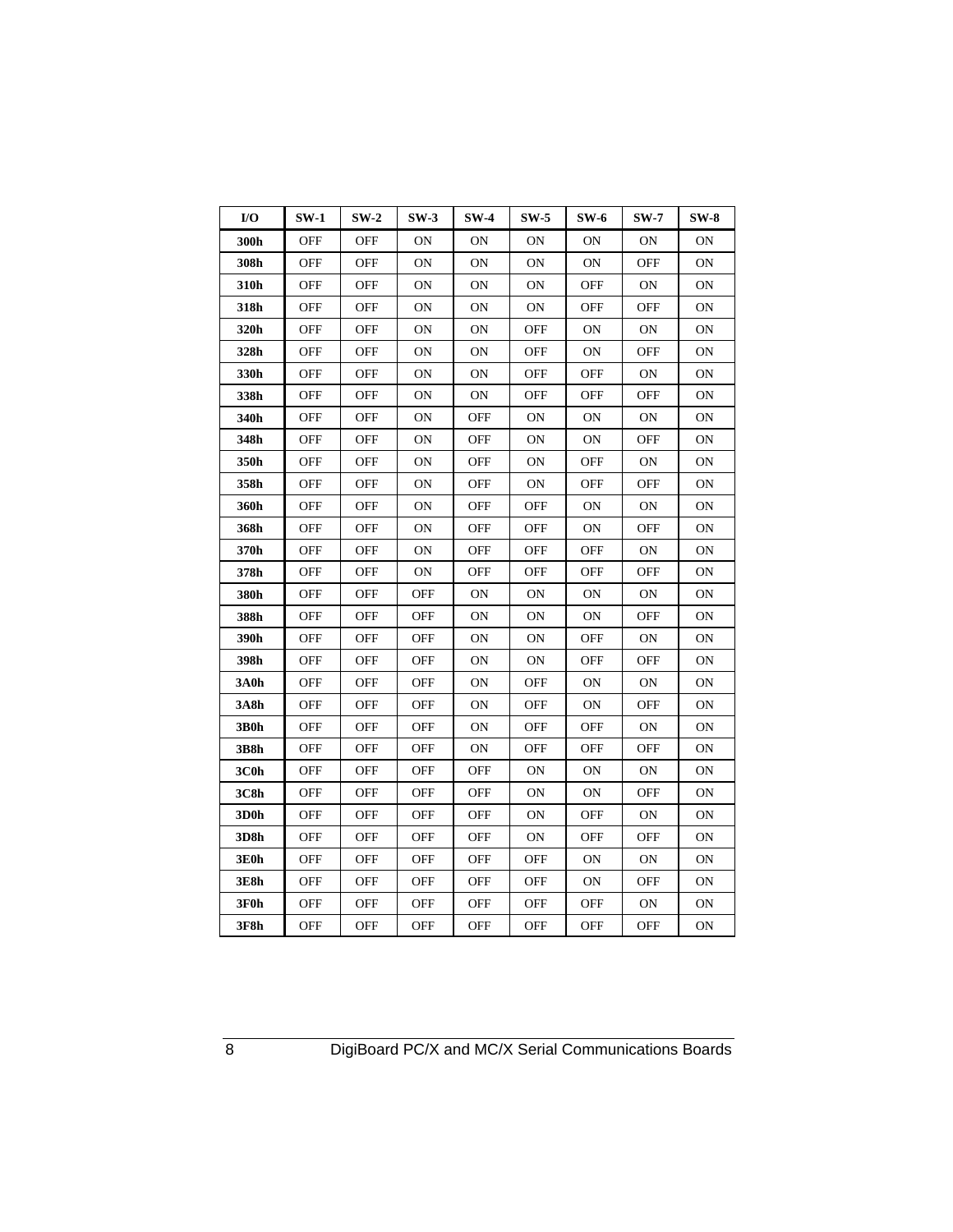### *Setting the Interrupt Status Register Address*

PC/X boards have a special Interrupt Status register, which permits all ports on a board (or up to four boards, if they are daisy chained together; see Daisy Chaining PC/X Boards, on page 43) to operate efficiently with a single IRQ line. When any port requires servicing, the board generates an interrupt, and the Interrupt Status register identifies which port requires attention. In this way, software does not have to poll all of the ports to locate the one that generated the interrupt request.

The Interrupt Status register occupies two bytes on the computer's I/O bus, and its address is defined by DIP switch DS1 on the PC/X board. DS1 is a ten position switch, the breakdown of which is shown in Figure 3.

### Figure 3 **Breakdown of DIP Switch DS1**



The I/O port address for the Interrupt Status register is set by switches 1-7, in the same way as the I/O port addresses for the individual channels on the board (see Setting the I/O Port Address, on page 4). Note that switches 8 and 9 should always be in the ON position.

Switch 10 enables (ON) or disables (OFF) the Interrupt Status register.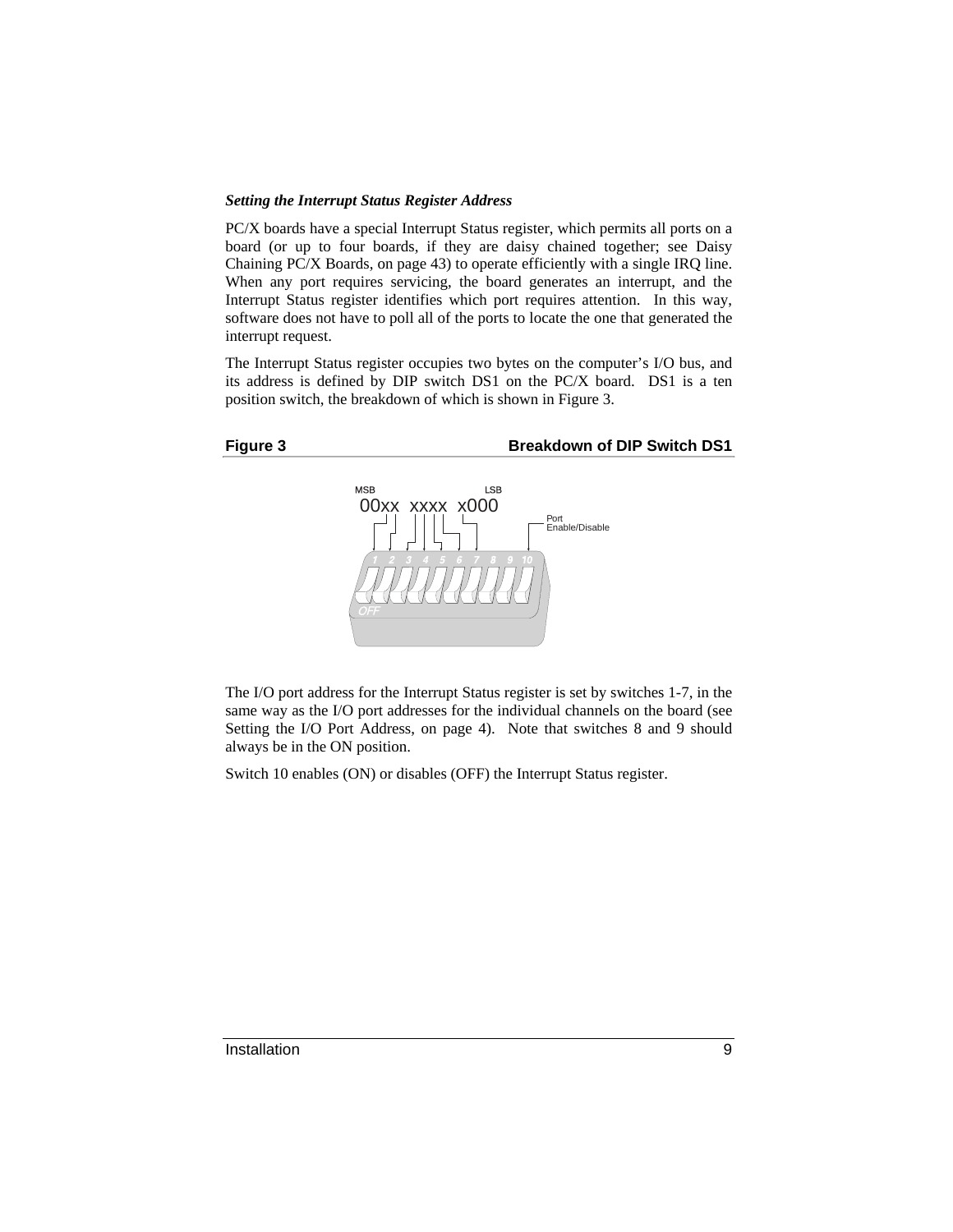### *Setting the IRQ*

PC/4 and PC/8 boards support one or two IRQ (Interrupt Request) lines per board. If two interrupts are used, one must be ODD (IRQ 3, 5 or 7) and the other must be EVEN (IRQ 2, 4 or 6).

Select the interrupt(s) to be used by placing a jumper on J85, J86 or J87 for IRQ 3, 5 or 7, respectively, and/or J88, J89 or J90 for IRQ 6, 4 or 2, respectively.

Now assign each channel to either the ODD or EVEN interrupt by placing jumpers on J1-J8: for the ODD interrupt, jumper pins 1 and 2 (the top two pins); for the EVEN interrupt, jumper pins 2 and 3 (the bottom two pins). J1-J8 correspond to ports 1-8, respectively.

Finally, make sure that jumpers J9 and J10 are installed on pins 2 and 3 (the bottom two pins). This sets the board number to 0. All boards must be set to number 0 unless they are daisy chained to other PC/X boards .



Individual PC/X boards must each be assigned a unique IRQ, which must not be used by any other device in your system, including other PC/X boards, *unless the PC/X boards are daisy chained together* (see Daisy Chaining PC/X boards, on page 43).



Dual interrupt capability is provided to facilitate emulation of standard ports COM1-COM4, which use IRQs 3 and 4 (see the section on MS-DOS applications, beginning on page 49).

If you are not emulating standard COM ports, use one IRQ line; performance is not affected, and you'll have more IRQs available for other devices.

Some common sources of contention for IRQs are:

- IRQ2: EGA adapters (if present)
- IRQ3: Standard COM2 & COM4 ports (if present)
- IRQ4: Standard COM1 & COM3 ports (if present)
- IRQ5: LPT2 (Second parallel printer port) (if present)
- IRQ6: Floppy disk controller
- IRQ7: LPT1 (First parallel printer port) (if present)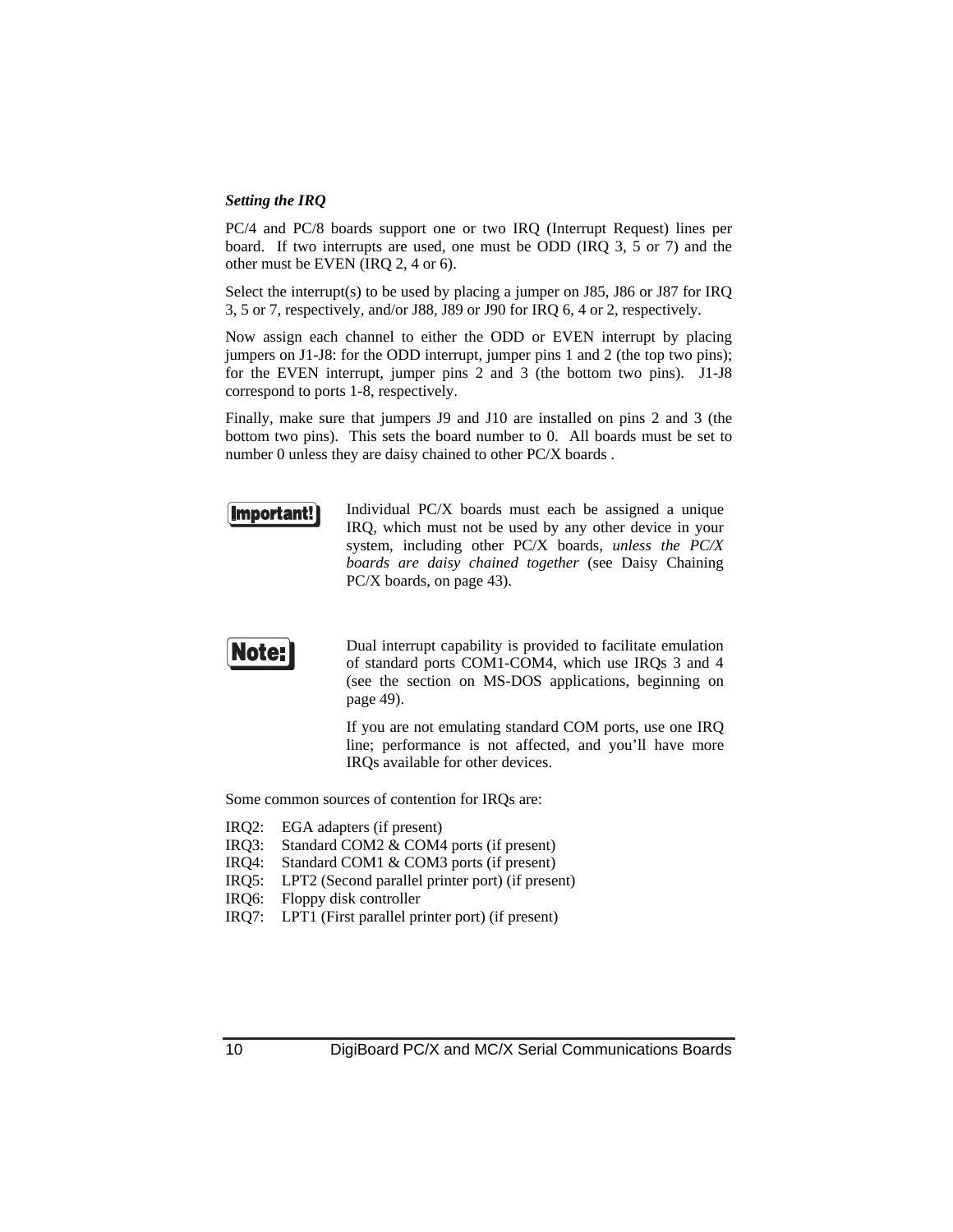Table 2 below shows the required jumper placement for setting all ports for operation with each of the six supported interrupts. The last entry of the table shows how to set the first port for IRQ4, and the remaining ports for IRQ3 (see the note on the previous page).

| J85-J90<br>$J1-J10$<br><b>IRQ</b><br>J5<br>J7<br>J9<br>J1<br>J3<br>$\Box$<br>$\Box$<br>$\Box$<br>$\Box$<br>$\Box$<br>$\Box$<br>$\Box$<br>$\Box$<br>$\Box$<br>$\Box$<br>$\mathbf{1}$<br>$\Box$<br>$\Box$<br>$\Box$<br>$\Box$<br>$\Box$<br>$\overline{2}$<br>J85 J86 J87<br>J88 J89 J90<br>$\overline{\mathbf{c}}$<br>п<br>$\Box$<br>$\Box$<br>$\Box$<br>$\Box$<br>$\Box$<br>3<br>n<br>п<br>J2<br>J <sub>4</sub><br>J6<br>J8<br>J10<br>J1<br>J3<br>J5<br>J7<br>J9<br>$\Box$<br>$\Box$<br>1<br>$\Box$<br>$\Box$<br>$\Box$<br>$\Box$<br>$\Box$<br>3<br>J85 J86 J87<br>J88 J89 J90<br>H<br>$\overline{2}$<br>П<br>$\Box$<br>$\Box$<br>$\Box$<br>$\Box$<br>$\Box$<br>3<br>$\Box$<br>$\Box$<br>$\Box$<br>$\Box$<br>$\Box$<br>$\Box$<br>$\Box$<br>$\Box$<br>п<br>J2<br>J <sub>4</sub><br>J6<br>J10<br>$\sqrt{8}$<br>J7<br>J1<br>J3<br>J5<br>J9<br>$\Box$<br>$\Box$<br>$\Box$<br>$\Box$<br>$\Box$<br>$\Box$<br>$\Box$<br>$\Box$<br>$\Box$<br>$\Box$<br>1<br>$\Box$<br>$\Box$<br>$\Box$<br>$\Box$<br>ο<br>$\overline{\mathbf{4}}$<br>J85 J86 J87<br>J88 J89 J90<br>$\overline{\mathbf{c}}$<br>π<br>U<br>$\Box$<br>$\Box$<br>$\Box$<br>$\Box$<br>$\Box$<br>3<br>п<br>J2<br>J <sub>4</sub><br>J6<br>$\sqrt{8}$<br>J10<br>J7<br>J1<br>J3<br>J5<br>J9<br>$\Box$<br>$\Box$<br>1<br>$\Box$<br>$\Box$<br>$\Box$<br>$\Box$<br>5<br>J85 J86 J87<br>J88 J89 J90<br>H<br>н<br>$\overline{2}$<br>π<br>$\Box$<br>$\Box$<br>$\Box$<br>$\square$<br>$\Box$<br>3<br>$\Box$<br>$\Box$<br>$\Box$<br>$\Box$<br>$\Box$<br>$\Box$<br>$\Box$<br>$\Box$<br>п<br>J2<br>J10 |
|------------------------------------------------------------------------------------------------------------------------------------------------------------------------------------------------------------------------------------------------------------------------------------------------------------------------------------------------------------------------------------------------------------------------------------------------------------------------------------------------------------------------------------------------------------------------------------------------------------------------------------------------------------------------------------------------------------------------------------------------------------------------------------------------------------------------------------------------------------------------------------------------------------------------------------------------------------------------------------------------------------------------------------------------------------------------------------------------------------------------------------------------------------------------------------------------------------------------------------------------------------------------------------------------------------------------------------------------------------------------------------------------------------------------------------------------------------------------------------------------------------------------------------------|
|                                                                                                                                                                                                                                                                                                                                                                                                                                                                                                                                                                                                                                                                                                                                                                                                                                                                                                                                                                                                                                                                                                                                                                                                                                                                                                                                                                                                                                                                                                                                          |
|                                                                                                                                                                                                                                                                                                                                                                                                                                                                                                                                                                                                                                                                                                                                                                                                                                                                                                                                                                                                                                                                                                                                                                                                                                                                                                                                                                                                                                                                                                                                          |
|                                                                                                                                                                                                                                                                                                                                                                                                                                                                                                                                                                                                                                                                                                                                                                                                                                                                                                                                                                                                                                                                                                                                                                                                                                                                                                                                                                                                                                                                                                                                          |
|                                                                                                                                                                                                                                                                                                                                                                                                                                                                                                                                                                                                                                                                                                                                                                                                                                                                                                                                                                                                                                                                                                                                                                                                                                                                                                                                                                                                                                                                                                                                          |
|                                                                                                                                                                                                                                                                                                                                                                                                                                                                                                                                                                                                                                                                                                                                                                                                                                                                                                                                                                                                                                                                                                                                                                                                                                                                                                                                                                                                                                                                                                                                          |
|                                                                                                                                                                                                                                                                                                                                                                                                                                                                                                                                                                                                                                                                                                                                                                                                                                                                                                                                                                                                                                                                                                                                                                                                                                                                                                                                                                                                                                                                                                                                          |
|                                                                                                                                                                                                                                                                                                                                                                                                                                                                                                                                                                                                                                                                                                                                                                                                                                                                                                                                                                                                                                                                                                                                                                                                                                                                                                                                                                                                                                                                                                                                          |
|                                                                                                                                                                                                                                                                                                                                                                                                                                                                                                                                                                                                                                                                                                                                                                                                                                                                                                                                                                                                                                                                                                                                                                                                                                                                                                                                                                                                                                                                                                                                          |
|                                                                                                                                                                                                                                                                                                                                                                                                                                                                                                                                                                                                                                                                                                                                                                                                                                                                                                                                                                                                                                                                                                                                                                                                                                                                                                                                                                                                                                                                                                                                          |
|                                                                                                                                                                                                                                                                                                                                                                                                                                                                                                                                                                                                                                                                                                                                                                                                                                                                                                                                                                                                                                                                                                                                                                                                                                                                                                                                                                                                                                                                                                                                          |
|                                                                                                                                                                                                                                                                                                                                                                                                                                                                                                                                                                                                                                                                                                                                                                                                                                                                                                                                                                                                                                                                                                                                                                                                                                                                                                                                                                                                                                                                                                                                          |
|                                                                                                                                                                                                                                                                                                                                                                                                                                                                                                                                                                                                                                                                                                                                                                                                                                                                                                                                                                                                                                                                                                                                                                                                                                                                                                                                                                                                                                                                                                                                          |
|                                                                                                                                                                                                                                                                                                                                                                                                                                                                                                                                                                                                                                                                                                                                                                                                                                                                                                                                                                                                                                                                                                                                                                                                                                                                                                                                                                                                                                                                                                                                          |
|                                                                                                                                                                                                                                                                                                                                                                                                                                                                                                                                                                                                                                                                                                                                                                                                                                                                                                                                                                                                                                                                                                                                                                                                                                                                                                                                                                                                                                                                                                                                          |
|                                                                                                                                                                                                                                                                                                                                                                                                                                                                                                                                                                                                                                                                                                                                                                                                                                                                                                                                                                                                                                                                                                                                                                                                                                                                                                                                                                                                                                                                                                                                          |
|                                                                                                                                                                                                                                                                                                                                                                                                                                                                                                                                                                                                                                                                                                                                                                                                                                                                                                                                                                                                                                                                                                                                                                                                                                                                                                                                                                                                                                                                                                                                          |
|                                                                                                                                                                                                                                                                                                                                                                                                                                                                                                                                                                                                                                                                                                                                                                                                                                                                                                                                                                                                                                                                                                                                                                                                                                                                                                                                                                                                                                                                                                                                          |
|                                                                                                                                                                                                                                                                                                                                                                                                                                                                                                                                                                                                                                                                                                                                                                                                                                                                                                                                                                                                                                                                                                                                                                                                                                                                                                                                                                                                                                                                                                                                          |
|                                                                                                                                                                                                                                                                                                                                                                                                                                                                                                                                                                                                                                                                                                                                                                                                                                                                                                                                                                                                                                                                                                                                                                                                                                                                                                                                                                                                                                                                                                                                          |
| J <sub>4</sub><br>J6<br>J8                                                                                                                                                                                                                                                                                                                                                                                                                                                                                                                                                                                                                                                                                                                                                                                                                                                                                                                                                                                                                                                                                                                                                                                                                                                                                                                                                                                                                                                                                                               |
| J1<br>J3<br>J <sub>5</sub><br>J7<br>J9                                                                                                                                                                                                                                                                                                                                                                                                                                                                                                                                                                                                                                                                                                                                                                                                                                                                                                                                                                                                                                                                                                                                                                                                                                                                                                                                                                                                                                                                                                   |
| $\Box$<br>$\Box$<br>$\Box$<br>$\Box$<br>$\Box$<br>$\Box$<br>$\Box$<br>$\Box$<br>$\Box$<br>$\Box$<br>1<br>$\Box$<br>$\Box$<br>$\Box$<br>$\Box$<br>$\Box$                                                                                                                                                                                                                                                                                                                                                                                                                                                                                                                                                                                                                                                                                                                                                                                                                                                                                                                                                                                                                                                                                                                                                                                                                                                                                                                                                                                  |
| 6<br>J88 J89 J90<br>J85 J86 J87<br>$\overline{2}$<br>□<br>Ь<br>c<br>$\Box$<br>$\Box$<br>$\Box$<br>$\Box$<br>$\Box$                                                                                                                                                                                                                                                                                                                                                                                                                                                                                                                                                                                                                                                                                                                                                                                                                                                                                                                                                                                                                                                                                                                                                                                                                                                                                                                                                                                                                       |
| 3                                                                                                                                                                                                                                                                                                                                                                                                                                                                                                                                                                                                                                                                                                                                                                                                                                                                                                                                                                                                                                                                                                                                                                                                                                                                                                                                                                                                                                                                                                                                        |
| J2<br>J <sub>4</sub><br>J6<br>$\sqrt{8}$<br>J10                                                                                                                                                                                                                                                                                                                                                                                                                                                                                                                                                                                                                                                                                                                                                                                                                                                                                                                                                                                                                                                                                                                                                                                                                                                                                                                                                                                                                                                                                          |
| J1<br>J3<br>J5<br>J7<br>J9                                                                                                                                                                                                                                                                                                                                                                                                                                                                                                                                                                                                                                                                                                                                                                                                                                                                                                                                                                                                                                                                                                                                                                                                                                                                                                                                                                                                                                                                                                               |
| $\Box$<br>$\Box$<br>1<br>$\Box$<br>$\Box$<br>$\Box$<br>$\Box$<br>$\Box$<br>7<br>J85 J86 J87<br>J88 J89 J90<br>Ь                                                                                                                                                                                                                                                                                                                                                                                                                                                                                                                                                                                                                                                                                                                                                                                                                                                                                                                                                                                                                                                                                                                                                                                                                                                                                                                                                                                                                          |
| н<br>п<br>L<br>$\overline{2}$<br>г<br>$\Box$<br>$\Box$<br>$\Box$<br>$\Box$<br>$\Box$                                                                                                                                                                                                                                                                                                                                                                                                                                                                                                                                                                                                                                                                                                                                                                                                                                                                                                                                                                                                                                                                                                                                                                                                                                                                                                                                                                                                                                                     |
| $\Box$<br>3<br>$\Box$<br>$\Box$<br>$\Box$<br>$\Box$<br>$\Box$<br>$\Box$<br>$\Box$<br>п                                                                                                                                                                                                                                                                                                                                                                                                                                                                                                                                                                                                                                                                                                                                                                                                                                                                                                                                                                                                                                                                                                                                                                                                                                                                                                                                                                                                                                                   |
| J2<br>J <sub>4</sub><br>$\sqrt{6}$<br>$\mathsf{J}8$<br>J10<br>J <sub>5</sub><br>J3<br>J7<br>J9<br>J <sub>1</sub>                                                                                                                                                                                                                                                                                                                                                                                                                                                                                                                                                                                                                                                                                                                                                                                                                                                                                                                                                                                                                                                                                                                                                                                                                                                                                                                                                                                                                         |
| $\Box$<br>Ο<br>$\Box$<br>Ο<br>1                                                                                                                                                                                                                                                                                                                                                                                                                                                                                                                                                                                                                                                                                                                                                                                                                                                                                                                                                                                                                                                                                                                                                                                                                                                                                                                                                                                                                                                                                                          |
| $\Box$<br>$\Box$<br>Π<br>$\Box$<br>3&4<br>J85 J86 J87<br>J88 J89 J90<br>Н<br>п<br>¢<br>$\overline{2}$<br>Г<br>$\Box$                                                                                                                                                                                                                                                                                                                                                                                                                                                                                                                                                                                                                                                                                                                                                                                                                                                                                                                                                                                                                                                                                                                                                                                                                                                                                                                                                                                                                     |
| $\Box$<br>$\Box$<br>$\Box$<br>3<br>$\Box$<br>$\Box$<br>$\Box$<br>$\Box$<br>□                                                                                                                                                                                                                                                                                                                                                                                                                                                                                                                                                                                                                                                                                                                                                                                                                                                                                                                                                                                                                                                                                                                                                                                                                                                                                                                                                                                                                                                             |
| J2<br>J <sub>4</sub><br>J6<br>$\sqrt{8}$<br>J10                                                                                                                                                                                                                                                                                                                                                                                                                                                                                                                                                                                                                                                                                                                                                                                                                                                                                                                                                                                                                                                                                                                                                                                                                                                                                                                                                                                                                                                                                          |

**Table 2 IRQ Selection for PC/4 and PC/8 Boards**



PC/4 boards do not have jumpers J5-J8.

Installation 11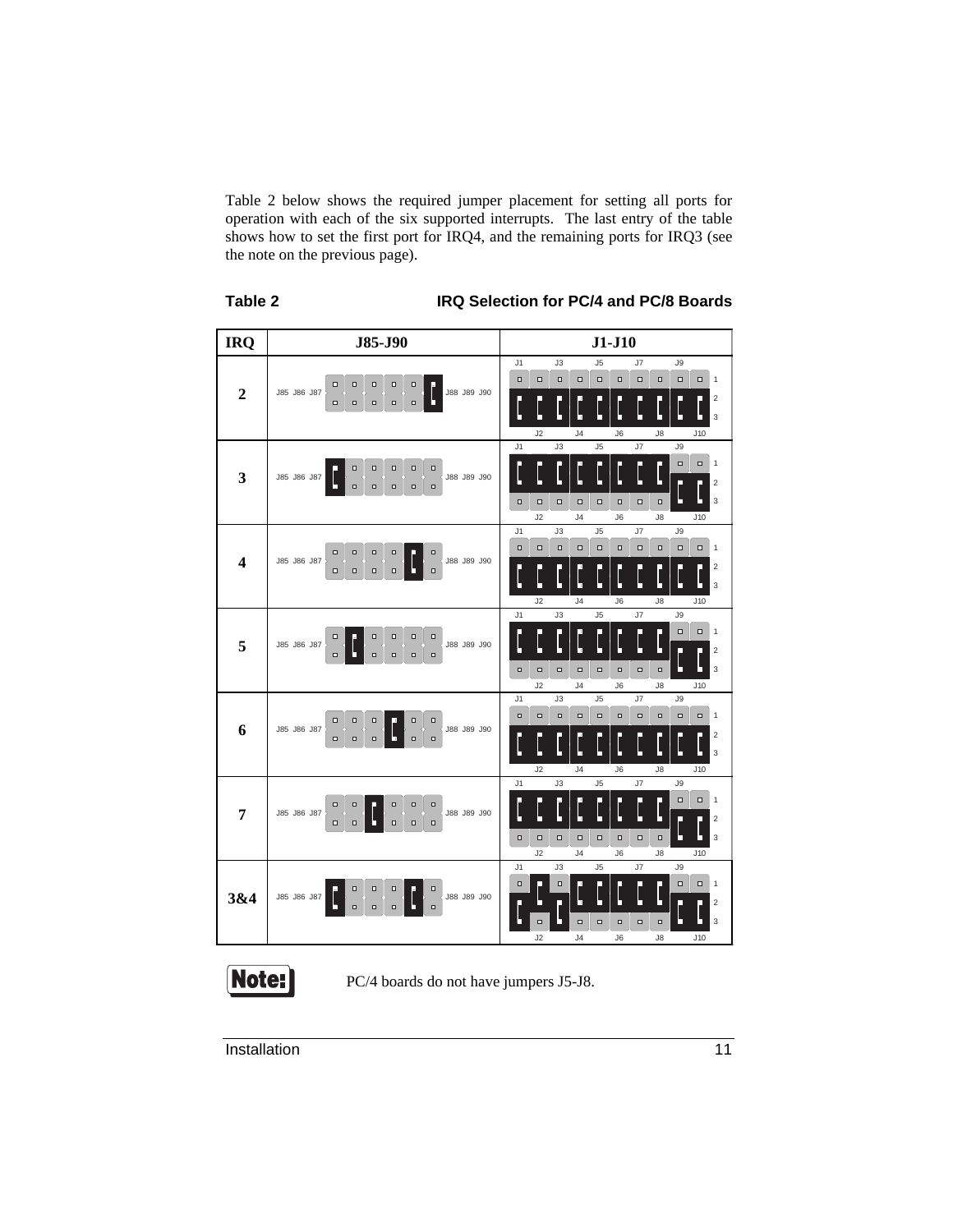### *Board Identification*

Jumpers J9 and J10 (see Figure 1) are used to set the PC/8 and PC/4 boards' ID number (0-3) when multiple boards are daisy chained together (see Daisy Chaining PC/X Boards, on page 43). The default Board ID is 0; this should be changed *only for the second, third and fourth boards in a daisy chained configuration*.

### **Figure 4 Board ID Jumper Settings for PC/4 and PC/8 Boards**

**Board 0:**



**Board 1:**



**Board 2:**



**Board 3:**



12 DigiBoard PC/X and MC/X Serial Communications Boards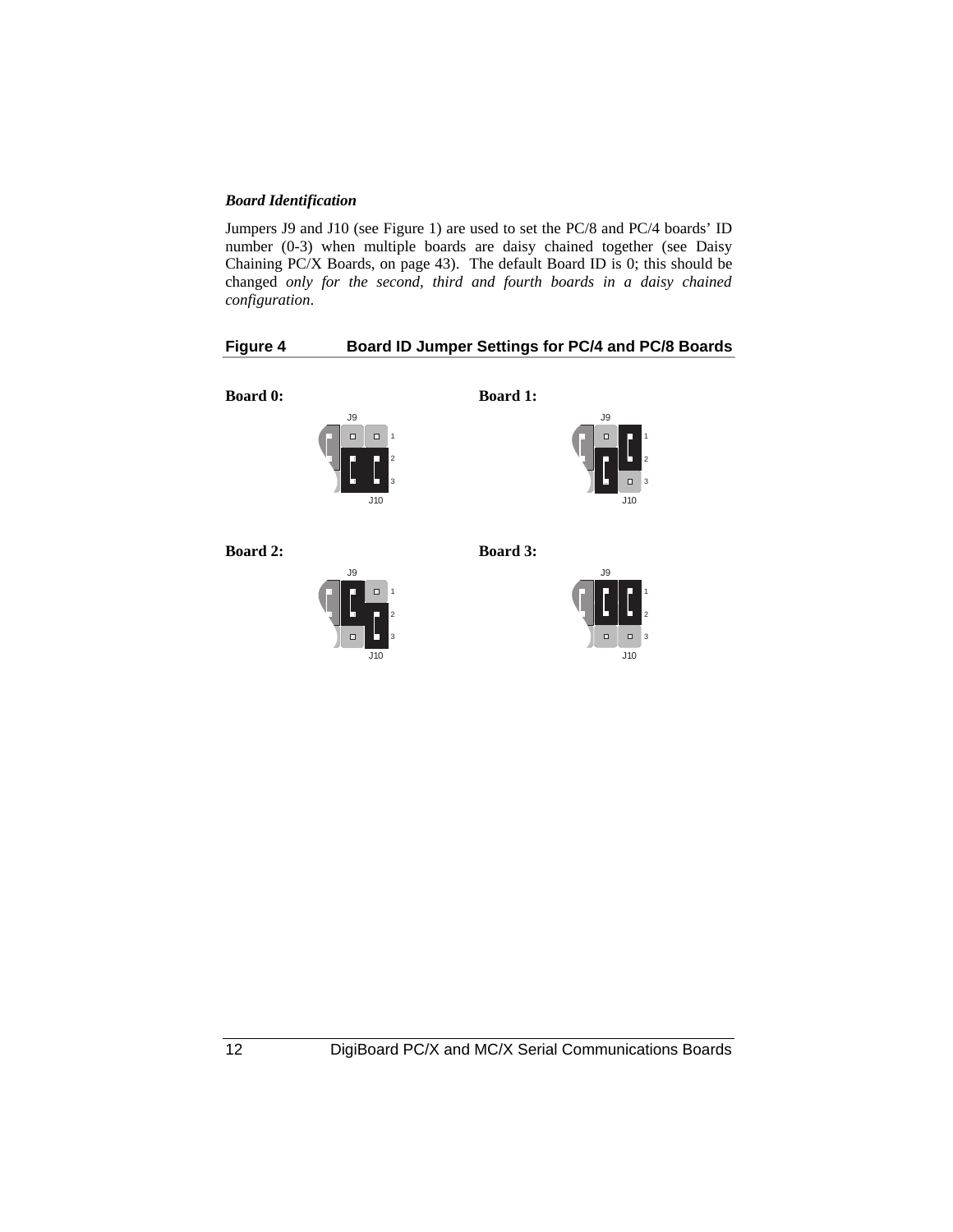### *Daisy Chain Connectors P2 and P3*

In the upper right-hand corner of the PC/4 or PC/8 board are two connectors, P2 and P3 (see Figure 1). When multiple boards are daisy chained together (see Daisy Chaining PC/X Boards, on page 43), a daisy chain cable links the boards so that they can share a single IRQ line. For single board installations, a jumper must be placed across pins 2 and 3 (the middle two pins) of P2 when an ODD interrupt is selected, P3 when an EVEN interrupt is selected, and both P2 and P3 if ODD and EVEN interrupts are selected. PC/X boards are shipped with both jumpers installed, and the usual practice is to leave them both in place, even if you are only using one interrupt. See Figure 5, below.

### **Figure 5 Connectors P2 and P3 (Single Board Configuration)**

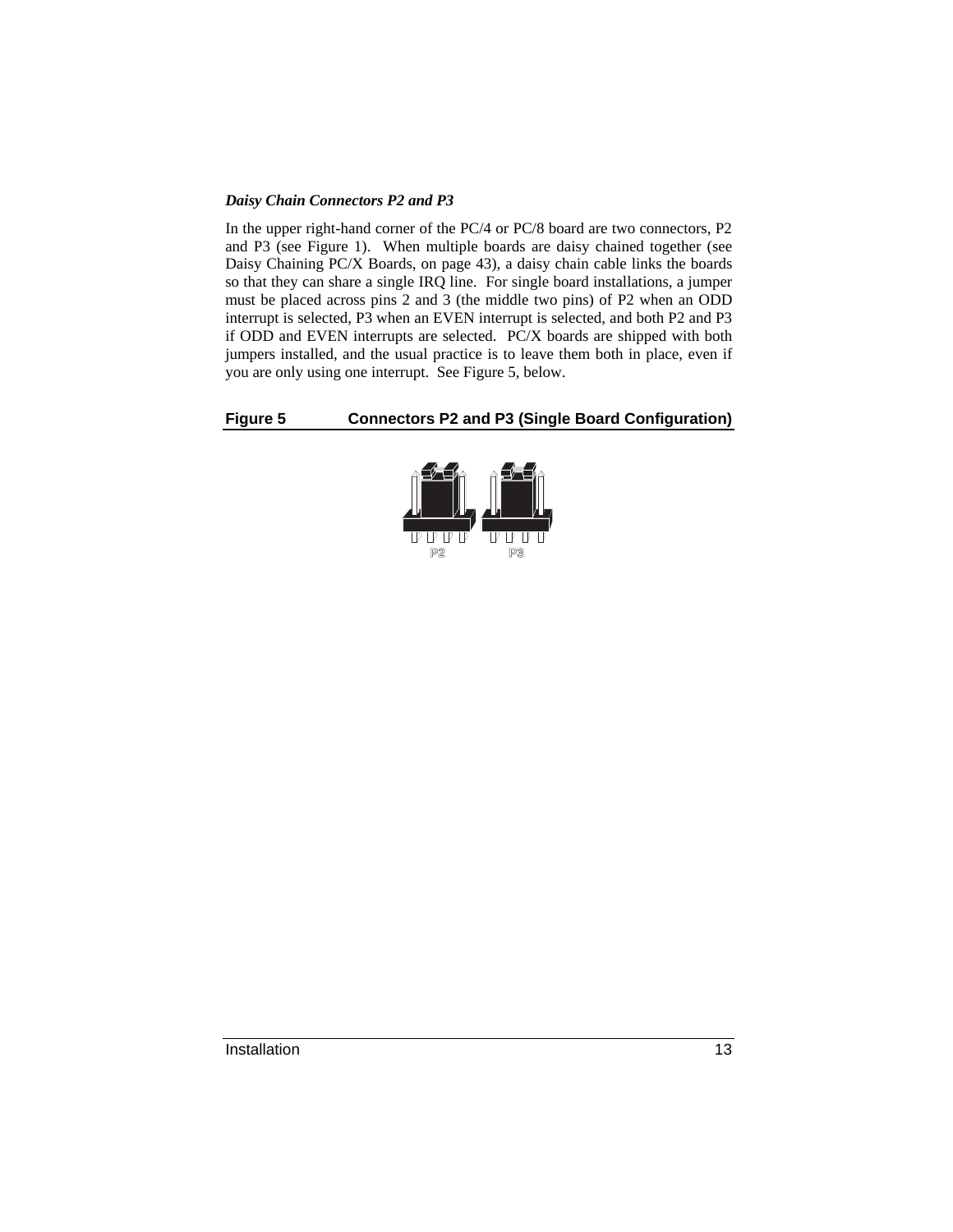### **Plugging in the Board**

Now you are ready to install the PC/X board in your computer. Follow these steps:

- **1.** Turn off your computer's power and remove the cover (refer to your computer's manual for instructions on cover removal and option board installation and cautions).
- **2.** Locate an available slot (8 or 16 bit) in your computer and remove the slot plate.
- **3.** Plug the PC/X board into the slot and screw the endplate to the computer chassis (use the screw you removed from the slot plate). The endplate must to be screwed in to the computer chassis to remain in compliance with Part 15 of the FCC rules for class B operation.
- **4.** Install the interface cable assembly or connector box (see *Connector Options*, on page 35) on the PC/X board by mating the female 78-pin connector on the assembly to the male 78-pin connector on the end of the PC/X board. *Be sure that the plug is completely installed—it may be a snug fit*.

*HINT: If you have difficulty plugging in the DB-78 connector, try loosening the screw in the endplate—the connector may not be exactly centered in the slot in the back of the computer. Be sure to re-tighten the endplate screw once the DB-78 connector is securely attached.*

**IMPORTANT! Use only the DigiBoard-supplied shielded cable assemblies or connector boxes to remain in compliance with FCC limits for Class B operation.**

**5.** Replace your computer's cover.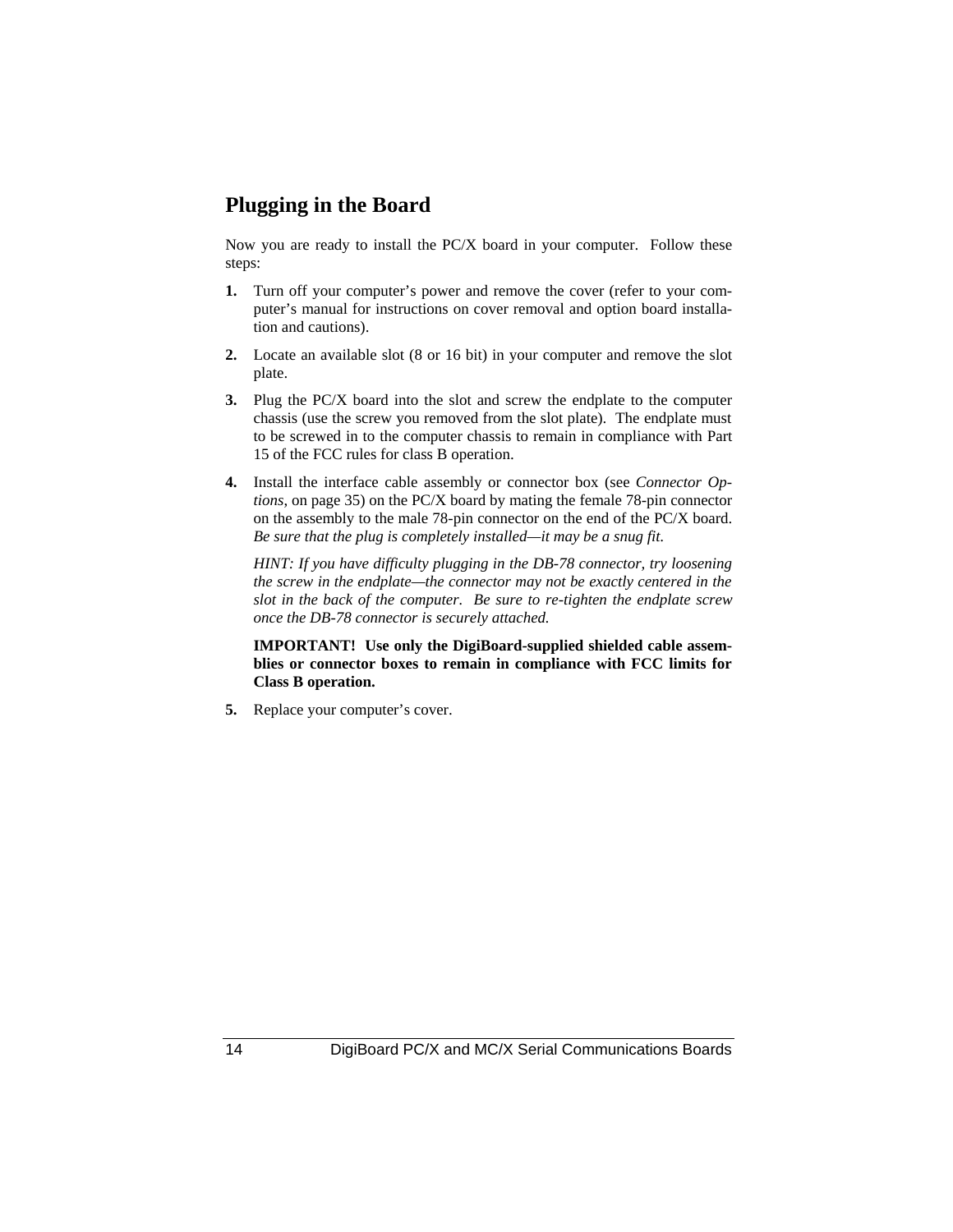## **PC/16 Boards**

### **Before you plug in the board. . .**

**Write down the serial number of the board in the form on page** *x***. You will need it if you have to contact DigiBoard regarding the board.** *Also write down the part numbers of the PAL chips in sockets U46 and U58 (see Figure 6); it is essential to know these part numbers so you can determine what I/O port addresses correspond to each of the ports on the board.*

### **Figure 6 22 PC/16 Board Layout** UARTs Connectors P1 P2 P3 U1 (Channel 1) U2 (Channel 5) U3 (Channel 9) U4 (Channel 13) U5 (Channel 2) U6 (Channel 6) U7 (Channel 10) U8 (Channel 14) U19 (Channel 3) U20 (Channel 7) U21 (Channel 11) U22 (Channel 15) П П U33 (Channel 4) U34 (Channel 8) U35 (Channel 12) U36 (Ch  $\overline{1146}$ U58 enud0 DBI A/N 30000604 REV S/N Serial PAL Chips U46 and U58 Jumpers J1-J7 Number

### *I/O Port Addresses*

The PC/16 board's I/O port addresses are not set by DIP switches. Instead, the addresses are "hard coded" in two PAL (Programmable Array Logic) chips on the board. The PALs are plugged into sockets at locations U46 and U58 (see Figure 6). The part numbers of the PALs can be used to identify the I/O addresses that are used by a particular PC/16 board.



Since the PC/16 board's I/O addresses are hard coded, they cannot be changed in the event of conflict with another device in your system. These conflicts are very rare, but if one should occur, you will need to change the I/O port used by the other device to an address that is not being used by the PC/16 board(s). Tables 3 and 4 on the following pages show the addresses coded in the PC/16 boards' PALs.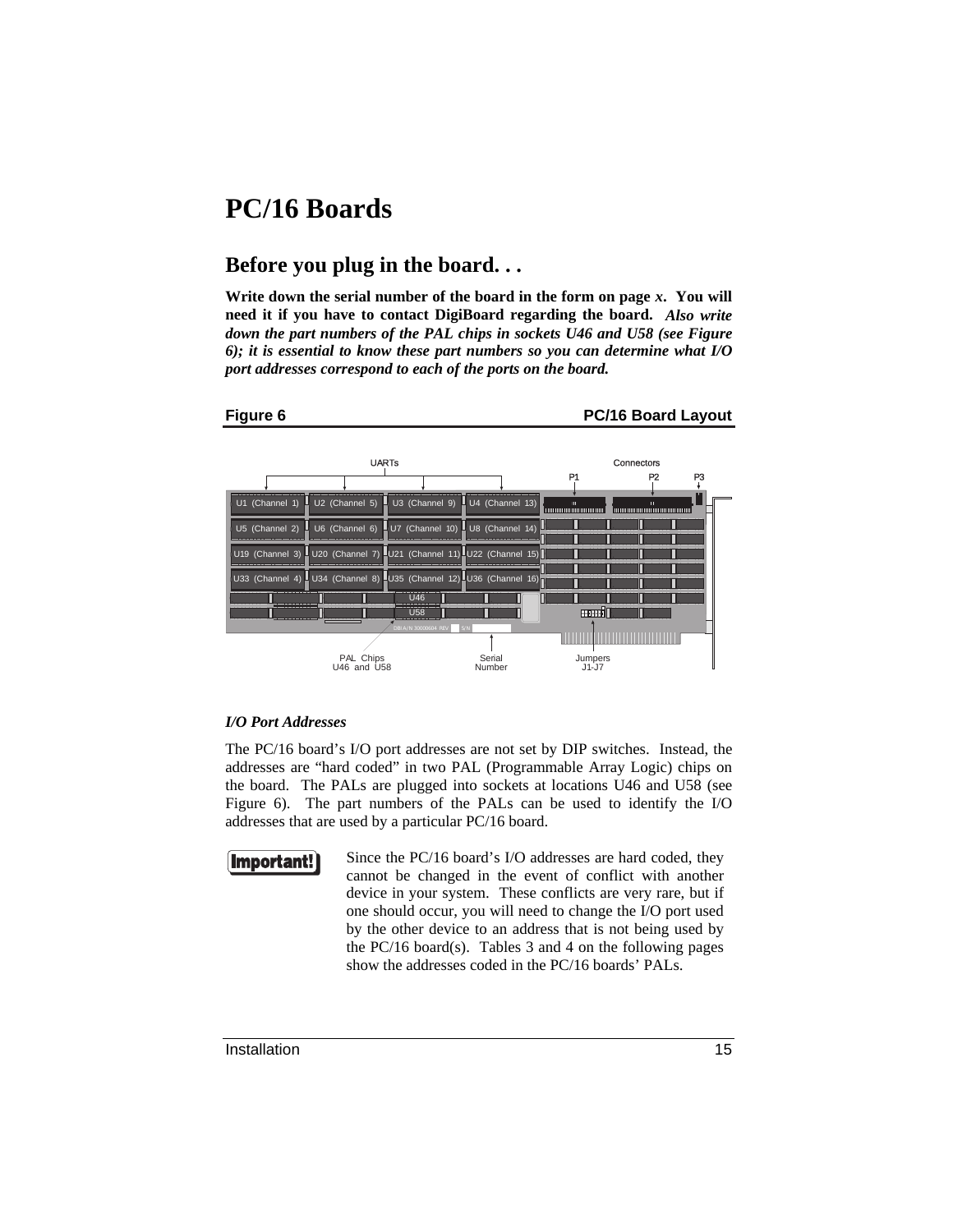There are two main sets of PALs available for PC/16 boards: Standard (for MS-DOS, OS/2, Windows, etc.) and Pick (for the Pick operating system). These main sets contain two pairs of PALs—one for Board 0 and one for Board 1.



If two PC/16 boards are to be installed in the same computer, they must have different PAL sets, or I/O address conflicts will occur. See Tables 3 and 4 for the appropriate part numbers for Board 0 and Board 1 PALs.

| <b>Board 0</b>         |             | <b>Board 1</b>         |                  |  |
|------------------------|-------------|------------------------|------------------|--|
| PAL #40000246 (U58)    |             | PAL #40000248 (U58)    |                  |  |
| PAL #40000247 (U46)    |             | PAL #40000249 (U46)    |                  |  |
| Port                   | I/O Address | Port                   | I/O Address      |  |
| 1                      | 100h        | 1                      | 188h             |  |
| 2                      | 108h        | $\overline{2}$         | 190h             |  |
| 3                      | 110h        | 3                      | 198h             |  |
| 4                      | 118h        | 4                      | 208h             |  |
| 5                      | 120h        | 5                      | 210h             |  |
| 6                      | 128h        | 6                      | 218h             |  |
| 7                      | 130h        | 7                      | 220h             |  |
| 8                      | 138h        | 8                      | 228h             |  |
| 9                      | 148h        | 9                      | 230 <sub>h</sub> |  |
| 10                     | 150h        | 10                     | 238h             |  |
| 11                     | 158h        | 11                     | 240h             |  |
| 12                     | 160h        | 12                     | 248h             |  |
| 13                     | 168h        | 13                     | 250h             |  |
| 14                     | 170h        | 14                     | 258h             |  |
| 15                     | 178h        | 15                     | 260h             |  |
| 16                     | 180h        | 16                     | 268h             |  |
| <b>Status Register</b> | 140h        | <b>Status Register</b> | 140h             |  |
|                        |             |                        |                  |  |

### **Table 3 Standard (DOS) PALs and their Associated I/O Addresses**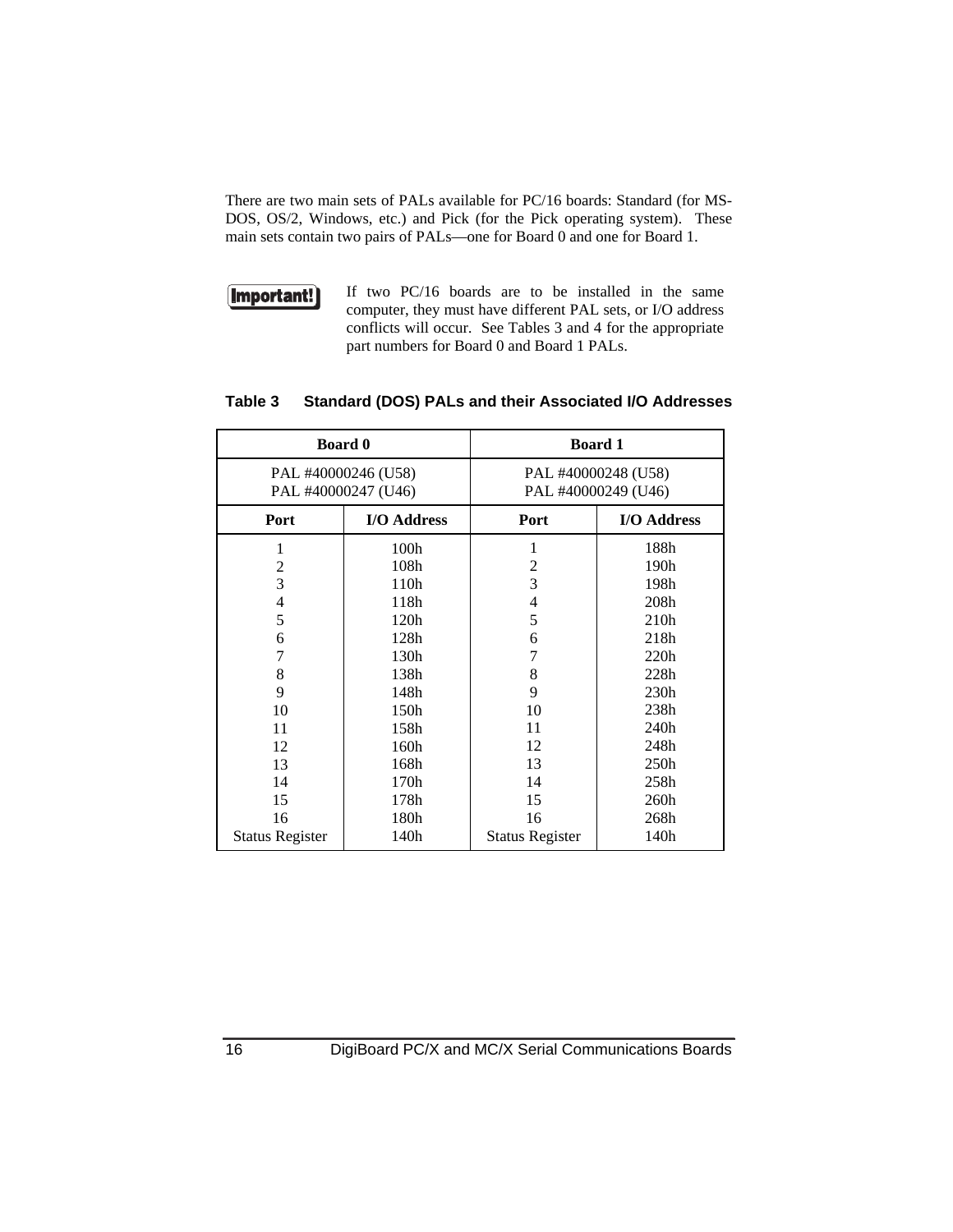| aoı<br>ı |  |
|----------|--|
|----------|--|

**Pick PALs and their Associated I/O Addresses** 

| <b>Board 0</b>                             |                   | <b>Board 1</b>                             |             |  |
|--------------------------------------------|-------------------|--------------------------------------------|-------------|--|
| PAL #40000238 (U58)<br>PAL #40000239 (U46) |                   | PAL #40000240 (U58)<br>PAL #40000241 (U46) |             |  |
| Port                                       | I/O Address       | Port                                       | I/O Address |  |
| 1                                          | 130h              | 1                                          | 230h        |  |
| $\overline{c}$                             | 138h              | $\overline{2}$                             | 238h        |  |
| 3                                          | 140h              | 3                                          | 240h        |  |
| $\overline{4}$                             | 148h              | 4                                          | 248h        |  |
| 5                                          | 150h              | 5                                          | 250h        |  |
| 6                                          | 158h              | 6                                          | 258h        |  |
| 7                                          | 160h              | 7                                          | 260h        |  |
| 8                                          | 168h              | 8                                          | 268h        |  |
| 9                                          | $1B0$ h           | 9                                          | $2B0$ h     |  |
| 10                                         | 1B8h              | 10                                         | 2B8h        |  |
| 11                                         | 1C0h              | 11                                         | $2C0$ h     |  |
| 12                                         | 1C8h              | 12                                         | 2C8h        |  |
| 13                                         | 1D <sub>0</sub> h | 13                                         | $2D0$ h     |  |
| 14                                         | 1D8h              | 14                                         | 2D8h        |  |
| 15                                         | 1E0h              | 15                                         | 2E0h        |  |
| 16                                         | 1E8h              | 16                                         | 2E8h        |  |
| <b>Status Register</b>                     | 188h              | <b>Status Register</b>                     | 289h        |  |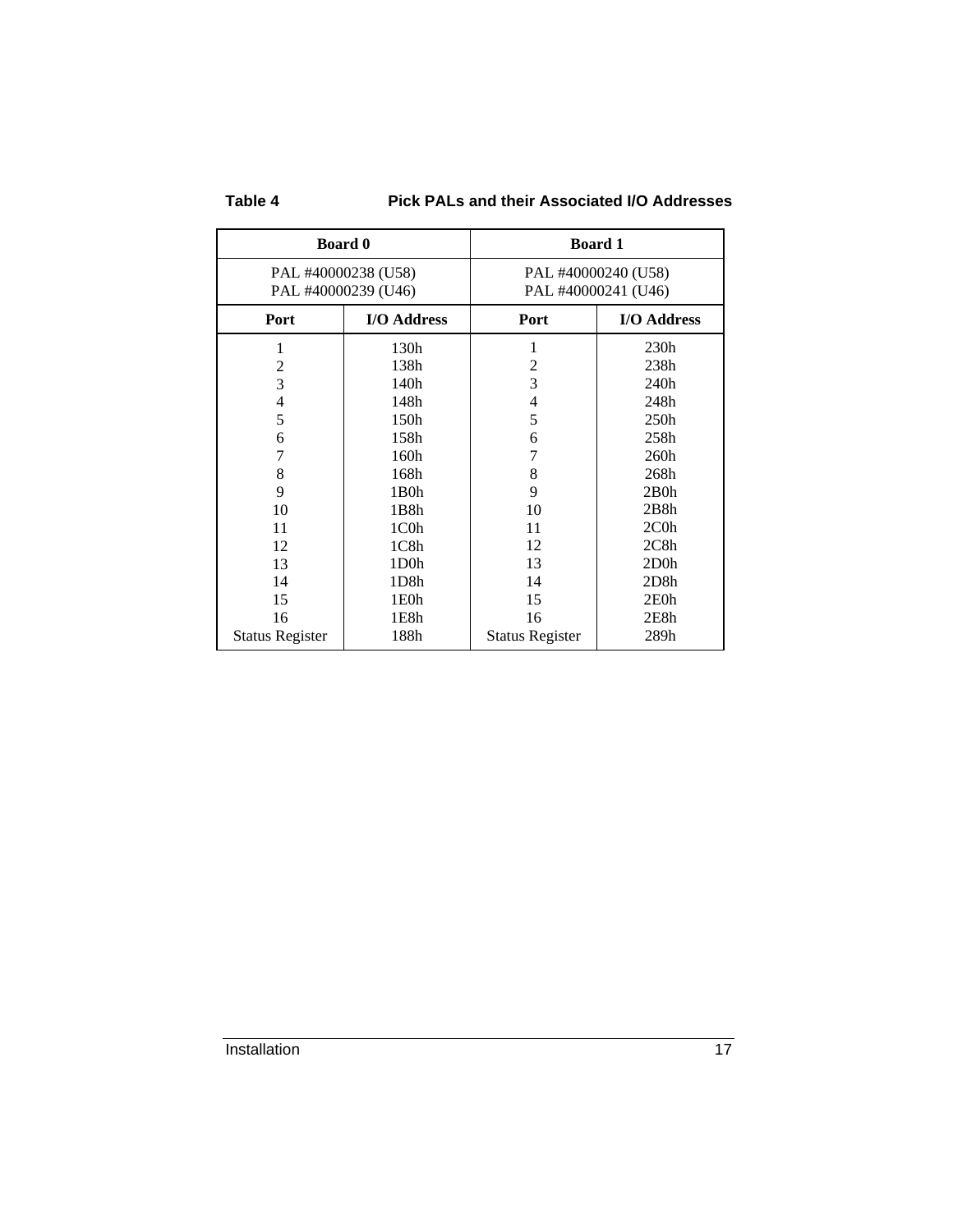### *IRQ Selection*

The PC/16 board can be configured to use one of six IRQ (Interrupt Request) lines: IRQ2, IRQ3, IRQ4, IRQ5, IRQ6 or IRQ7. Jumpers J1-J6 (see Figure 6) determine which IRQ the board will use. To set the IRQ for the PC/16 board, place a jumper across the appropriate pair of pins, as shown in Table 5, below.

### **Table 5 PC/16 IRQ Jumper Settings**



The IRQ selected for the PC/16 board must be unique, and may not be shared with any other device in the system, with one exception: two PC/16 boards may share the same IRQ, if the boards are "daisy chained" together (see Daisy Chaining PC/X Boards, on page 43).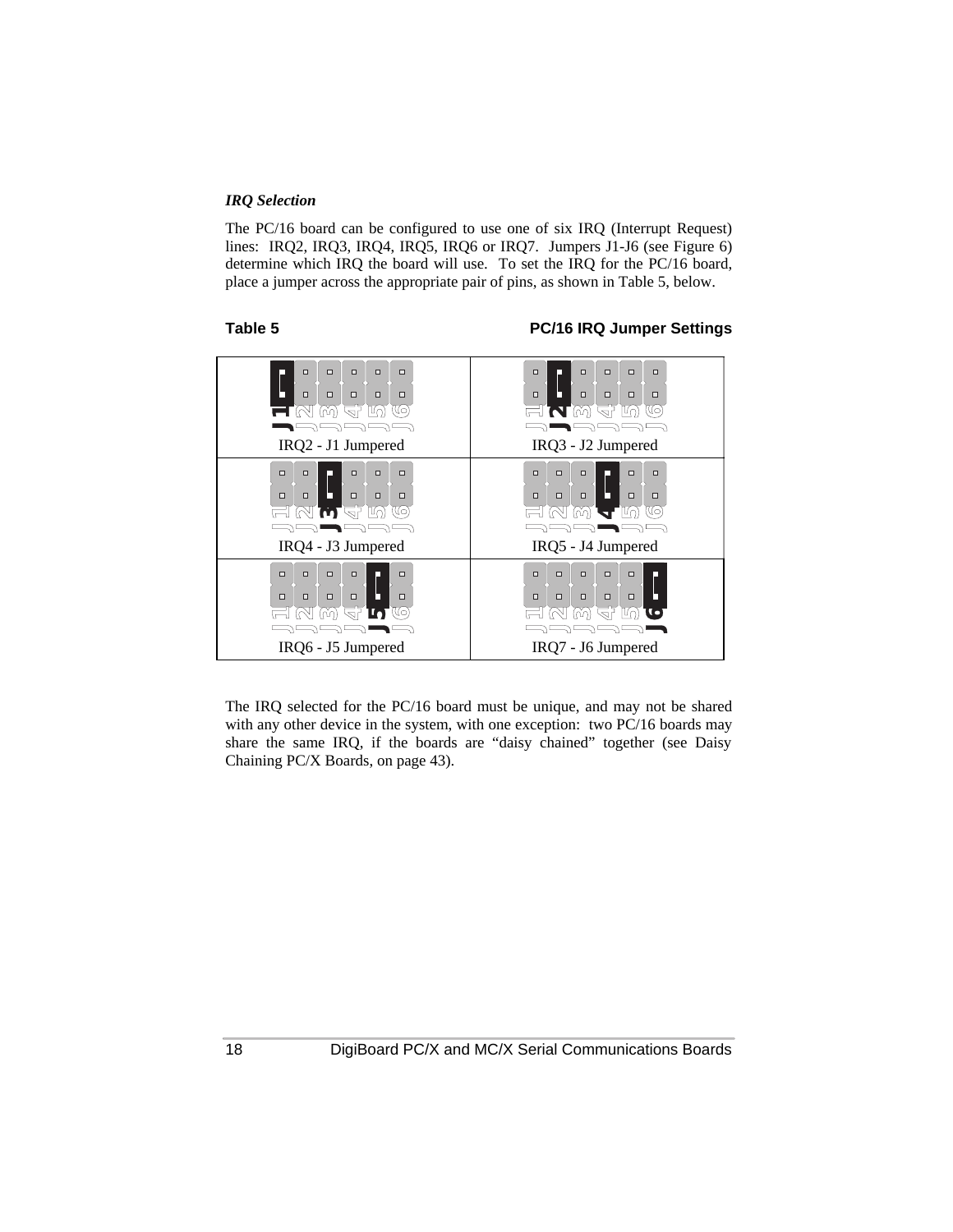Some common sources of contention for IRQs are:

| IRQ2: |  | EGA adapters (if present) |  |  |
|-------|--|---------------------------|--|--|
|-------|--|---------------------------|--|--|

- IRQ3: Standard COM2 & COM4 ports (if present)
- IRQ4: Standard COM1 & COM3 ports (if present)
- IRQ5: LPT2 (Second parallel printer port) (if present)
- IRQ6: Floppy disk controller
- IRQ7: LPT1 (First parallel printer port) (if present)

### *Board Identification*

Jumper J7 (see Figure 6) is used to set the PC/16 board's ID number (0 or 1) when two boards are daisy chained together (see Daisy Chaining PC/X Boards, on page 43). The default Board ID is 0; this should be changed to 1 *only for the second board in a daisy chained pair of boards*.

### **Figure 7 PC/16 Board ID Jumper Settings**





Board 0: Pins 1 and 2 Connected

```
Board 1: Pins 2 and 3 Connected
```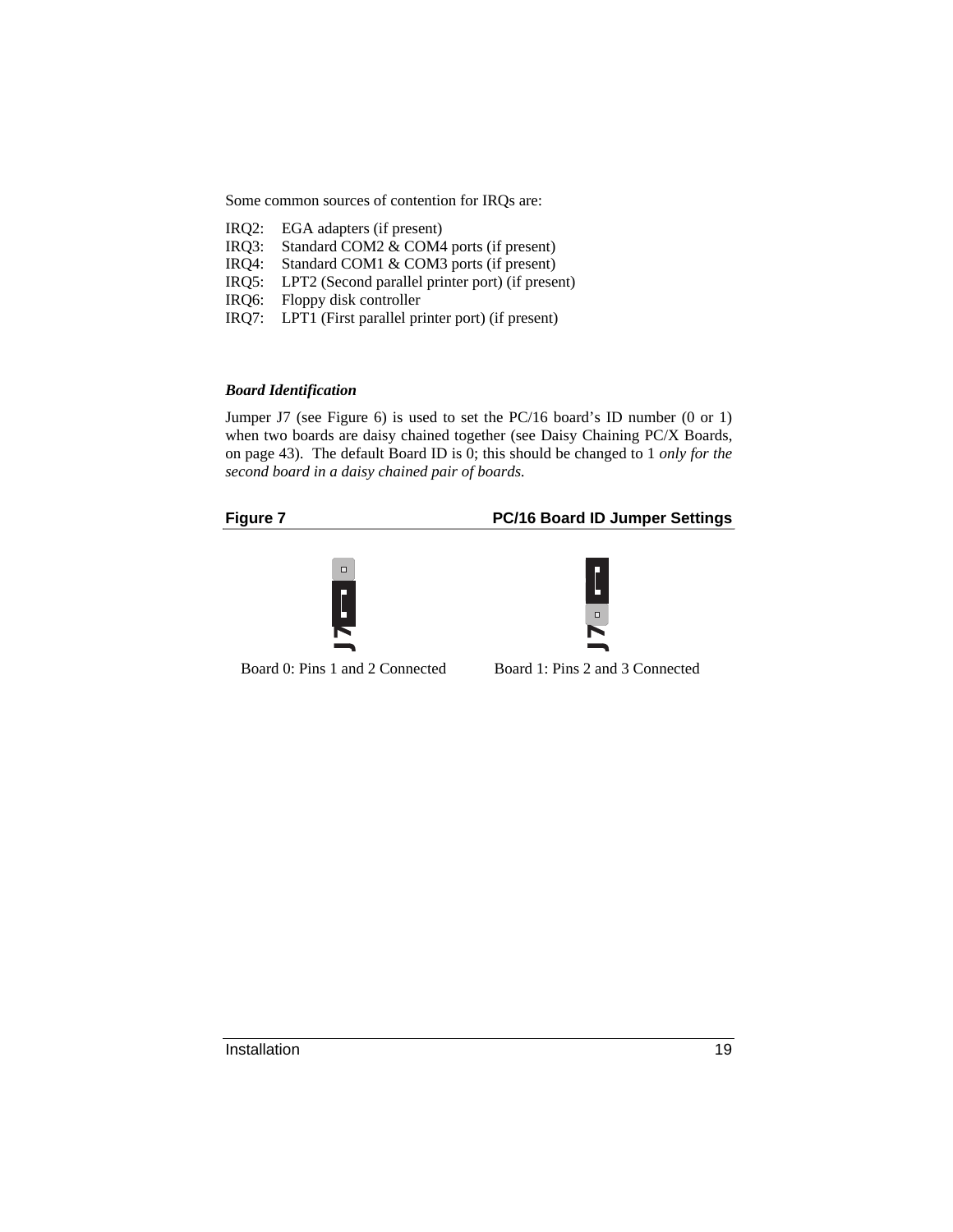### *Daisy Chain Connector P3*

In the upper right-hand corner of the PC/16 board is a connector, P3 (see Figure 6). When two boards are daisy chained together (see Daisy Chaining PC/X Boards, on page 43), the daisy chain cable is connected between connector P3 of Board 0 and connector P3 of Board 1. *In all other cases, the two pins of P3 must be jumpered together as shown in Figure 8, below:*

### **Figure 8 PC/16 Daisy Chain Connector P3, with Jumper**

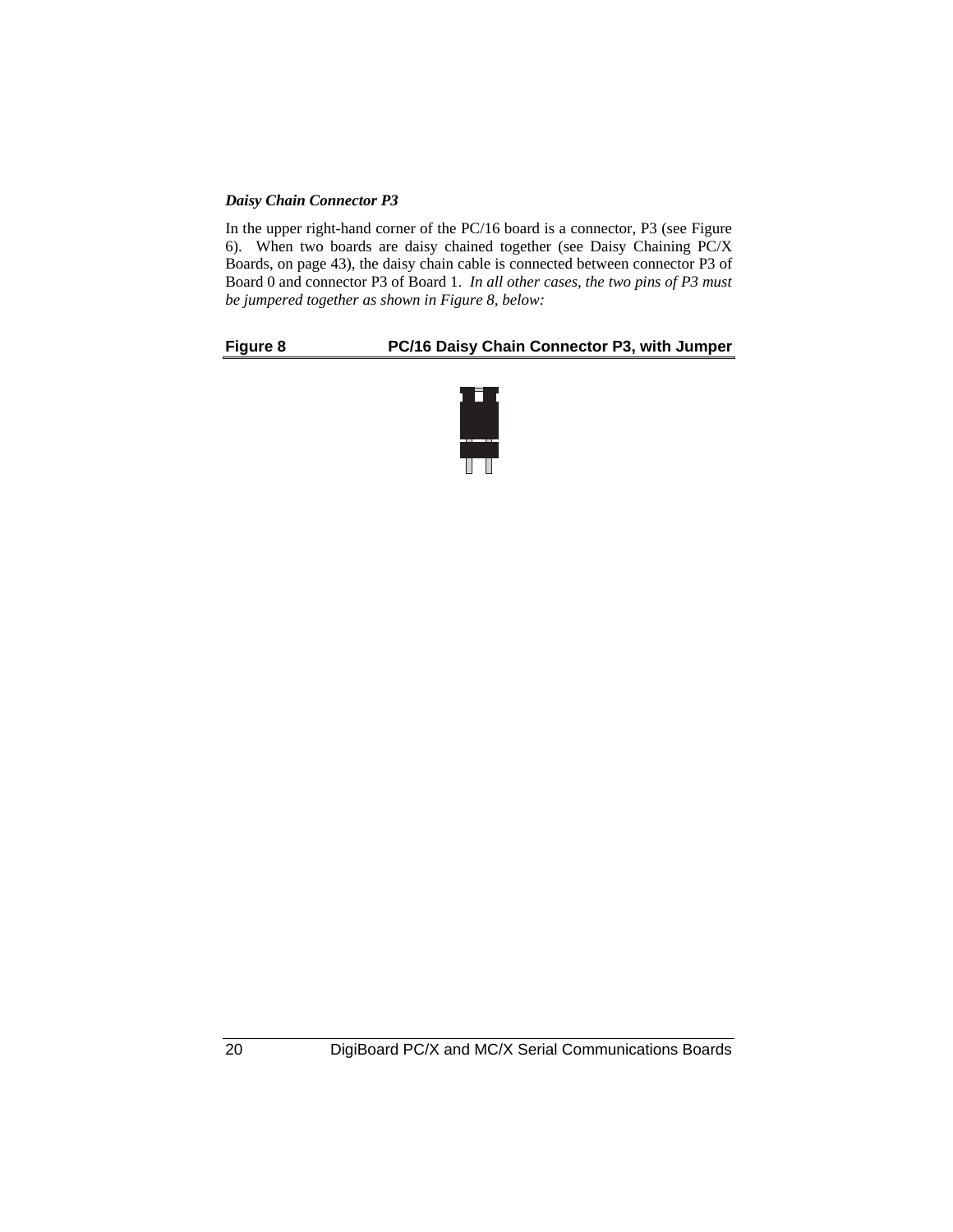## **Plugging in the Board**

Once you have set all of the jumpers and noted the PAL part numbers (and the board's serial number!) you are ready to install the PC/16 board in your computer.

- **1.** Locate a vacant full length eight or sixteen bit (XT or AT) slot in your computer and remove the end plate (save the screw).
- **2.** Fold the cables from the RJ-45 connector box so that they line up with connectors P1 and P2 on the top edge of the board as shown in Figure 9.



- **3.** Feed the cables through the open slot in the back of the computer.
- **4.** Plug the board into the selected I/O slot in the computer. Use the screw you removed in Step 1 to secure the board to the computer chassis. The endplate must to be screwed in to the computer chassis to remain in compliance with Part 15 of the FCC rules for class B operation.
- **5.** Screw the connector box to the end plate of the PC/16 board.
- **6.** Plug the connector box ribbon cables into connectors P1 and P2 on the top of the board.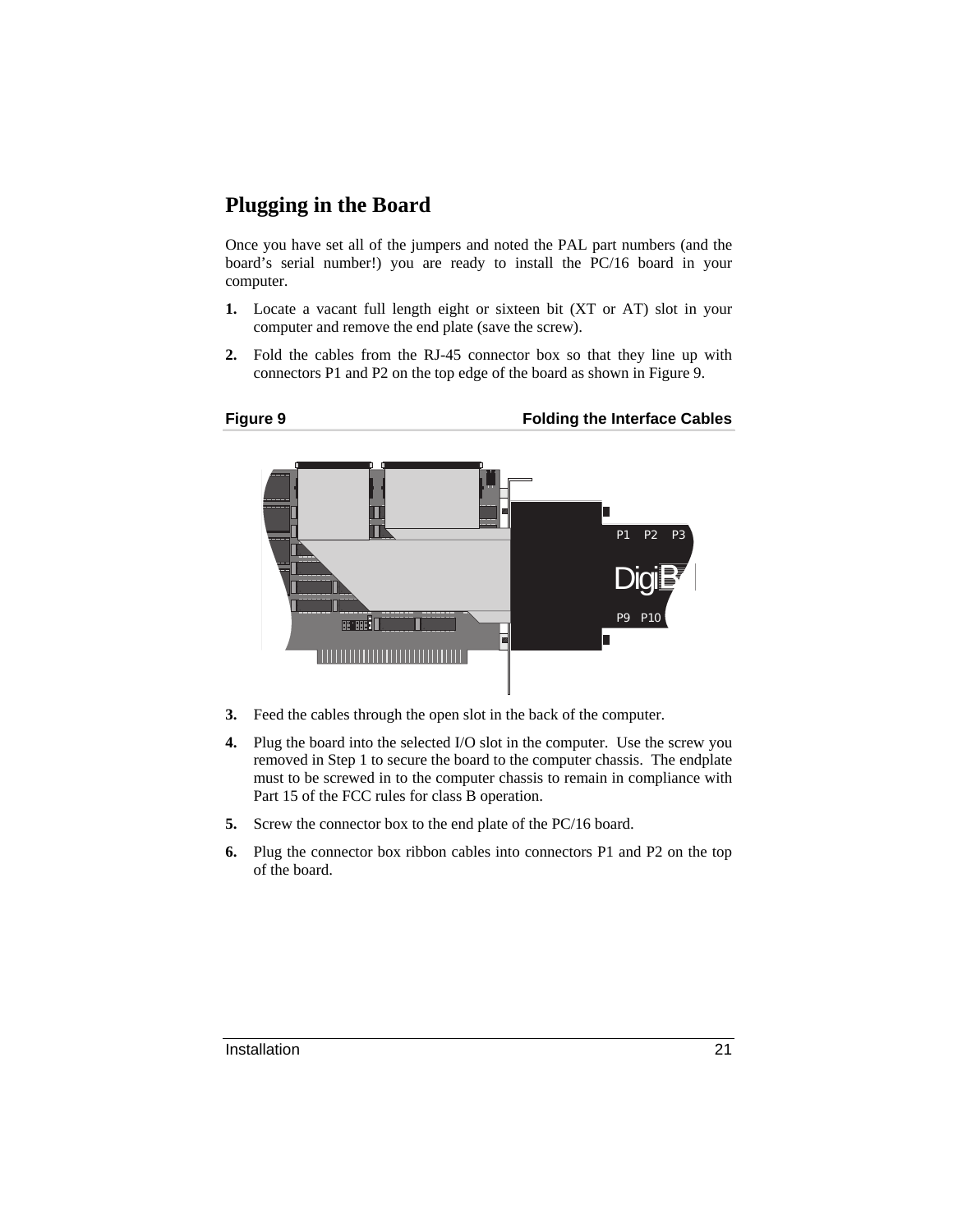## **MC/X Boards**

This section provides instructions for installing and configuring MC/4, MC/8 and MC/16 boards in Micro Channel computers. These boards are for use with IBM PS/2 and compatible computers which use Micro Channel bus architecture.

Instructions for installing PC/X boards (in ISA computers) begin on page 3.

## **Before you plug in the board. . .**

**Write down the serial number of the board in the form on page** *x***. You will need it if you have to contact DigiBoard regarding the board.**

Make sure you have the following items at hand:

- *Working* copy of your IBM Reference Diskette (don't use the original—it should be write-protected and stored in a safe place)
- ADF (Adapter Description Files) diskette (supplied with the board)

If you are installing a MC/16 board, remove the cover from the connector "tail" (replace the cover after the board has been installed in the computer).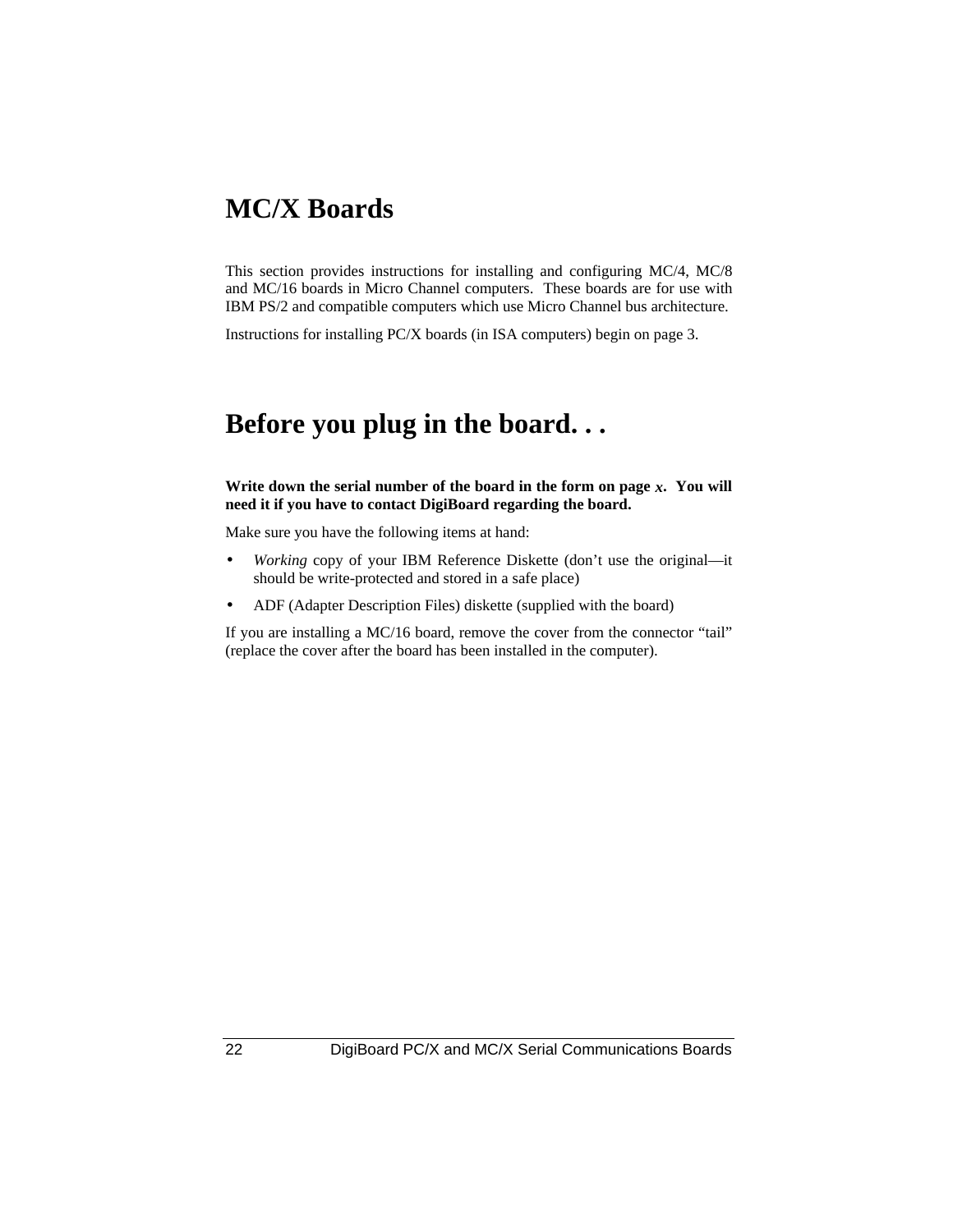





### **Figure 11** MC/16 Board Layout





MC/X boards contain static-sensitive components. Always touch a grounded surface to discharge static electricity before handling the circuit board.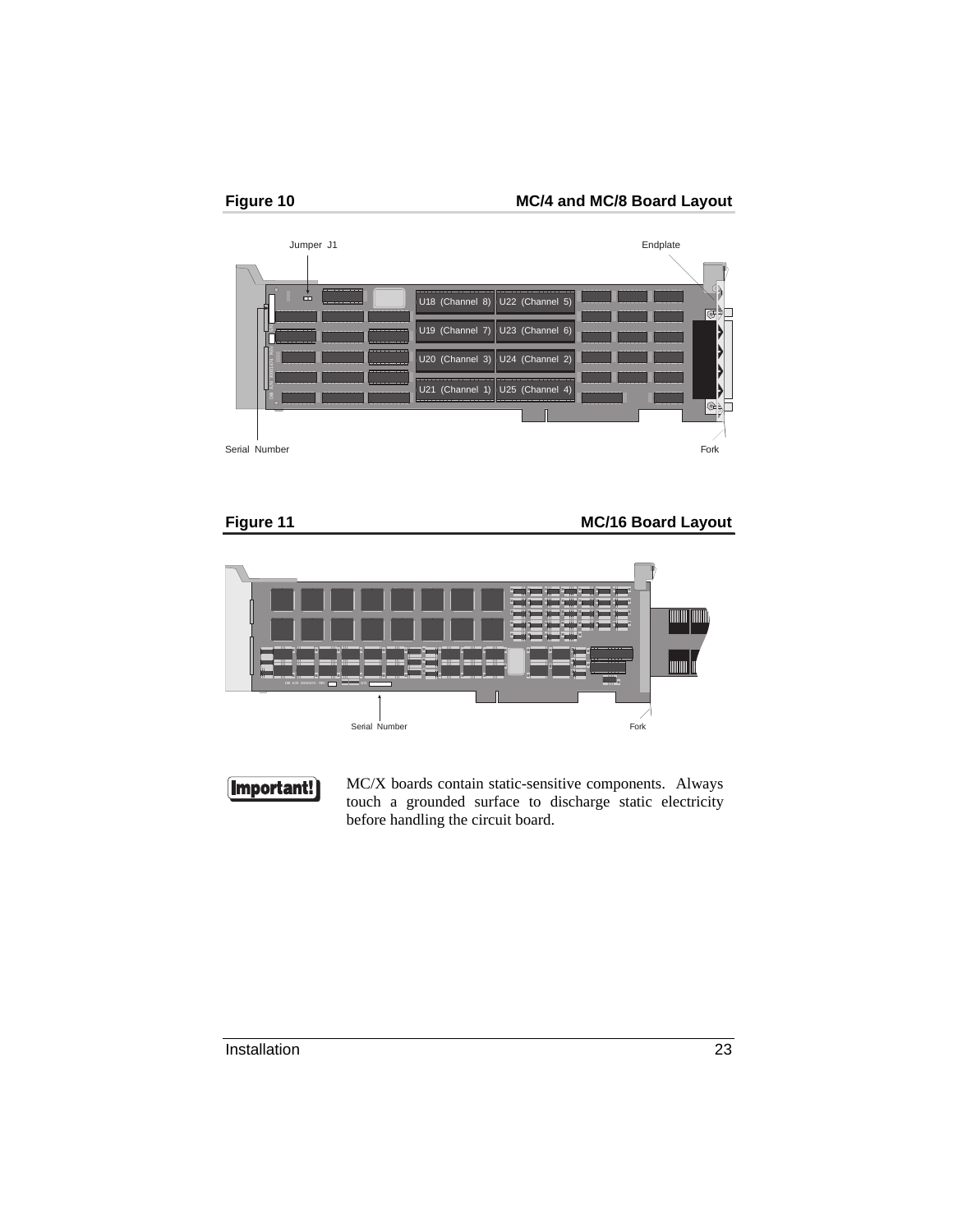## **Plugging in the Board**

Now you are ready to install the MC/X board in your computer. Follow these steps:

- **1.** Turn off your computer's power and remove the cover (refer to your computer's manual for instructions on cover removal and option board installation and cautions).
- **2.** Locate an available Micro Channel slot in your computer and remove the external slot plate (you will need to loosen the thumbscrew to do this). If you are installing an MC/16 board, also make sure that there is at least six inches of clearance behind the computer for the RJ-45 connector tail.
- **3.** Plug the MC/X board into the Micro Channel slot, making sure that the "fork" is in position under the endplate thumbscrew. Tighten the thumbscrew.
- **4.** (MC/16 only) Be sure to replace the cover on the connector tail. This is required in order to remain in compliance with Part 15 of the FCC rules for Class B operation.
- **5.** Replace your computer's cover.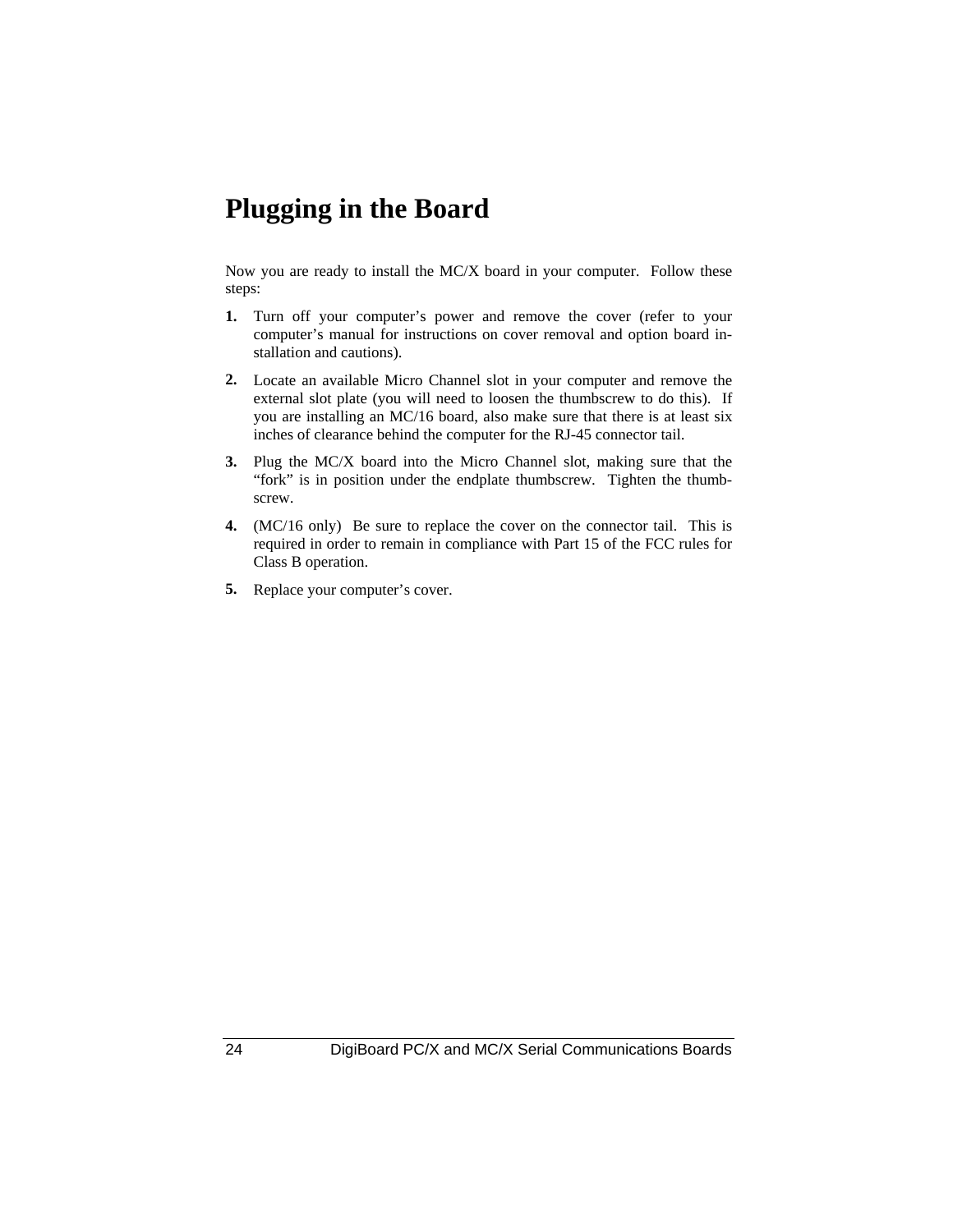## **Configuring the Board**

After the MC/X board has been physically installed in your machine, you need to configure the board for operation in your system. This is done by running the configuration program on the IBM Reference Diskette. Follow these steps:

- **1.** Insert your working copy of the IBM Reference Diskette into your boot drive (Drive A) and turn on the computer's power. Expect an error message—the MC/X board won't be found in the configuration file at this point.
- **2.** Select "Copy an Option Diskette" from the main menu. Follow the instructions given on your computer screen for copying ADF files onto your Reference Diskette. The name of the ADF file for MC/4 and MC/8 boards is **@6FE5.ADF**. The ADF file for MC/16 boards is **@6FE4.ADF**.
- **3.** Select "Set Configuration" from the main menu. Then select "Change Configuration" from the Set Configuration menu. The screen will now display the configuration of the system. Use the <Page UP> and <Page Down> keys to scroll through the configuration until you see the entry for the slot into which you have plugged the MC/X board. There are three parameters which can be set: I/O Port Address, Com2 Status and Interrupt Select.

To change a parameter, use the arrow keys to highlight the item you wish to change, then press the <F5> and <F6> function keys to cycle through the available settings for that parameter.

When you have set all three parameters to the desired values, press <F10> to save the changes, then press <F3> to exit.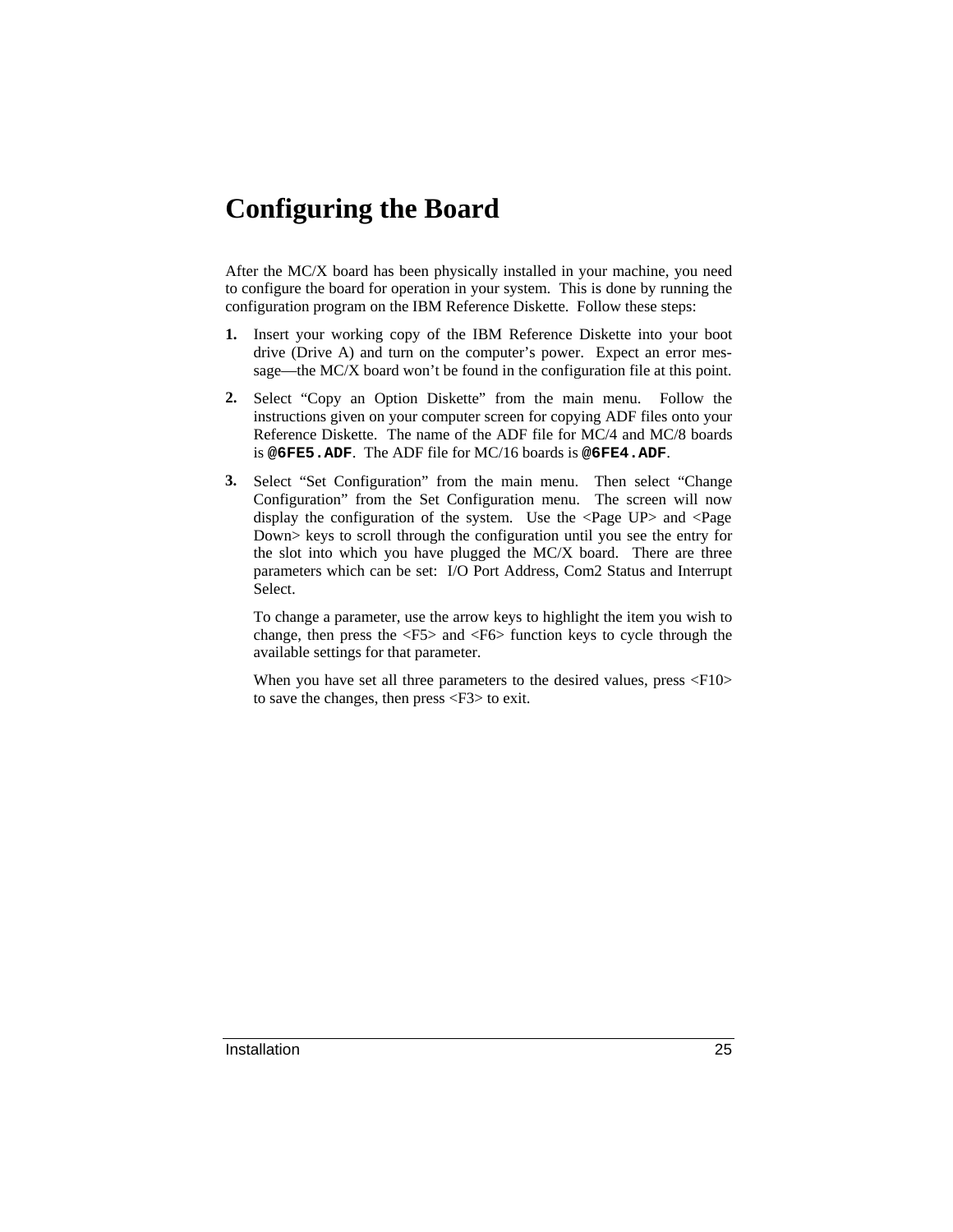The following options are available:

#### **MC/4, MC/8 I/O Port Address:**

#### $0xDB80 \rightarrow 0xDBC0$

DB80h DB88h DB90h DB98h DBA0h DBA8h DBB0h DBB8h Status Register: DBC0h

#### $0xDC00 \rightarrow 0xDC40$

DC00h DC08h DC10h DC18h DC20h DC28h DC30h DC38h Status Register: DC40h

#### $0xBB80 \rightarrow 0xBBC0$

BB80h BB88h BB90h BB98h BBA0h BBA8h BBB0h BBB8h Status Register: BBC0h

#### $0xBC00 \rightarrow 0xBC40$

BC00h BC08h BC10h BC18h BC20h BC28h BC30h BC38h Status Register: BC40h

#### $0xAB80 \rightarrow 0xABC0$

AB80h AB88h AB90h AB98h ABA0h ABA8h ABB0h ABB8h Status Register: ABC0h

#### $0xAC00 \rightarrow 0xAC40$

AC00h AC08h AC10h AC18h AC20h AC28h AC30h AC38h Status Register: AC40h

#### $0xCB80 \rightarrow 0xCBC0$

CB80h CB88h CB90h CB98h CBA0h CBA8h CBB0h CBB8h Status Register: CBC0h

If you are installing an MC/4 board, only the first four addresses in each list are pertinent.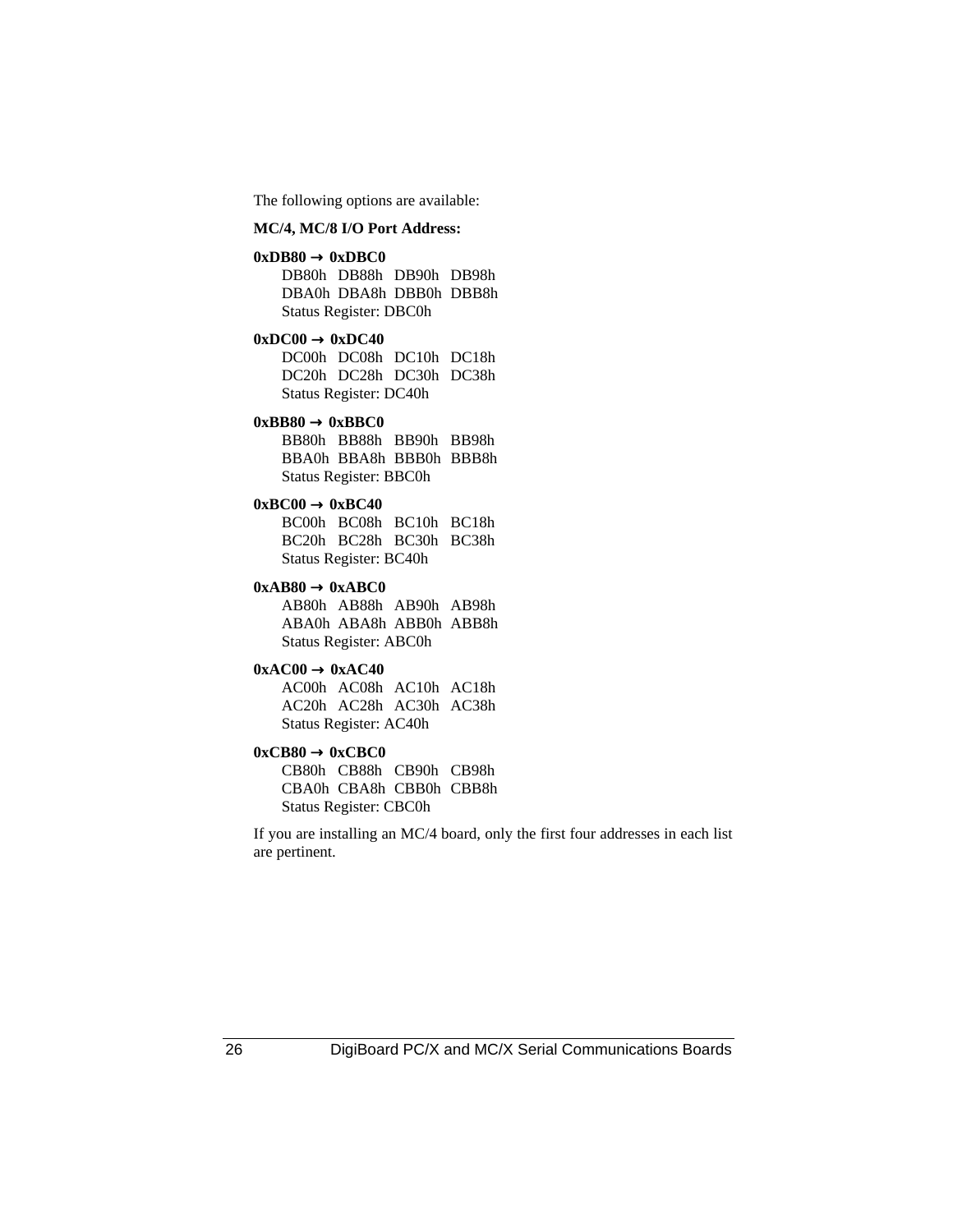#### **MC/16 I/O Port Address:**

| $0x3000 \rightarrow 0x307F$ |       |       |       |       |       |       |        |
|-----------------------------|-------|-------|-------|-------|-------|-------|--------|
| 3000h                       | 3008h | 3010h | 3018h | 3020h | 3028h | 3030h | 3038h  |
| 3040h                       | 3048h | 3050h | 3058h | 3060h | 3068h | 3070h | 3078h. |
| $0x4000 \rightarrow 0x407F$ |       |       |       |       |       |       |        |
| 4000h                       | 4008h | 4010h | 4018h | 4020h | 4028h | 4030h | 4038h  |
| 4040h                       | 4048h | 4050h | 4058h | 4060h | 4068h | 4070h | 4078h  |
| $0x4100 \rightarrow 0x417F$ |       |       |       |       |       |       |        |
| 4100h                       | 4108h | 4110h | 4118h | 4120h | 4128h | 4130h | 4138h  |
| 4140h                       | 4148h | 4150h | 4158h | 4160h | 4168h | 4170h | 4178h  |
| $0x4200 \rightarrow 0x427F$ |       |       |       |       |       |       |        |
| 4200h                       | 4208h | 4210h | 4218h | 4220h | 4228h | 4230h | 4238h  |
| 4240h                       | 4248h | 4250h | 4258h | 4260h | 4268h | 4270h | 4278h  |
| $0x4300 \rightarrow 0x437F$ |       |       |       |       |       |       |        |
| 4300h                       | 4308h | 4310h | 4318h | 4320h | 4328h | 4330h | 4338h  |
| 4340h                       | 4348h | 4350h | 4358h | 4360h | 4368h | 4370h | 4378h  |
| $0x5000 \rightarrow 0x507F$ |       |       |       |       |       |       |        |
| 5000h                       | 5008h | 5010h | 5018h | 5020h | 5028h | 5030h | 5038h  |
| 5040h                       | 5048h | 5050h | 5058h | 5060h | 5068h | 5070h | 5078h  |
| $0x6000 \rightarrow 0x607F$ |       |       |       |       |       |       |        |
| 6000h                       | 6008h | 6010h | 6018h | 6020h | 6028h | 6030h | 6038h  |
| 6040h                       | 6048h | 6050h | 6058h | 6060h | 6068h | 6070h | 6078h  |
| $0x7000 \rightarrow 0x707F$ |       |       |       |       |       |       |        |
| 7000h                       | 7008h | 7010h | 7018h | 7020h | 7028h | 7030h | 7038h  |
| 7040h                       | 7048h | 7050h | 7058h | 7060h | 7068h | 7070h | 7078h  |

**MC/16 Status Register Address:**

 $0x3080 \rightarrow 0x3081$  $0x4080 \rightarrow 0x4081$  $0x4180 \rightarrow 0x4181$  $0x4280 \rightarrow 0x4281$ **0x4380** → **0x4381**  $0x5080 \rightarrow 0x5081$ **0x6080** → **0x6081**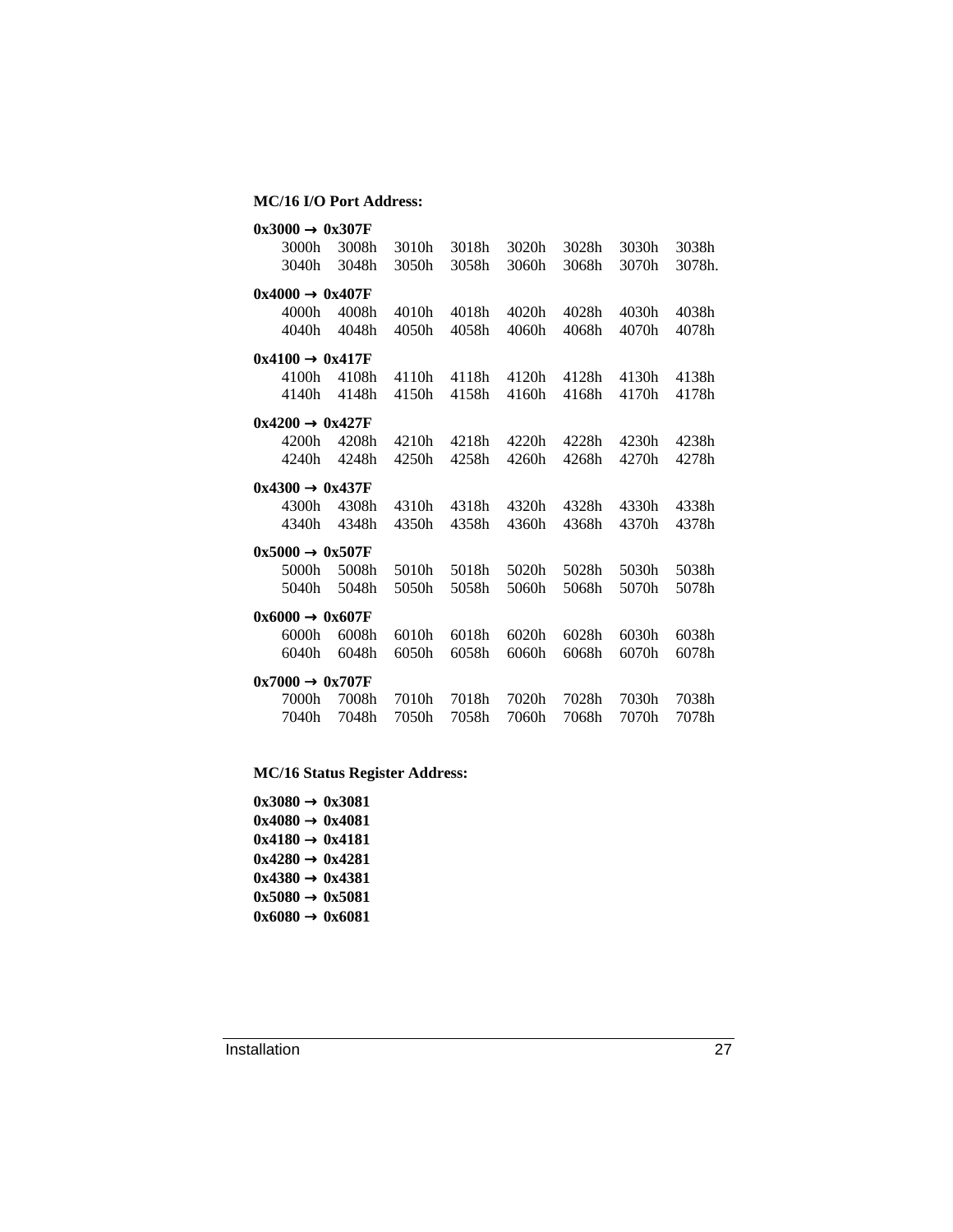#### **Com2 Status:**

When Com2 Status is enabled, the first port on the MC/X board is given an I/O port address of 2F8h and assigned to interrupt IRQ3, regardless of the settings of the other parameters. This makes the first port look like a standard COM2 port. *If your machine already has a COM2 serial port, there will be address and interrupt conflicts between the two devices.*

#### **Interrupt Vectors:**

IRQ 3, 5, 7, 10, 11, 12, 15 or None (IRQ disabled).

Make a note of the UART Address Range and the Interrupt Select. You will need this information when setting up device drivers. Also verify that "Com2 Status" is set to "Disabled". If it is not, you can change it by selecting the "Set Configuration" menu.

**4.** Remove the Reference Diskette from the drive and reboot your machine. This time you should get no error message.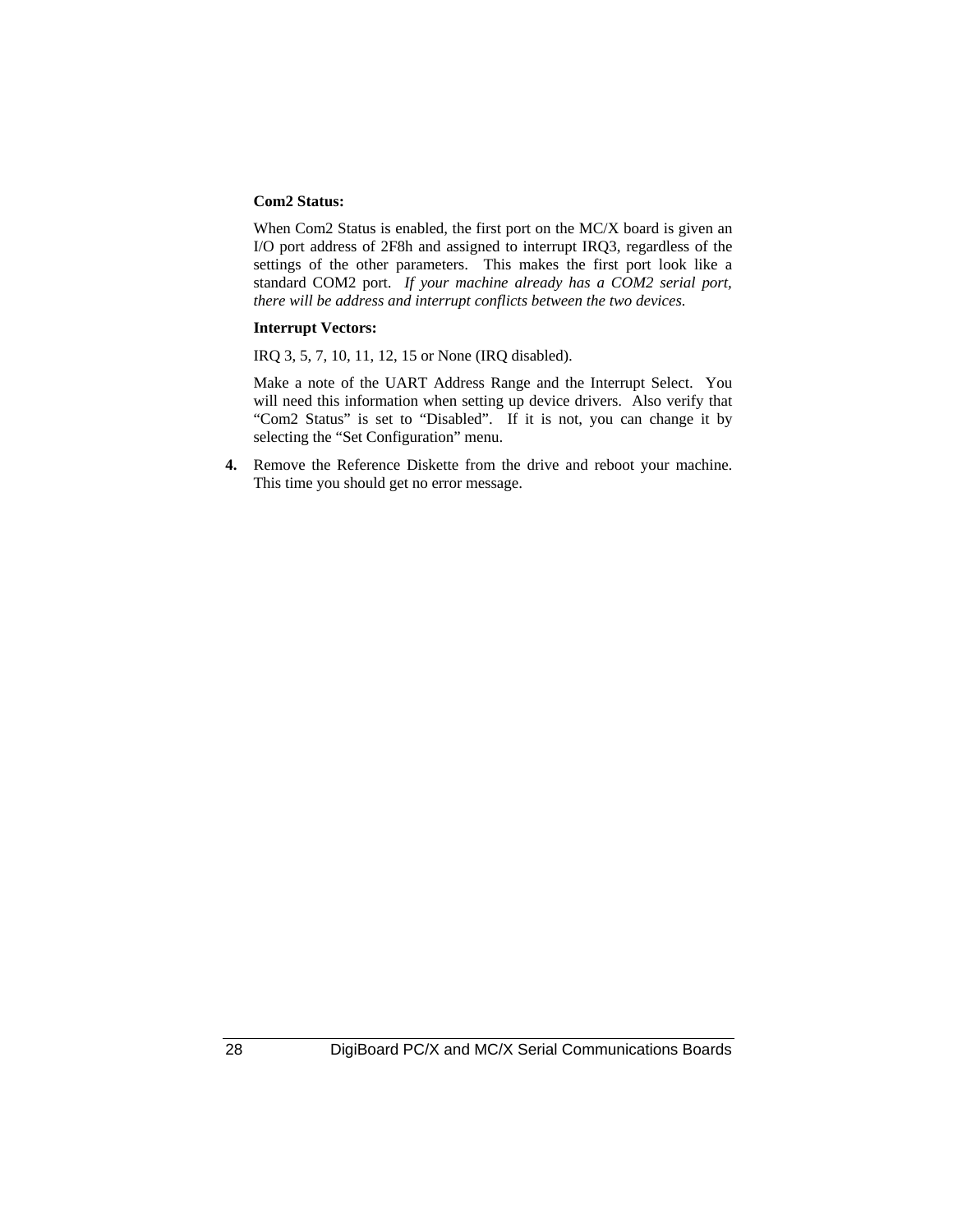## **Connecting Peripherals**

This section provides information on the most common peripheral connection schemes for terminals, printers and modems. See *RS-232 Serial Interface*, beginning on page 34, for a more comprehensive discussion of serial interface options.

### Important!

When connecting peripheral devices to the PC/X or MC/X board, be sure to turn off the power to both the host computer and the peripheral device.

### **Terminals and Printers**

#### *Software Handshaking (XON/XOFF)*

In most cases, serial terminals and printers need only a "three-wire" connection. All DigiBoard PC/X and MC/X device driver software supports XON/XOFF (software) handshaking, so the only signal lines necessary are Transmitted Data (TxD), Received Data (RxD) and Signal Ground (SG). It may be necessary to disable DCD (Data Carrier Detect) sensing through a software command—see your DigiBoard device driver software manual for instructions. Cables must be shielded to remain in compliance with FCC certification requirements, and the shield should be connected to Chassis Ground (GND) at both ends of the cable run.

A simple cable for connecting a terminal or a printer to a PC/X or MC/X board is shown in Figure 12 (DB-25 versions) and Figure 13 (RJ-45 versions).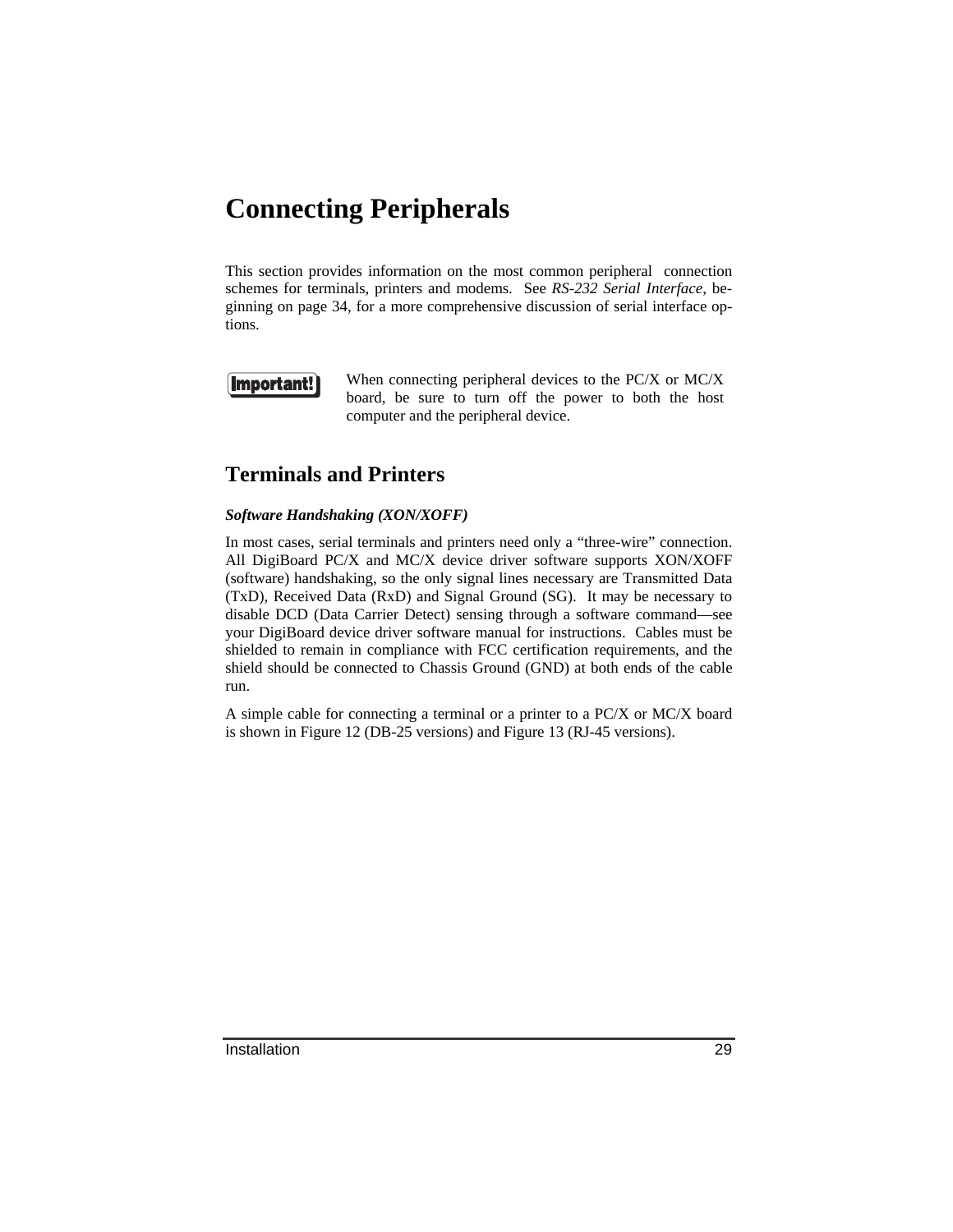

The cables shown in Figures 12 and 13 are three-wire null modem cables—that is, Transmitted Data on one end of the cable is connected to Received Data at the other end, and vice versa.

( Cable Shield)

#### *DB-25 Equipped Boards:*

The male DB-25 end can be plugged directly into most serial terminals and printers without any adapters. The female DB-25 end plugs directly into one of the DB-25 connectors on the fan out cable or connector box assembly.

#### *RJ-45 Equipped Boards:*

The male DB-25 end can be plugged directly into most serial terminals and printers without any adapters. The RJ-11 plug fits in the center of the PC/X or MC/X board's RJ-45 jack.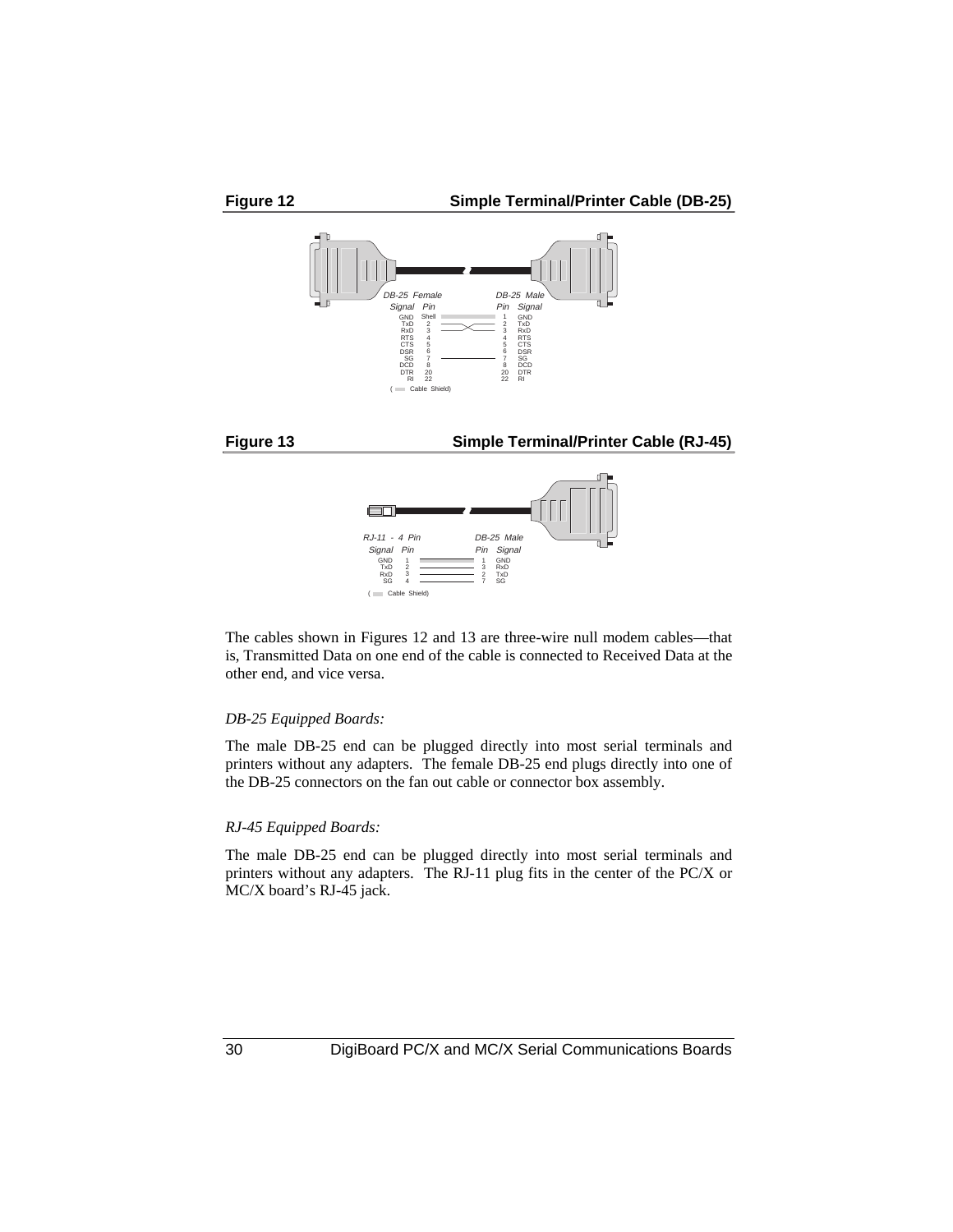#### *Hardware Handshaking (Ready/Busy)*

Most terminals and printers use Data Terminal Ready (DTR) for Ready/Busy hardware handshaking. The cables below support this method (see note on the following page).

#### **Figure 14 Terminal/Printer Cable with DTR Handshaking (DB-25)**







Note:

Some Okidata printers use a control signal on pin 11, called Supervisory Send Data (SSD) instead of DTR. In this case, simply connect CTS on the RJ-45 side to pin 11 of the DB-25, instead of pin 20.

Other printer manufacturers may use different methods of flow control. Consult your printer's documentation for specific wiring requirements.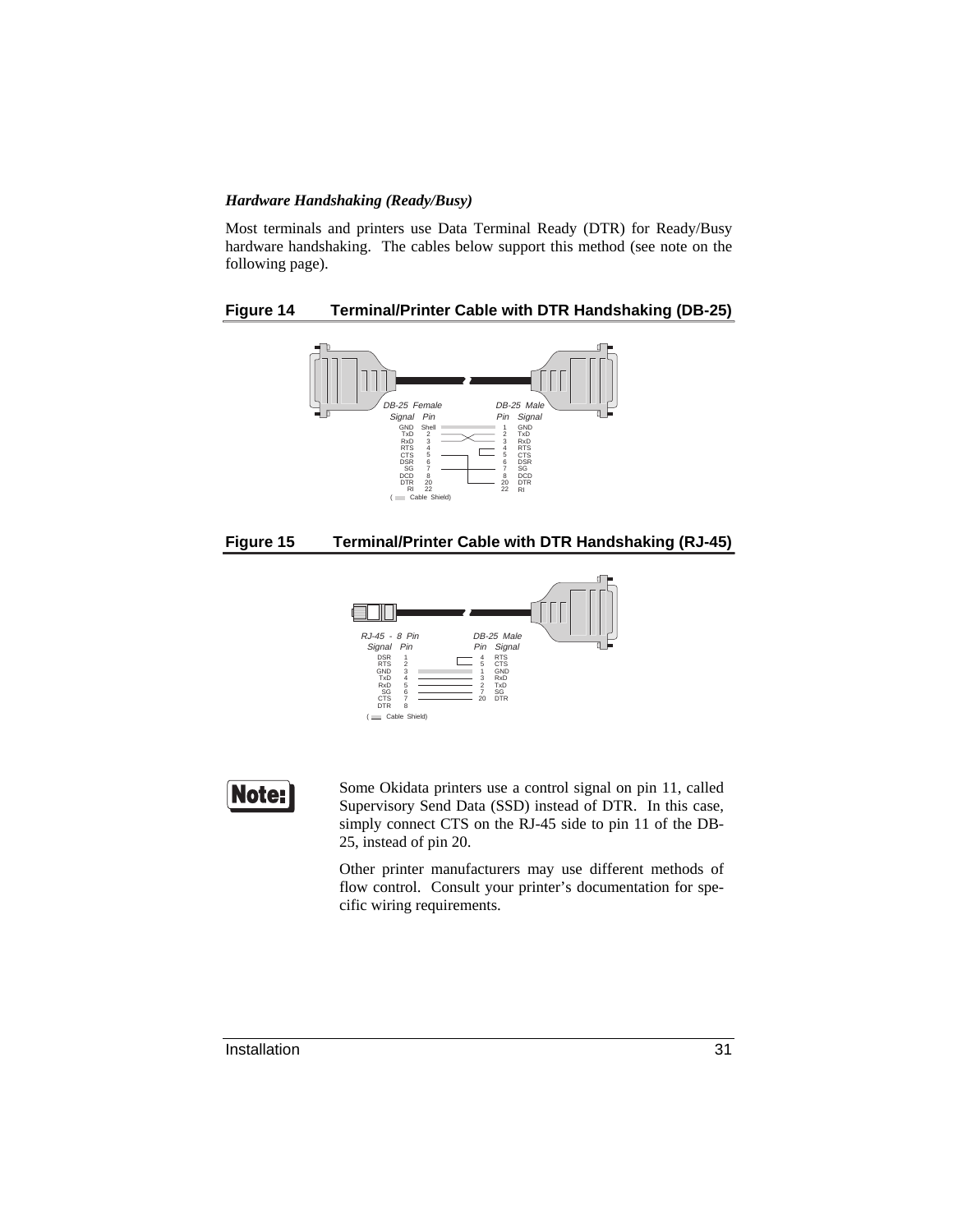#### **Modems**

#### *DB-25 Versions*

Use a standard "straight-through" cable (see Figure 16) to connect a modem to one of the DB-25 connectors on the fan out cable or connector box.







#### *RJ-45 Versions*

The simplest way to connect a modem to a board with RJ-45 connectors is to use RJ-45 to DB-25 "Cable Legs", available from DigiBoard (see page 41 for a description and part numbers). These adapters use 10-pin RJ-45 plugs, and therefore provide full modem support (Ring Indicator and Data Carrier Detect are only available on 10-pin RJ-45 connectors).

If you wish to build your own modem cables, follow the diagram in Figure 17.

**Figure 17 Full 10-Wire Modem Cable (RJ-45)**

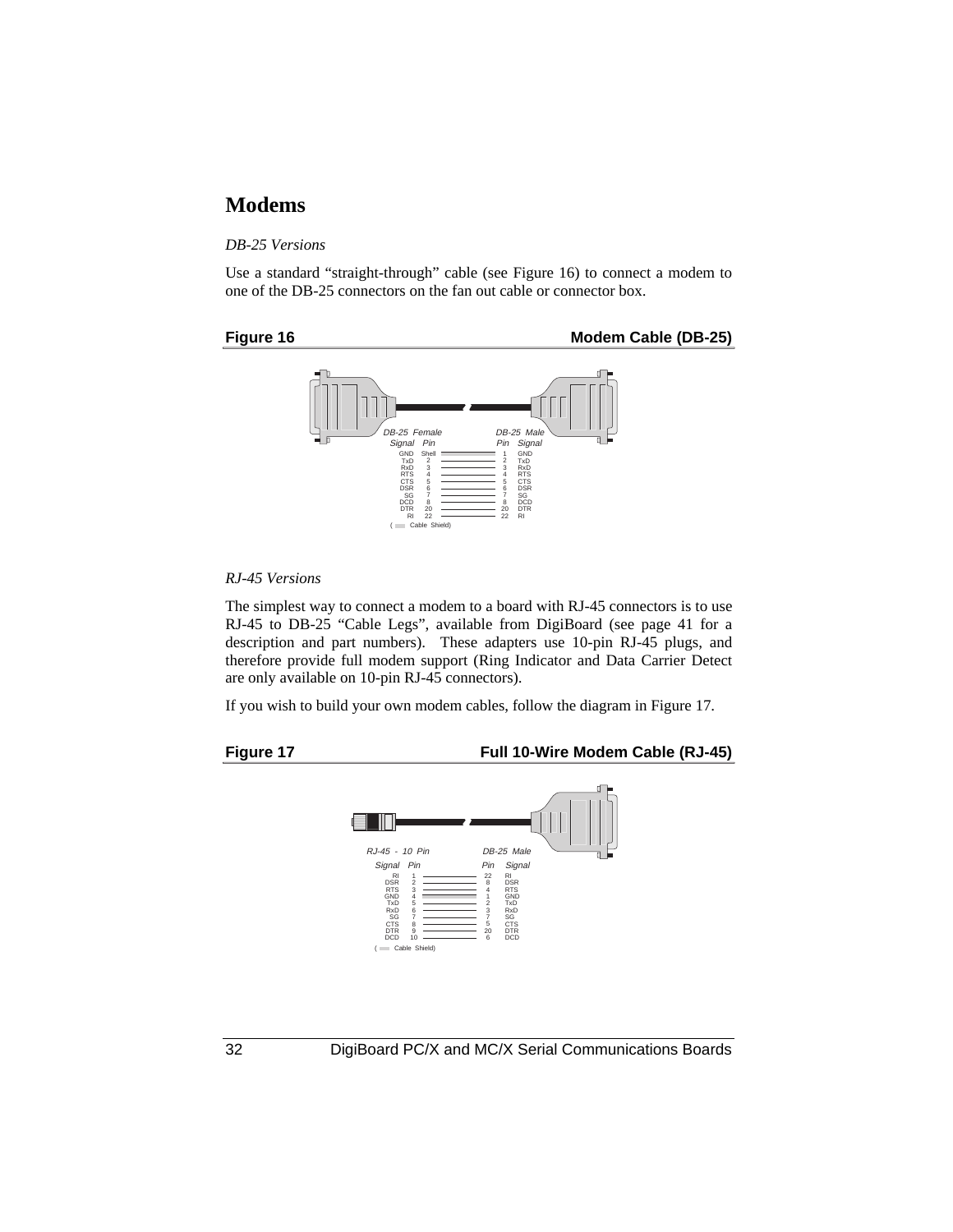#### *ALTPIN Modem Wiring (RJ-45 Versions)*

10-pin RJ-45 plugs may be difficult to obtain in the retail market; therefore, DigiBoard device driver software incorporates an optional feature called ALT-PIN, which swaps the logical functions of DSR (Data Set Ready) with DCD (Data Carrier Detect). When ALTPIN is enabled (see your device driver software reference manual for instructions), DCD becomes available on pin 1 of an 8-pin RJ-45 connector (equivalent to pin 2 of a 10-pin connector).

If you wish to build an 8-wire modem cable for the PC/X or MC/X board, use an 8-pin RJ-45 plug wired as follows:

#### **Figure 18 8-Wire Modem Cable for use with ALTPIN Configuration**

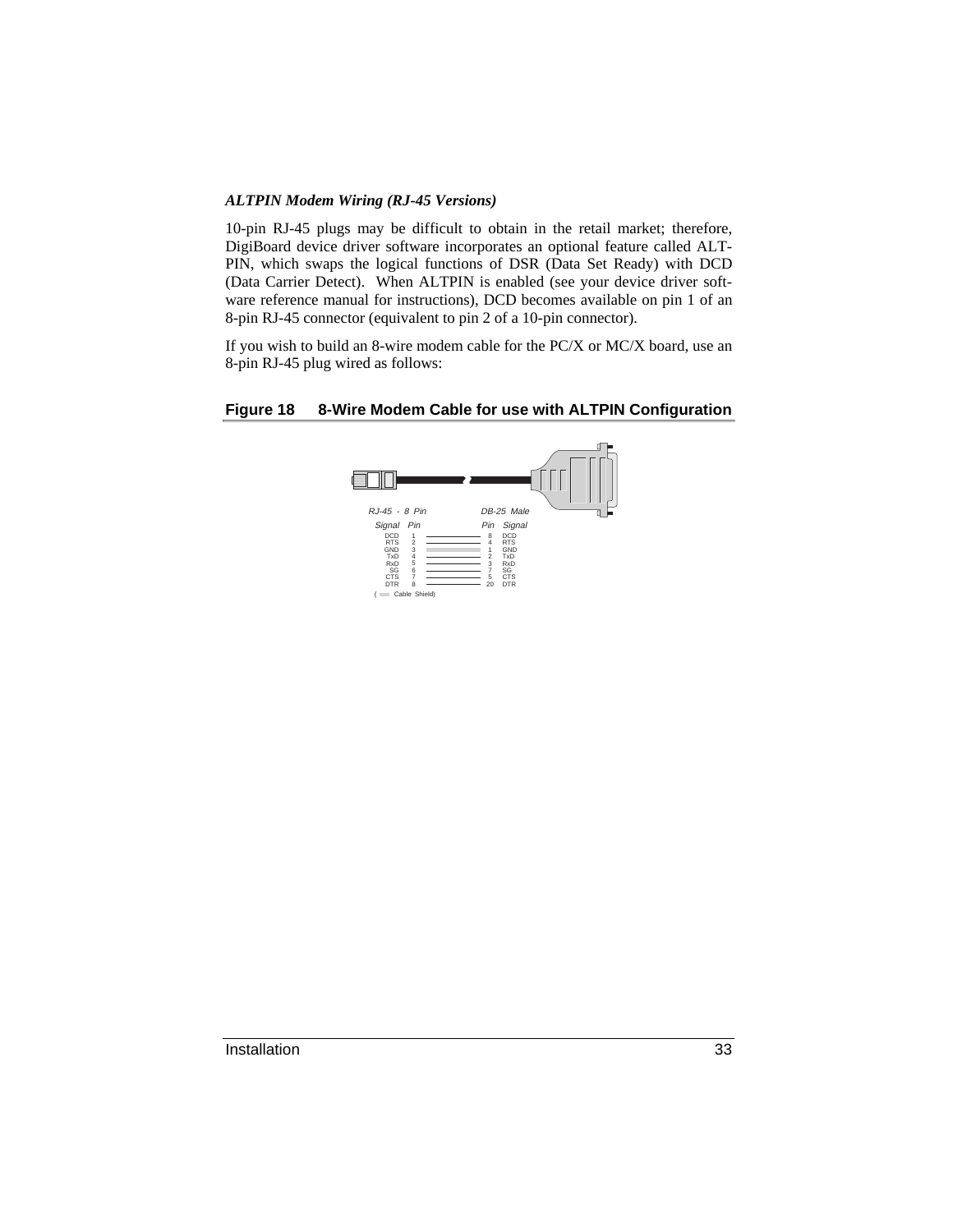### **RS-232 Cables and Connector Options**

### **Cables**

RS-232 serial interface cables should be shielded, low-capacitance cables, ideally designed specifically for serial data transmission.

### **Grounding**

The shield should be grounded at both ends of the cable. Chassis Ground available on the shell of DigiBoard's DB-25 and DB-9 connectors, and pin 4 of our 10-pin RJ-45 connector, is ideal for this purpose.

### **Environment**

While good shielding provides reasonable protection against "noise" (Electro-Magnetic Interference, or EMI), cables should still be routed away from noise sources wherever possible. Avoid laying cables in close proximity to transformers, generators, motors, fluorescent lights, etc.

### **Capacitance vs. Length of Run**

The total capacitance of a cable affects the integrity of transmitted data. As a rule of thumb, the *total* capacitance of a cable (including the connectors) should not exceed 2500 pF. Serial interface cable is usually rated in pico Farads per foot. Therefore, if a cable has a capacitance of 50 pF/ft, and the connectors are 100 pF each, the maximum recommended cable length is 46 feet. If the cable is rated at 12.5 pF/ft, the maximum recommended cable length is 184 feet, and 5 pF/ft cable can be run up to 460 feet.

In situations where low-capacitance cable is unavailable, or very long cable runs are required, "short-haul" modems, available from suppliers such as Black Box, can be used to increase the effective range of the RS-232 interface. Short-haul modems are similar to standard modems, except that they are connected directly to each other via a cable instead of going through a telephone circuit. *NOTE— Use only externally-powered short-haul modems with DigiBoard products.*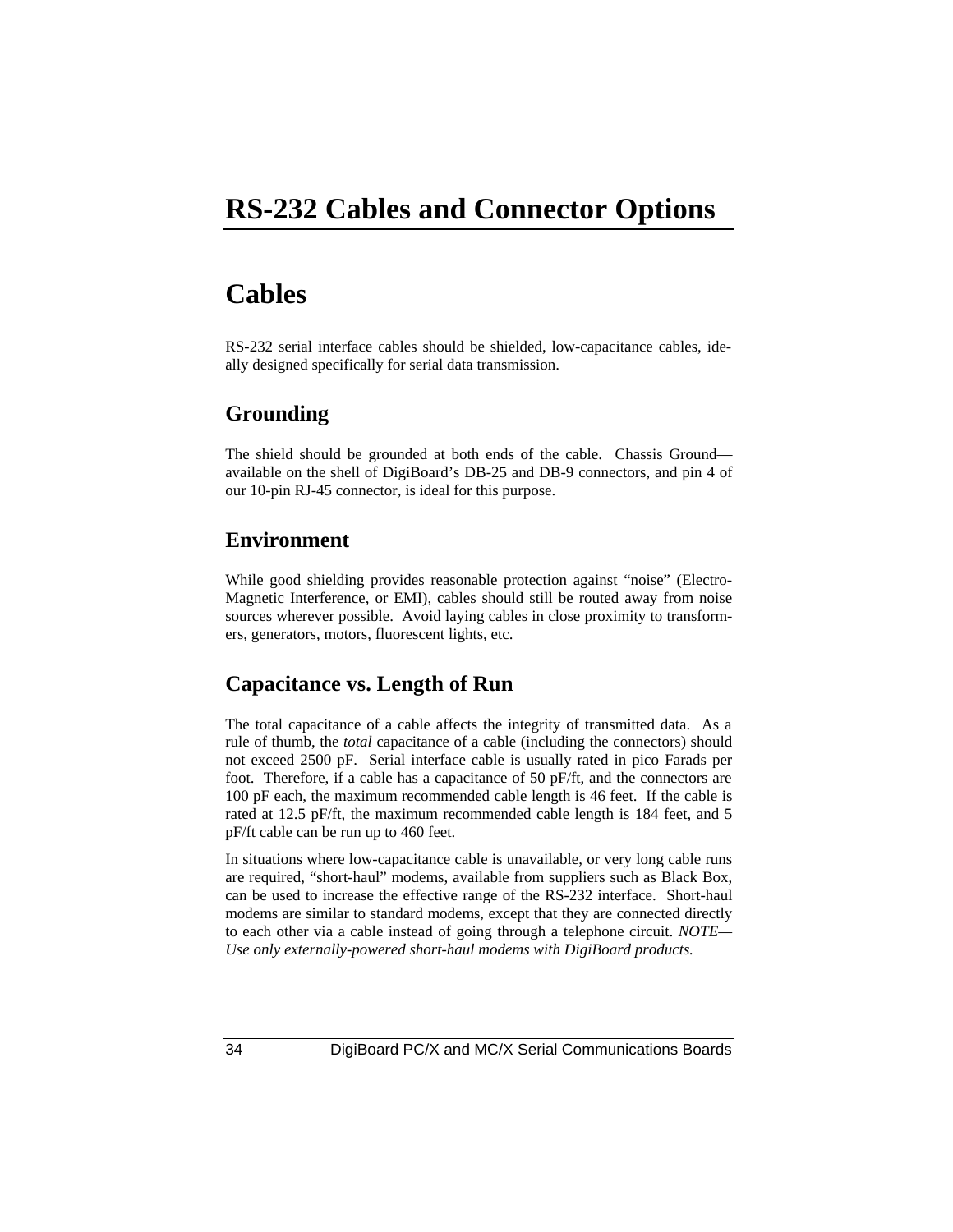### **Connector Options**

A variety of connector types are available. Four and eight port PC/X and MC/X boards can be set up with DB-25 connectors (male or female, DTE or DCE wiring), DB-9 connectors (male or female, DTE wiring) or 10-pin RJ-45 jacks. *NOTE: PC/16 and MC/16 boards are available* **only** *with RJ-45 connectors.* The following pages give the part numbers and wiring information for the various connector types.

### **DB-25 Connectors**

DigiBoard PC/X and MC/X boards can be configured with DB-25 connectors in any of four configurations: DTE male, DTE female, DCE male or DCE female. The pin assignments for the DB-25 connectors follow the usual conventions for RS-232 wiring.

**Table 6 DB-25 Connector Pin Assignments**

| <b>Signal</b> | <b>Description</b>      | <b>DTE Use</b> | <b>DCE Use</b> | Pin#  |
|---------------|-------------------------|----------------|----------------|-------|
| <b>GND</b>    | Chassis Ground          | N/A            | N/A            | Shell |
| TxD           | <b>Transmitted Data</b> | Output         | Input          | 2     |
| RxD           | <b>Received Data</b>    | Input          | Output         | 3     |
| <b>RTS</b>    | Request to Send         | Output         | Input          | 4     |
| <b>CTS</b>    | Clear to Send           | Input          | Output         | 5     |
| <b>DSR</b>    | Data Set Ready          | Input          | Output         | 6     |
| SG            | Signal Ground           | reference      | reference      | 7     |
| <b>DCD</b>    | Data Carrier Detect     | Input          | Output         | 8     |
| <b>DTR</b>    | Data Terminal Ready     | Output         | Input          | 20    |
| <b>RI</b>     | Ring Indicator          | Input          | Output         | 22    |

It should be noted that the DCE configuration is equivalent to a DTE connector plus a fully-wired null modem adapter. Thus, DCD (Data Carrier Detect) and DSR (Data Set Ready) are wired together internally and carry the DTE equivalent of DTR (Data Terminal Ready). *For this reason, DCE cables* cannot *be used with modems*.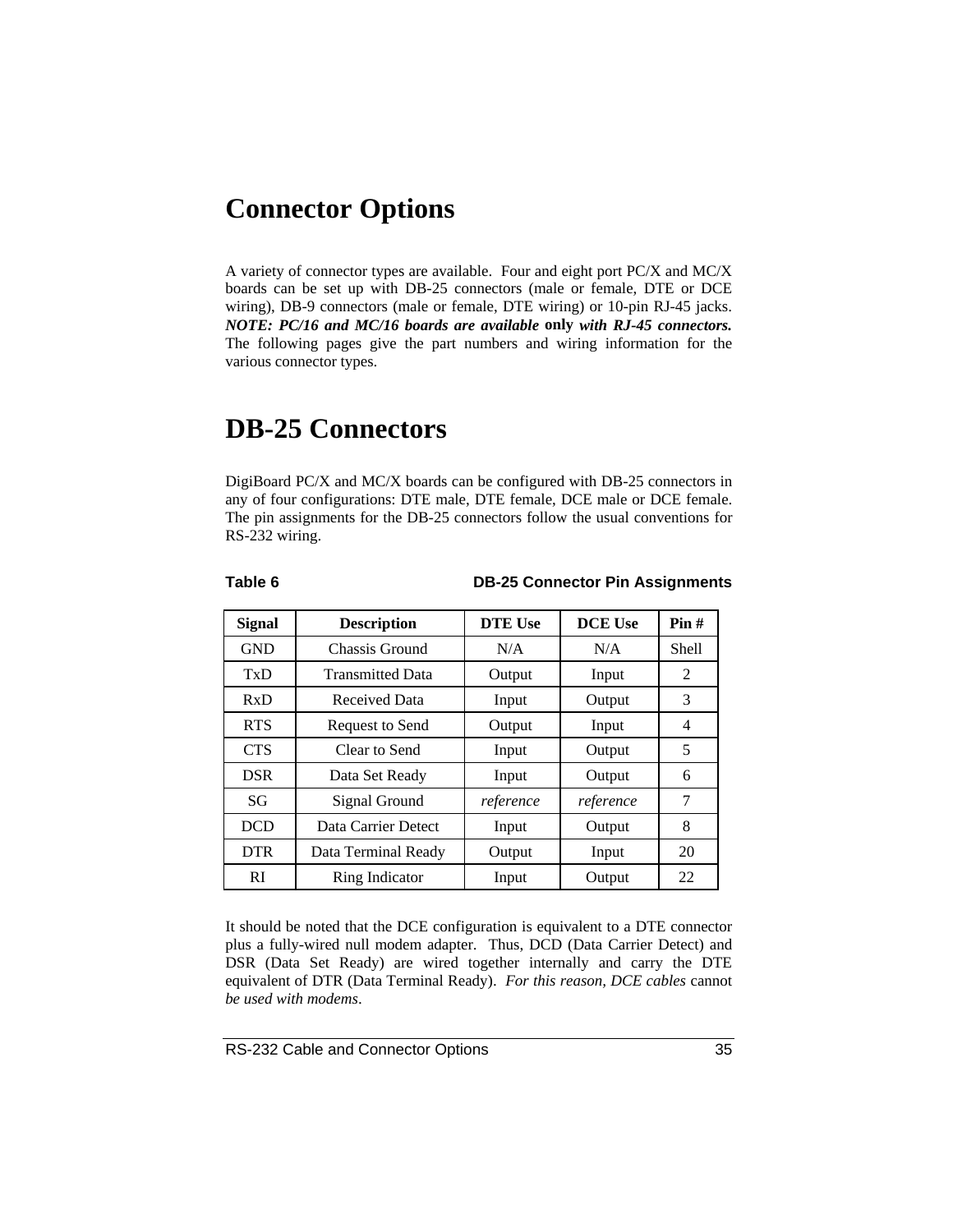### **DB-25 Connector Options**

DB-25 connectors are available in two styles: a quad or octa cable assembly, or a connector box assembly. Either style may be ordered with male or female DB-25 connectors, configured as DTE or DCE devices.

#### *Quad and Octa Cable Option (DTE or DCE)*

Figure 19 shows the eight-port cable assembly, and Table 7 gives the part numbers of the available configurations.



**Table 7 DB-25 Cable Options and Part Numbers**

|                     | <b>DTE Ouad</b> | <b>DCE</b> Ouad | <b>DTE</b> Octa | <b>DCE</b> Octa |
|---------------------|-----------------|-----------------|-----------------|-----------------|
| <b>DB-25 Male</b>   | 76000008        | 76000007        | 76000021        | 76000020        |
| <b>DB-25 Female</b> | 76000006        | 76000005        | 76000019        | 76000018        |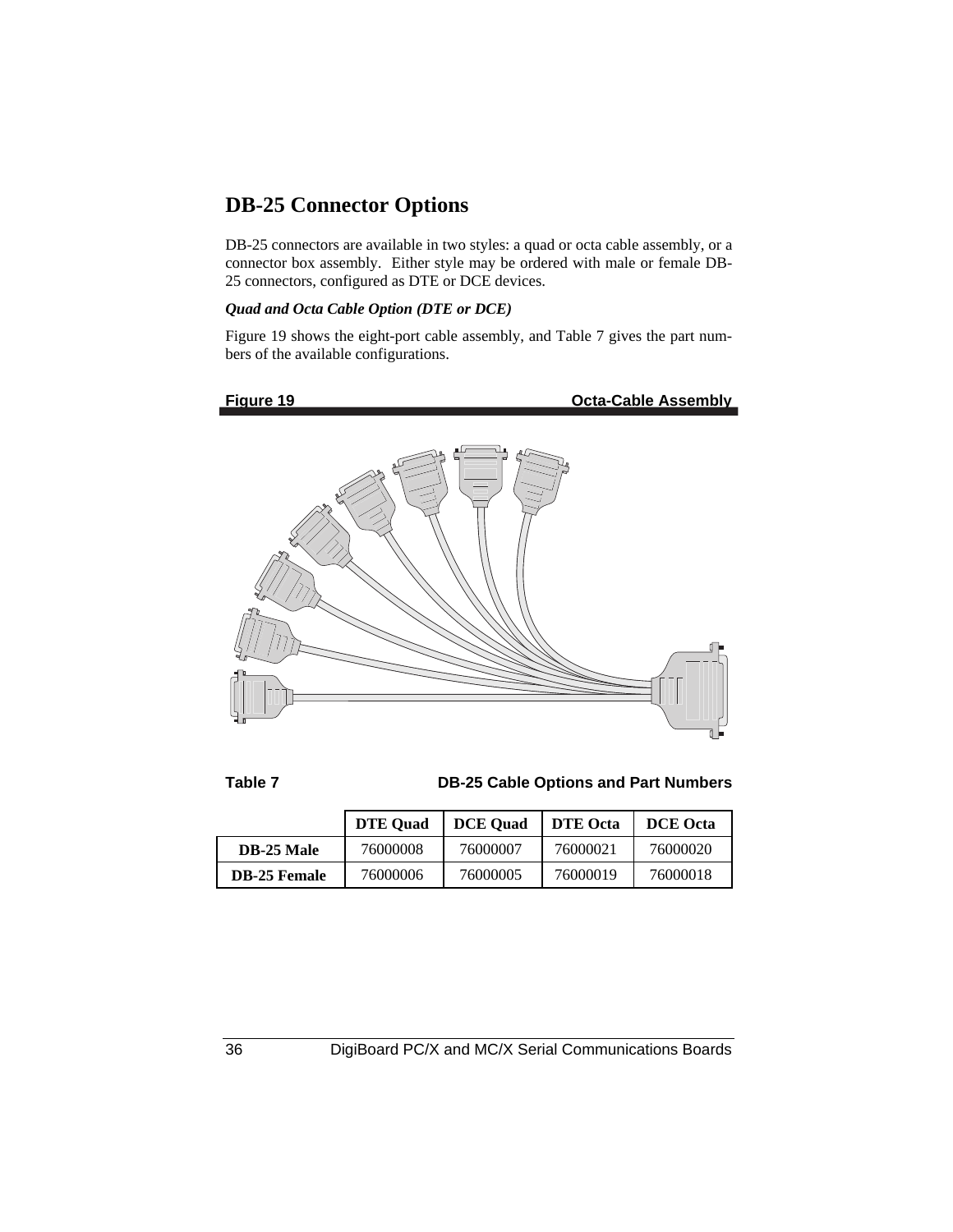*Quad and Octa Connector Boxes (DTE or DCE)*

**Figure 20 Eight-Port DB-25 Connector Box**



| ч.<br>÷<br>٧<br>×<br>÷<br>٠ |  |
|-----------------------------|--|
|-----------------------------|--|

**Connector Box Options and Part Numbers** 

|                     | <b>DTE</b> Ouad | <b>DCE</b> Ouad | <b>DTE</b> Octa | <b>DCE</b> Octa |
|---------------------|-----------------|-----------------|-----------------|-----------------|
| <b>DB-25 Male</b>   | 76000030        | 76000028        | 76000031        | 76000029        |
| <b>DB-25 Female</b> | 76000026        | 76000024        | 76000027        | 76000025        |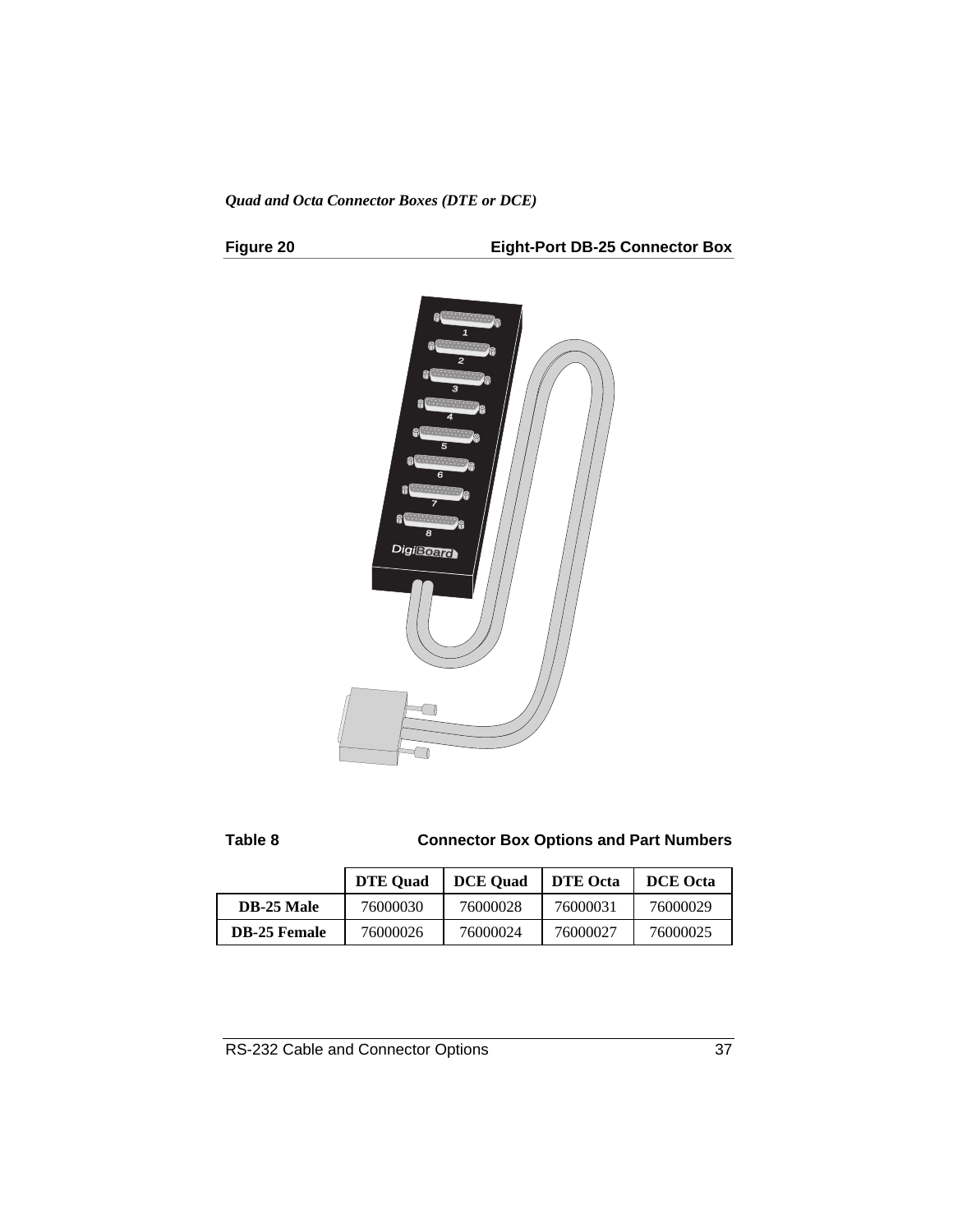### **DB-9 Connectors**

PC/X and MC/X boards can be configured with male or female DB-9 connectors (DTE wiring only).

#### **Table 9 DB-9 Connector Pin Assignments**

| Signal     | <b>Description</b>      | <b>Direction</b> | Pin#  |
|------------|-------------------------|------------------|-------|
| <b>GND</b> | Chassis Ground          | N/A              | Shell |
| <b>DCD</b> | Data Carrier Detect     | Input            | 1     |
| TxD        | <b>Transmitted Data</b> | Output           | 3     |
| RxD        | <b>Received Data</b>    | Input            | 2     |
| <b>DTR</b> | Data Terminal Ready     | Output           | 4     |
| SG         | Signal Ground           | reference        | 5     |
| <b>DSR</b> | Data Set Ready          | Input            | 6     |
| <b>RTS</b> | Request to Send         | Output           | 7     |
| <b>CTS</b> | Clear to Send           | Input            | 8     |
| RI         | Ring Indicator          | Input            | 9     |

DB-9 connectors are available only in the quad or octa cable "fan-out" configuration (see Figure 19, on page 36).

#### **Table 10 DB-9 Quad and Octa Cable Options and Part Numbers**

|                    | <b>Ouad DTE</b> | <b>Octa DTE</b> |
|--------------------|-----------------|-----------------|
| <b>DB-9 Male</b>   | 76000003        | 76000015        |
| <b>DB-9 Female</b> | 76000001        | 76000013        |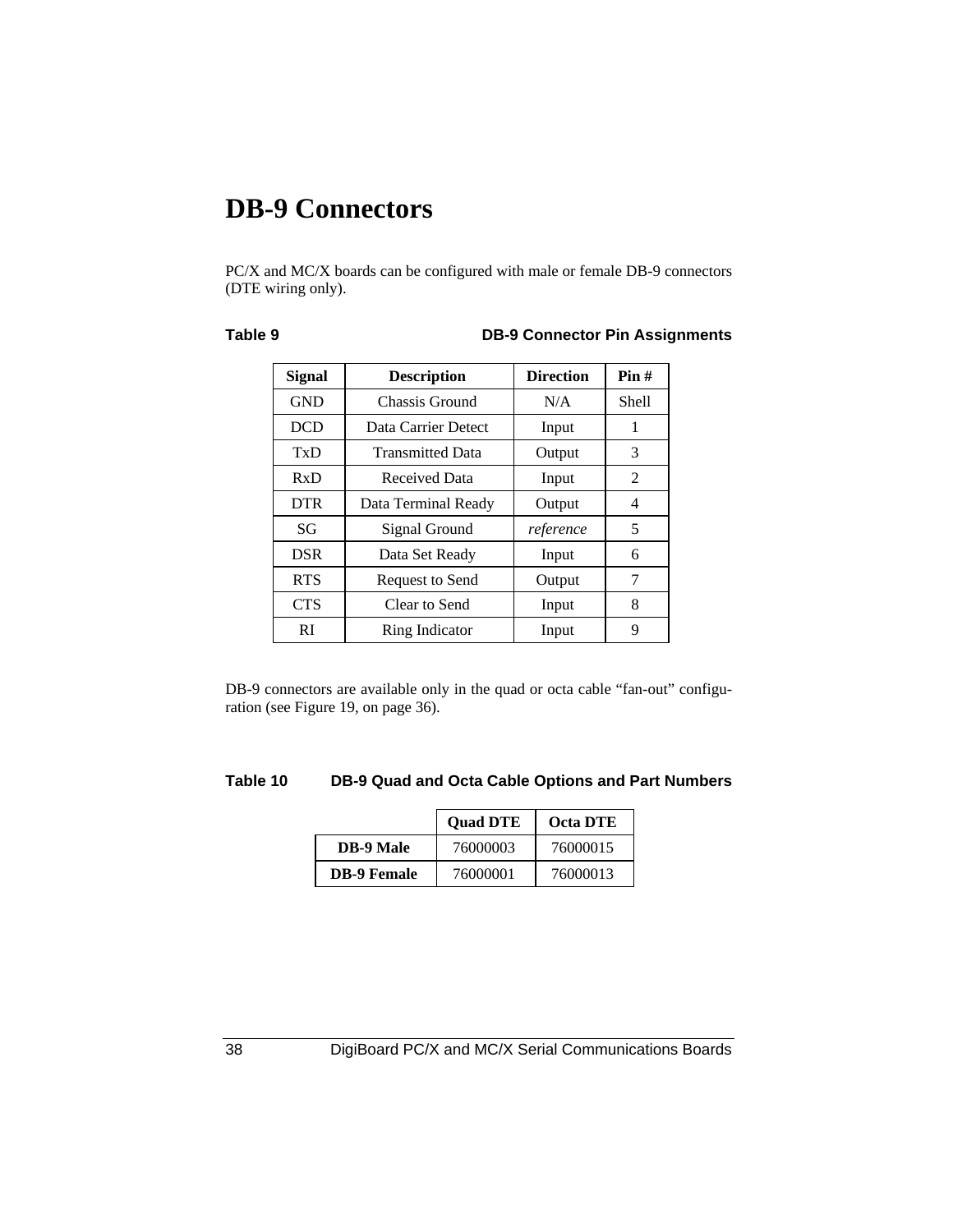### **RJ-45 Connectors**

PC/X and MC/X boards can be configured with 10-pin RJ-45 modular jacks. These accept plastic snap-in plugs like the ones used for connecting telephones. They are less bulky and more convenient to use than the DB-25, but have not undergone the standardization rigors that have been applied to the larger DB-25 connectors. Figure 21 shows the eight-port RJ-45 connector block, and Table 11 gives the applicable part numbers.



**Figure 21 Eight-Port RJ-45 Connector Box**



**Table 11 RJ-45 Connector Box Options**

|          | Ouad     | Octa     |
|----------|----------|----------|
| $R.I-45$ | 76000038 | 76000033 |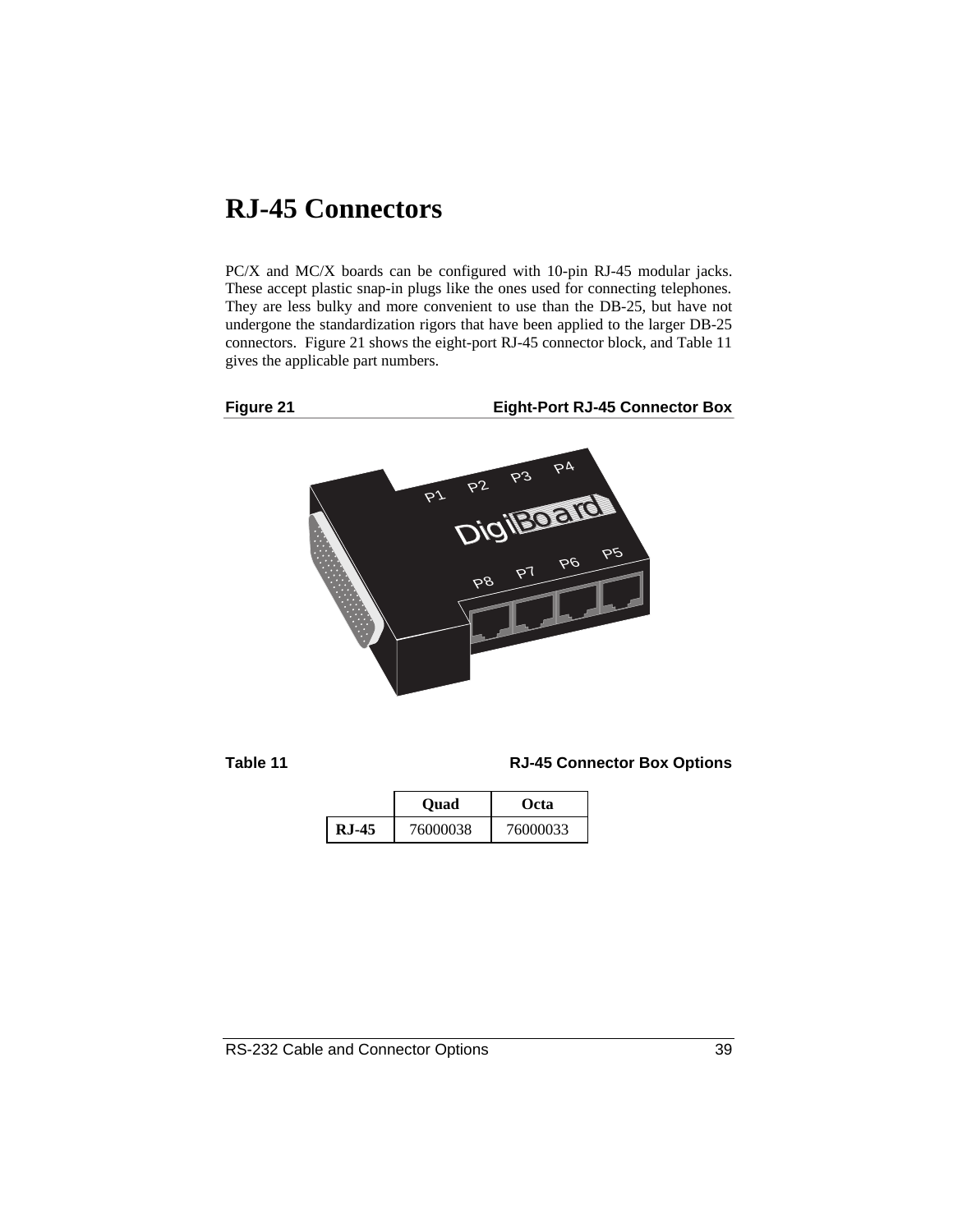#### **Modular Plugs**

There are four types of modular plugs that can be used with DigiBoard's RJ-45 10-pin jack. These are the 4 or 6-pin RJ-11 plugs, and the 8 or 10-pin RJ-45 plugs.

The 8 and 10-pin RJ-45 plugs are the same physical size, but the 10-pin version has one additional wire at each end of the row of contacts. Thus pins 1-8 of an 8-pin RJ-45 directly correspond to pins 2-9 of a 10-pin RJ-45 connector.

Similarly, the two RJ-11 plugs have the same physical dimensions, but the 6-pin version has an extra pin at each end. The RJ-11 plugs are physically smaller than RJ-45 plugs, but are designed so that they fit into the *center* of an RJ-45 jack. In this way, the four pins closest to the center of any size connector will always carry the same signals as the middle four pins of any other connector. The contacts of a 6-pin RJ-11 connector correspond directly to the middle six pins of an 8 or 10-pin RJ-45 connector, and so on.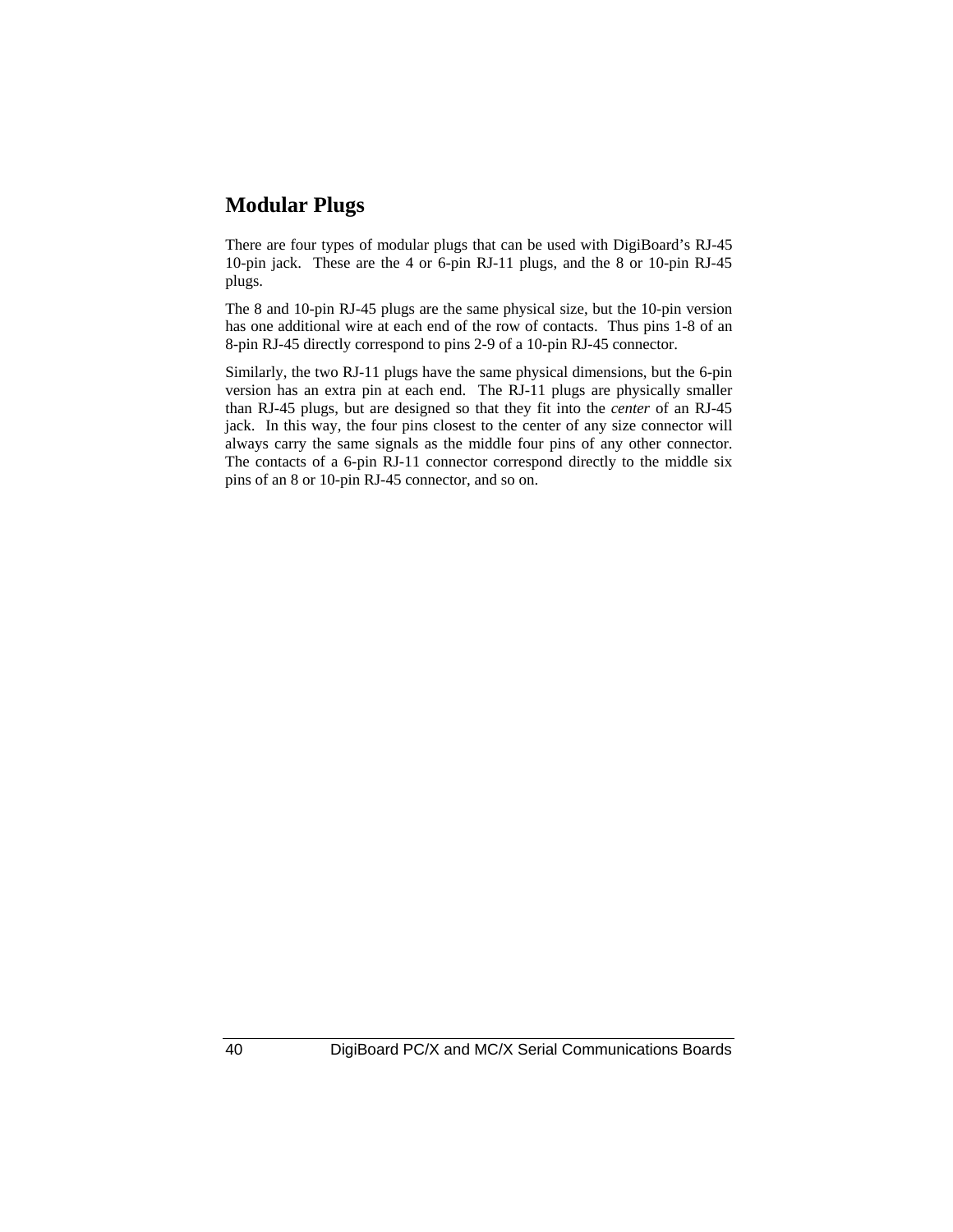#### **RJ-45 to DB-25 Conversion**

Since most RS-232 devices are equipped with DB-25 connectors, it is necessary to buy or build an adapter to transfer the signals to a DB-25 plug. The most simple and direct approach is to purchase ready-made "Cable Legs" from a DigiBoard dealer or distributor. These are made with a full 10-pin RJ-45 plug (which can be difficult to obtain in the retail market), connected via a two or four foot cable to a DTE-configured DB-25 plug.





**Table 12 Cable Leg Options and Part Numbers**

|                       | <b>DB-25 Male</b> | <b>DB-25 Female</b> | <b>DB-9 Male</b> |
|-----------------------|-------------------|---------------------|------------------|
| 24 Inch Cables        | 61020024          | 61030024            | 61070024         |
| <b>48 Inch Cables</b> | 61020048          | 61030048            | N/A              |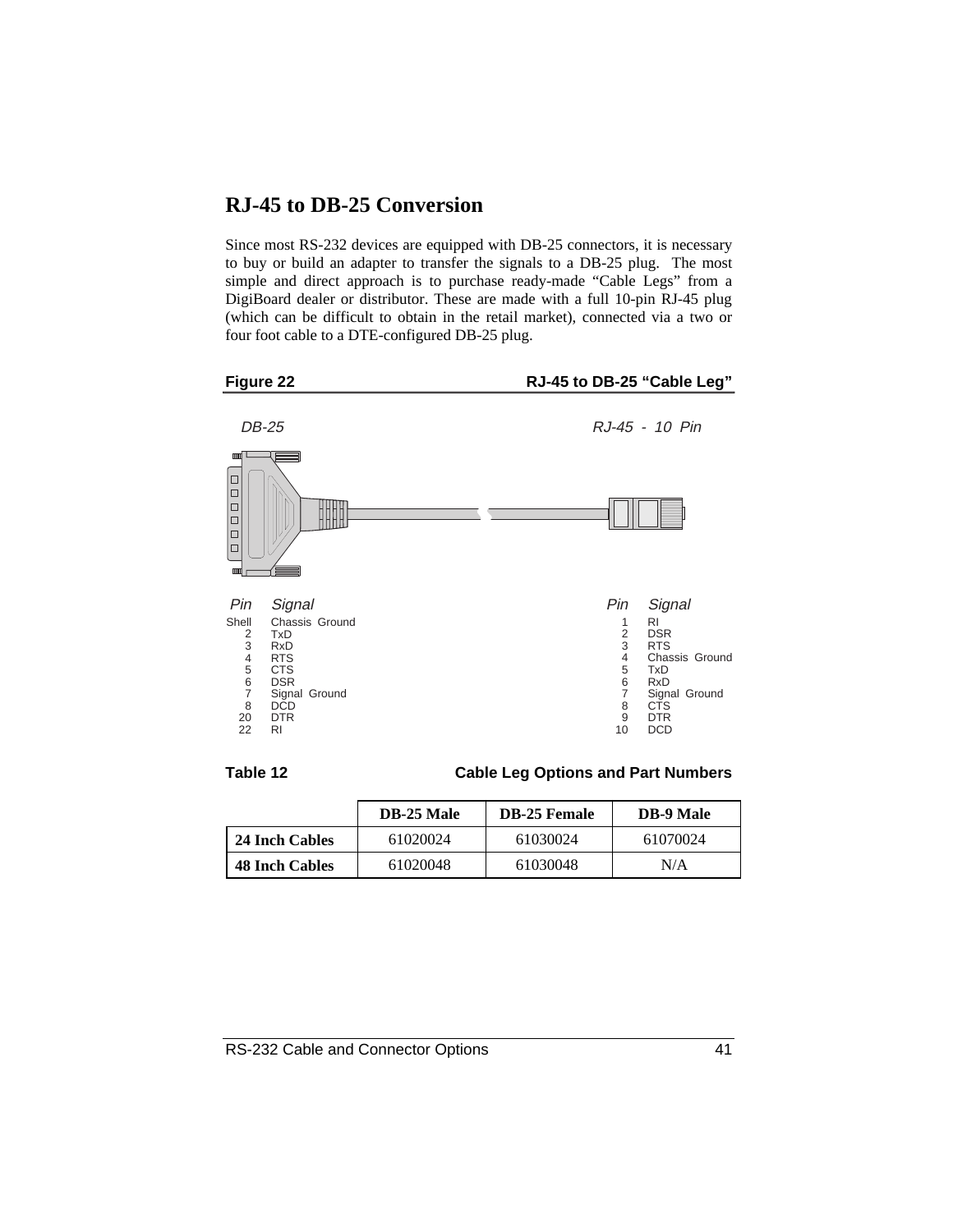The pin configuration of the DB-25 connector on the Cable Leg is identical to that of the DB-25 connectors on the standard DigiBoard DTE octa cable, and provides full modem control.

Since the cable leg's DB-25 connector is configured for DTE, you need a null modem cable or adapter for terminals and printers. See Figure 12 on page 30, and Figure 14 on page 31 for null modem configurations that can be used with cable legs.

If you don't need full modem control, you can use one of the many commercially available RJ-45 to DB-25 adapters. These have both an 8-pin RJ-45 jack and a DB-25 plug in a housing no larger than that found on a standard DB-25 plug. The plug and jack are connected within the housing by jumpers which may be installed by the end-user in any desired configuration.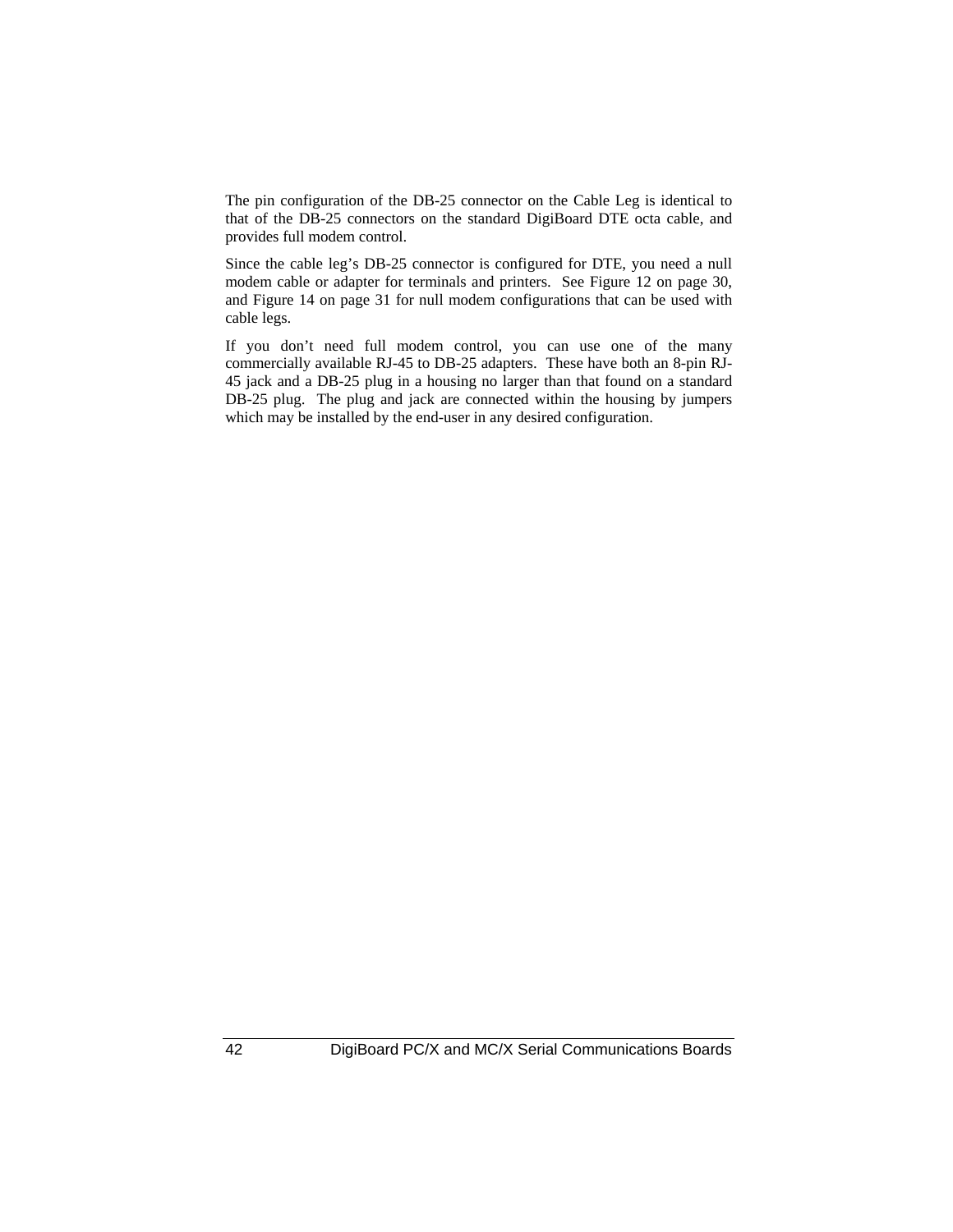# **Daisy Chaining PC/X Boards**

### **PC/4 and PC/8 Boards**

In some operating systems, such as MS-DOS and Pick, it is possible, or even necessary, to "daisy chain" multiple PC/X boards together on one or two interrupts. This, in effect, makes the entire group of boards appear to the system as one board. This may be done with up to four PC/4 and/or PC/8 boards, and with two PC/16 boards.

The PC/X board has an interrupt sequencer which cycles through each of the ports on the board, looking for an active interrupt request. When it finds one, it stops cycling, activates the interrupt request line for that port and waits for the interrupt to be serviced by the host computer. Once the interrupt has been handled, the sequencer starts up again and continues in this manner until the last port is polled. At this point the sequencer's counter is reset and a token output is sent to pin 2 of either P-2 (for odd-numbered interrupts) or P-3 (for evennumbered interrupts). In a single-board system, this token passes through a jumper shunt and back into pin 3 of the same connector, and restarts the interrupt sequencer's polling cycle. In a multi-board system, the signal passes through the daisy-chain cable to pin 3 of the same connector of the next board in sequence. Pin 2 of the last board is connected to pin 3 of the first board, closing the loop. In this manner, all ports of all boards are polled in each cycle.

When multiple boards will be sharing interrupt request lines, the interrupt status registers of each board MUST be set to the same address (set by the 10-position switch bank DS-1). When reading the status port to find the particular channel generating an interrupt, the ODD interrupt is checked at the address selected on DS-1, and the EVEN interrupt is checked at that address plus 1. Thus, if the status register is addressed at 140h (the default setting), the ODD interrupt status is found at address 140h and the EVEN interrupt status is found at 141h.

The status port reflects the board number in bits 3 and 4 as a binary number between 0 and 3. Bits 0, 1 and 2 contain a binary number between 0 and 7 indicating the number of the channel that needs servicing. Thus, if the status port contains 16h, or 00010110 binary, the third board (board #2) has an interrupt pending on channel 6 (or the 7th physical port—remember that the first board or port is number 0). If no interrupt is pending, the status port will contain FFh (all bits set to 1).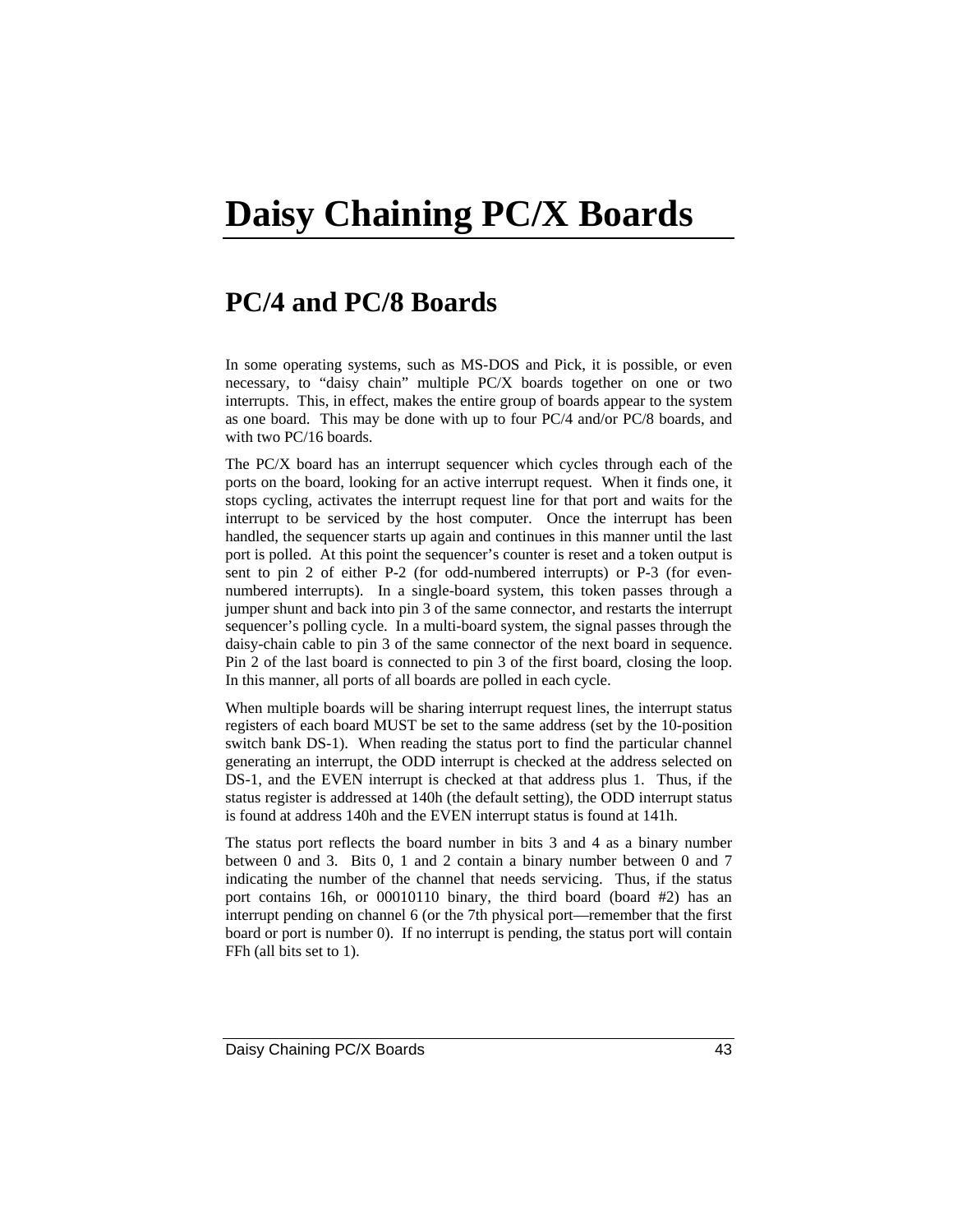If more than one interrupt is pending, the status port will reflect the first one. Once that interrupt has been serviced, the next one in numerical sequence will appear in the status port. Therefore, by reading the status port until it comes up FFh, all pending interrupts will have been serviced.

The following figures show the necessary wiring for one to four boards (a single board system is shown for completeness). Note that if only one interrupt is used (which is recommended, since no performance improvement will be seen by using two), only one set of cables is needed: install cables on connector P2 for ODD interrupts, or P3 for even interrupts.





**Figure 24 Two Board System (PC/4, PC/8)**

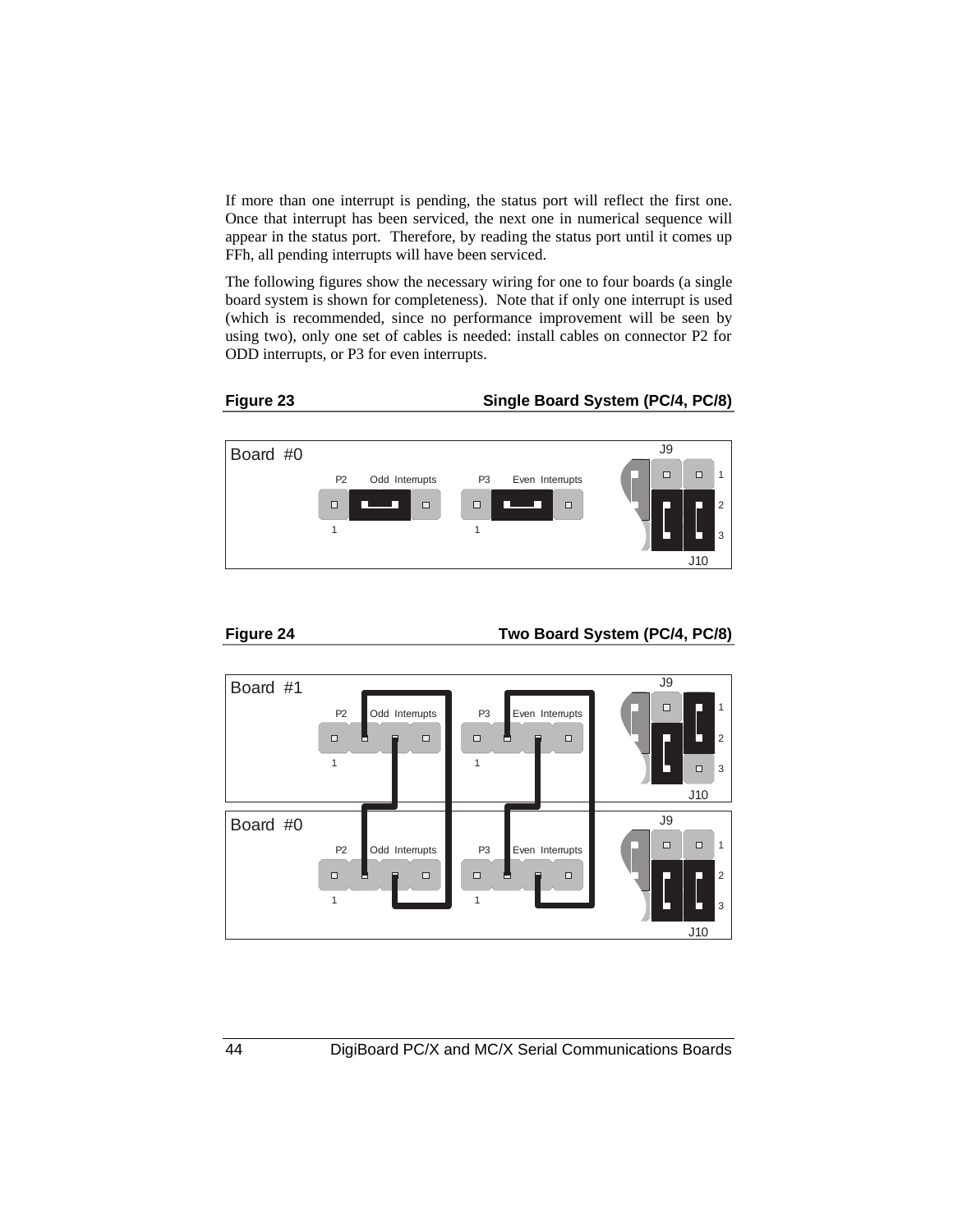

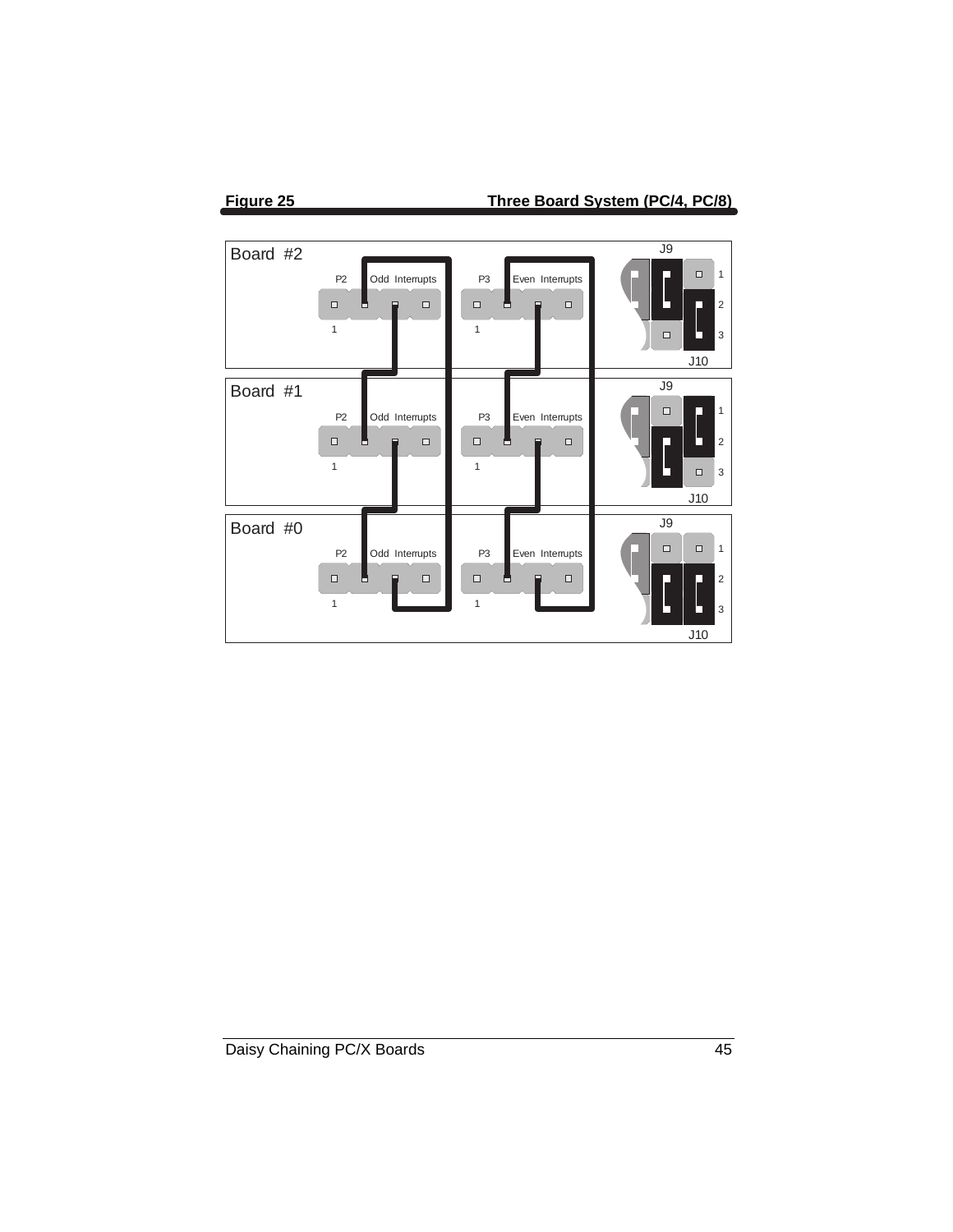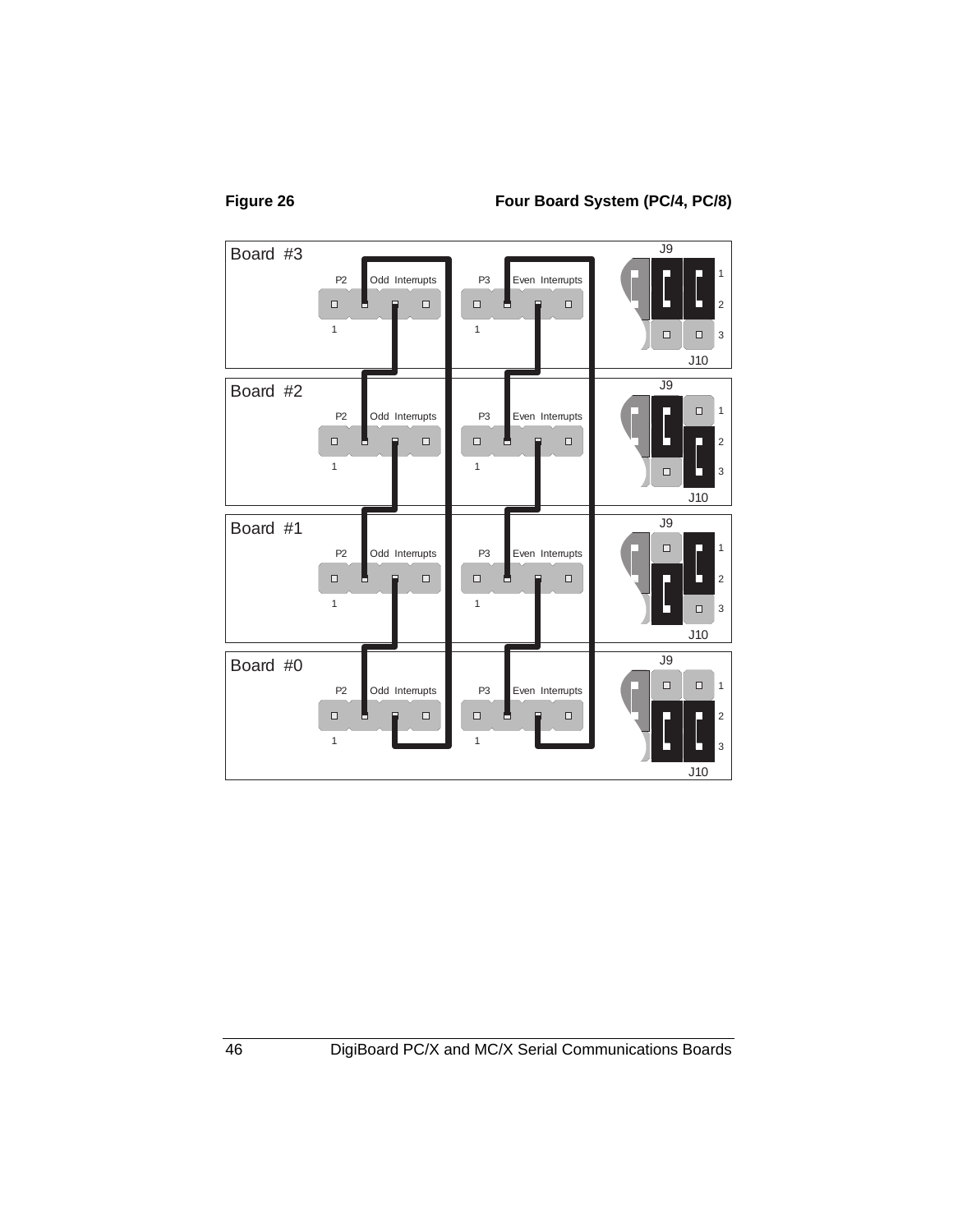## **PC/16 Boards**

PC/16 boards function similarly to PC/4 and PC/8 boards, with some minor differences: only two boards may be daisy chained together; since only one interrupt is supported, there is only one daisy chain connector (P3); and both boards must have the correct PALs (e.g. DOS Board 0 and DOS Board 1, or Pick Board 0 and Pick Board 1; see page 16).



Figure 27 **One Board System (PC/16)** 





Figure 28 Two Board System (PC/16)

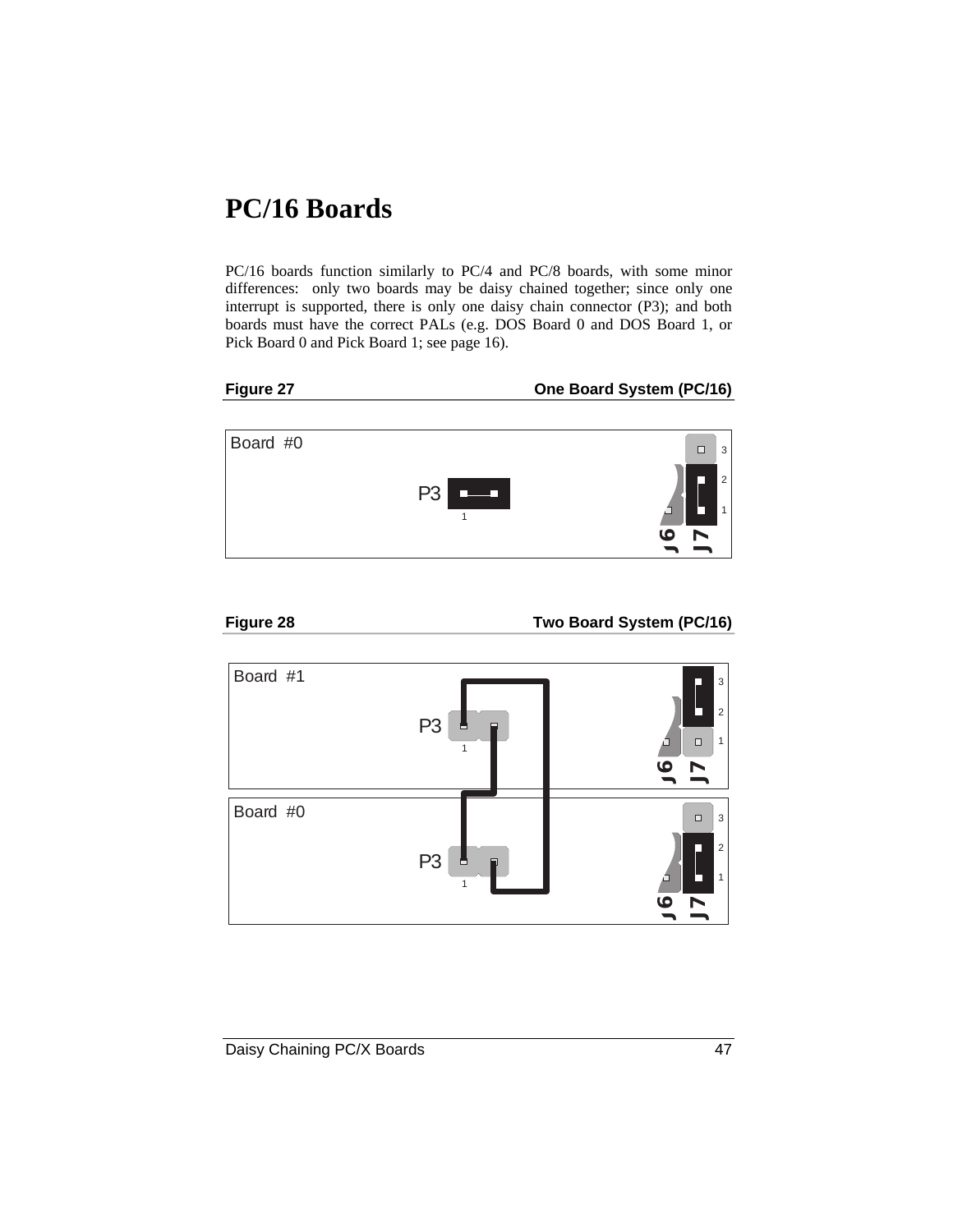## **Daisy Chain Cables**

You can make your own cables as shown in the diagrams, or ready-made cables may be purchased through your DigiBoard dealer or distributor. The part numbers for the cables are:

#### **PC/4, PC/8:**

| For Two Boards:   | 60000186 |
|-------------------|----------|
| For Three Boards: | 60000196 |
| For Four Boards:  | 60000197 |

#### **PC/16:**

For Two Boards: 60000268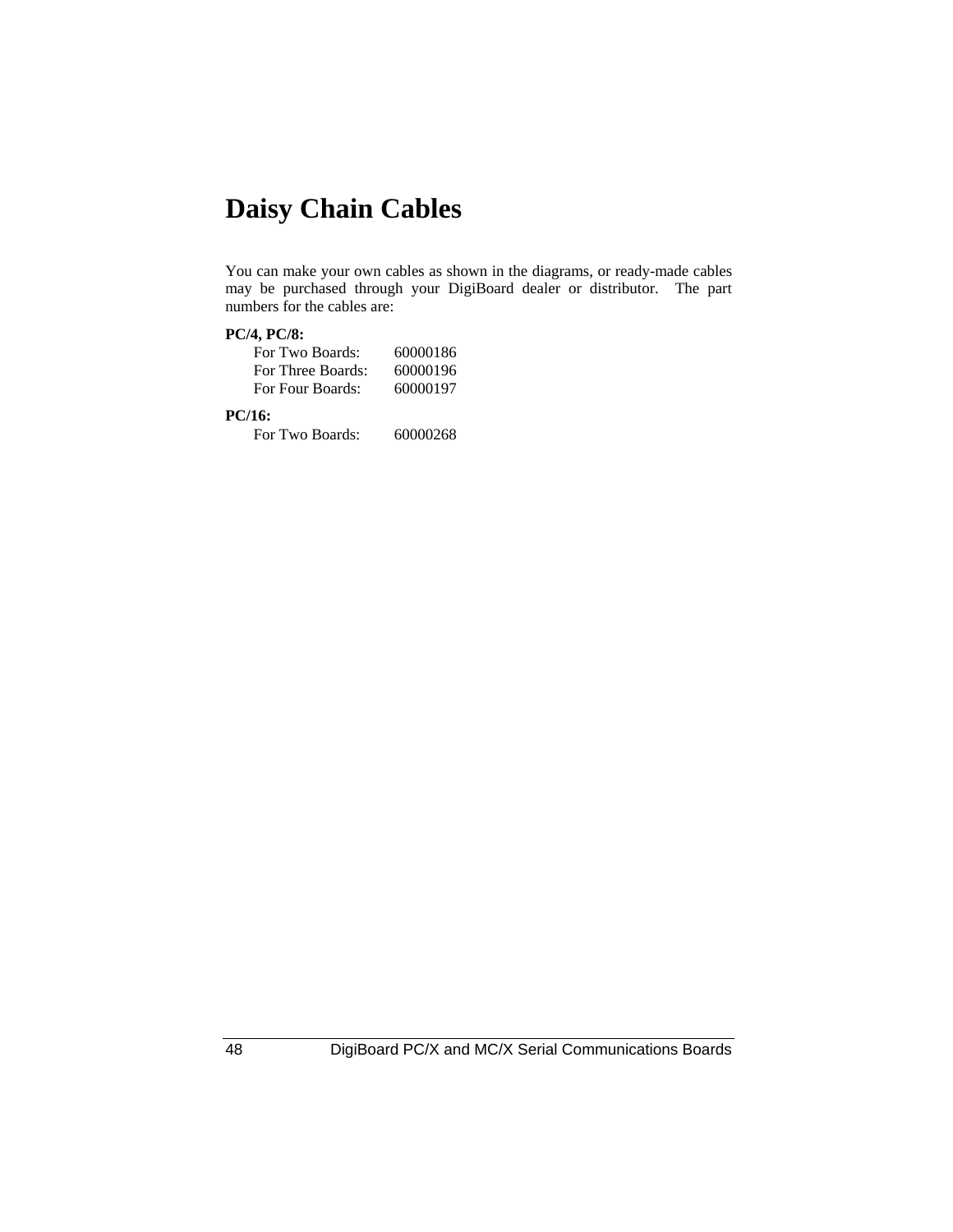# **Using PC/X and MC/X Boards with MS-DOS Applications**

### **PC/X Boards**

MS-DOS application programs generally communicate with COM ports by directly accessing the UARTs via their I/O ports. Since these programs control the I/O hardware directly, no device driver is required. Some programs allow the user to specify the I/O port address and IRQ (Interrupt Request) line for each port, while others are able to use only the standard PC COM ports COM1 and COM2 (some applications can also use COM3 and COM4).

To use a DigiBoard PC/4 or PC/8 board with applications that allow the user to specify the I/O port address and IRQ line for each port, set the DIP switches and jumpers for addresses and IRQs that are not used by any other device in the system, then configure the application for the same addresses and IRQs (use the application's setup program or configuration screens).

To use a DigiBoard PC/4 or PC/8 board with MS-DOS applications that can reference only standard PC COM ports, the board must be set up to emulate these ports. To do this, set the DIP switches and jumpers on the board so that the first two (or four) ports on the board have the same I/O addresses and interrupts as the standard PC COM ports, as shown below.

| <b>COM Port</b>  | I/O Address | IRQ |
|------------------|-------------|-----|
| COM <sub>1</sub> | 3F8h        |     |
| COM <sub>2</sub> | 2F8h        | З   |
| COM <sub>3</sub> | 3E8h        |     |
| COM4             | 2E8h        |     |



When using a PC/X board to emulate standard PC COM ports, existing COM ports must be removed or completely disabled.



PC/16 boards cannot be configured to emulate standard PC COM ports.

Using PC/X and MC/X Boards with MS-DOS Applications 49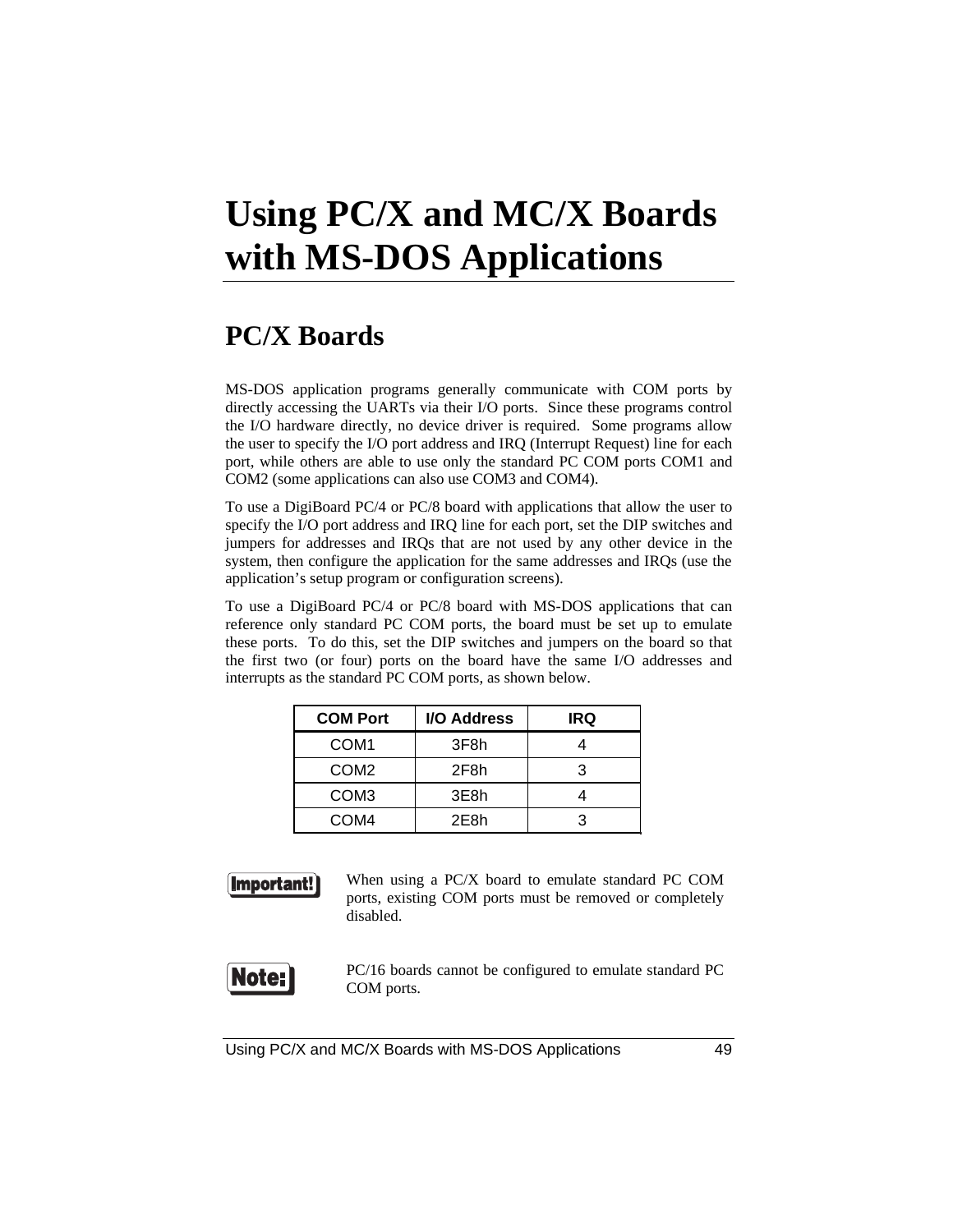To use a PC/8 or PC/4 board to emulate COM1 and COM2, set the switches and jumpers as shown below (PC/4 boards have only five banks of switches, DS1- DS5).



In this configuration, the first two ports emulate COM1 (3F8h, IRQ4) and COM2 (2F8h, IRQ3). The remaining ports are set to I/O addresses 100h-128h, and use IRQ3; these ports are available to software that allows COM ports to be specified by I/O address and IRQ.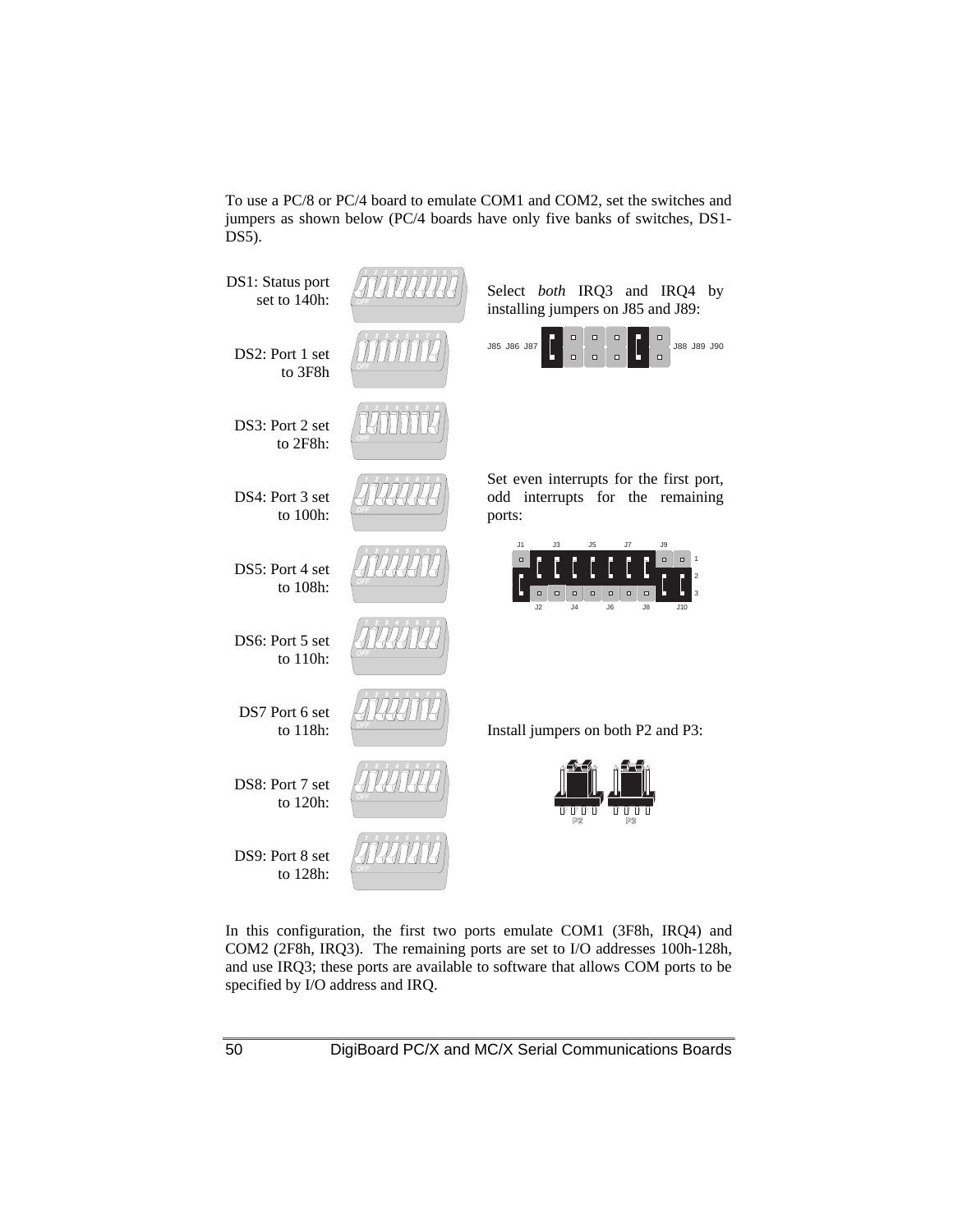To use a PC/8 or PC/4 board to emulate COM1 through COM4, set the switches and jumpers as shown below (PC/4 boards have only five banks of switches, DS1-DS5).



In this configuration, the first two ports emulate COM1 (3F8h, IRQ4), COM2 (2F8h, IRQ3), COM3 (3E8h, IRQ4) and COM4 (2E8h, IRQ3). The remaining ports are set to I/O addresses 100h-118h, and use IRQ3; these ports are available to software that allows COM ports to be specified by I/O address and IRQ.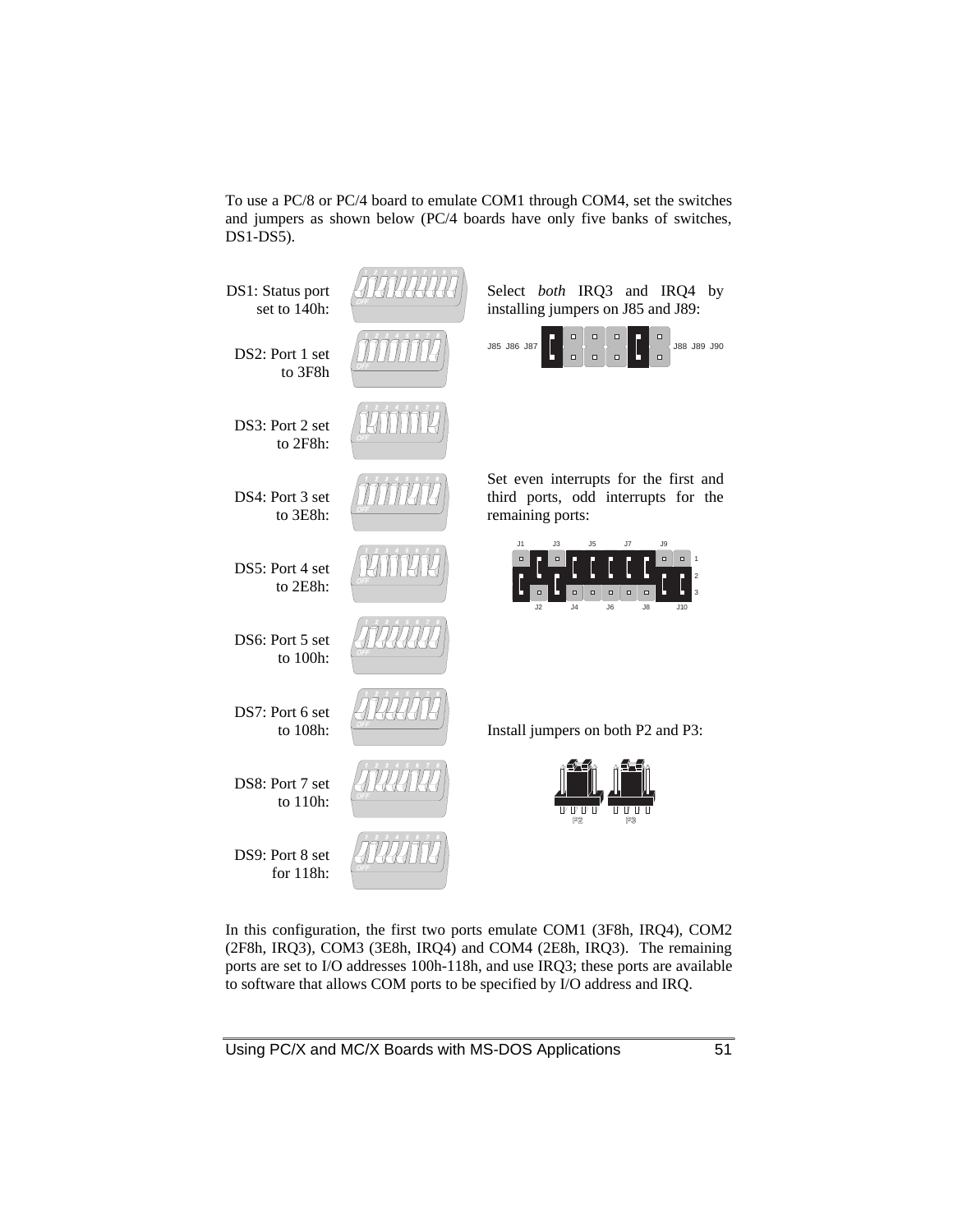### **MC/X Boards**

MC/X boards have a feature that allows the first port to act like COM2. This is set during configuration with the IBM setup disk (see page 28). When Com2 Status is enabled, the first port on the board is assigned I/O address 2F8h and IRQ 3. The remainder of the ports are unaffected.

#### Important!

If your machine has a built-in or installed COM2 port, it must be disabled or removed if Com2 Status is enabled on the MC/X board. Failure to do this will result in I/O and interrupt conflicts between the two devices.

Similarly, only one MC/X board may have Com2 Status enabled.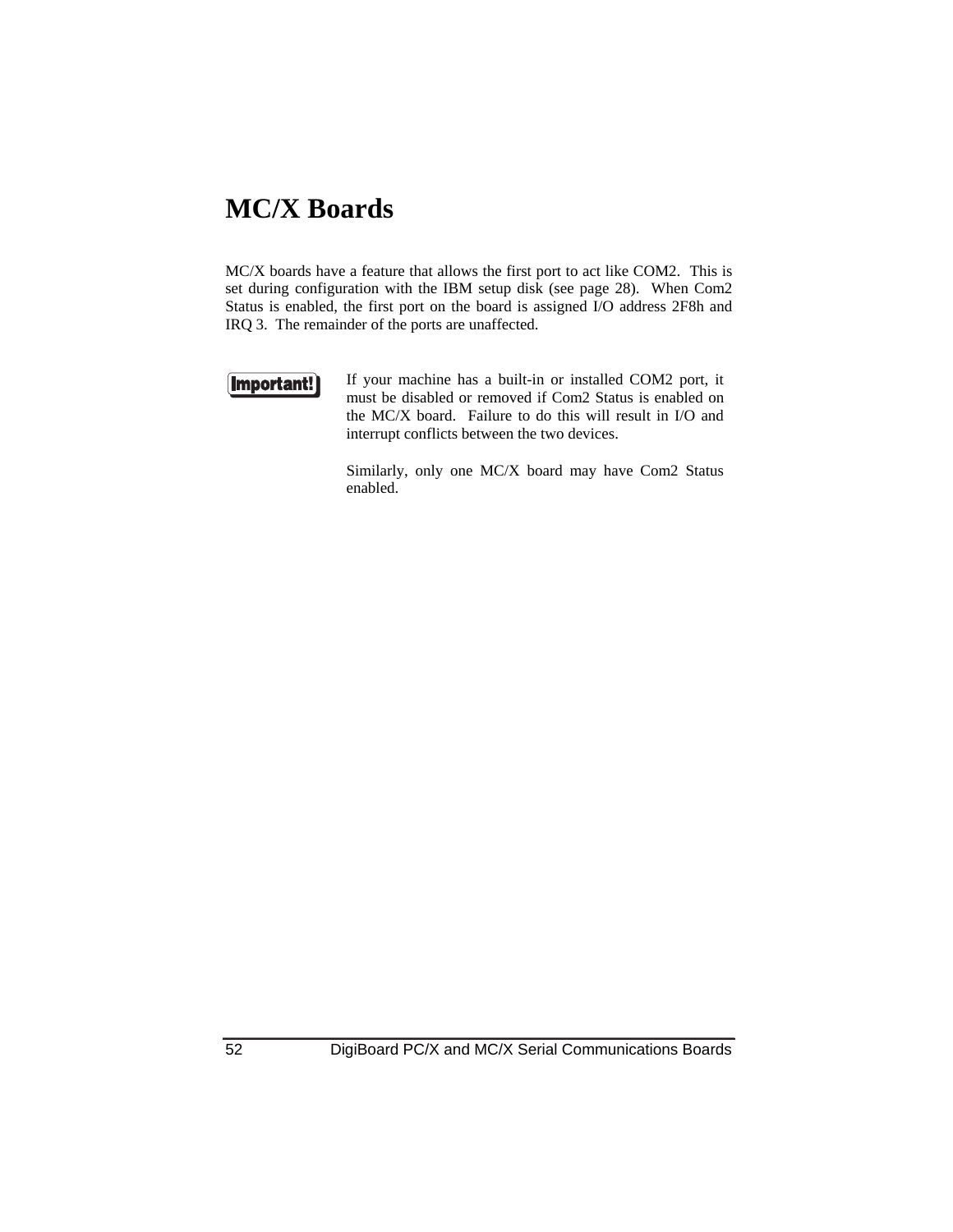# **Programming Information**

Programming for PC/X and MC/X boards is very similar to programming for a standard COM port. The boards use 16C450 or 16C550 (optional) UARTs, which are directly accessible on your computer's I/O bus.

## **Enabling Interrupts**

When initializing the UARTs to enable interrupts, one extra step is necessary in addition to setting the appropriate bits in the UART's Interrupt Enable Register: the OUT2 bit in the Modem Control Register must also be set (to logic 1). The INTRPT output line is gated to the interrupt sequencer by the OUT2 line. If OUT2 is not set, the UART will generate an interrupt, but the board will not recognize it and it won't be passed to your computer.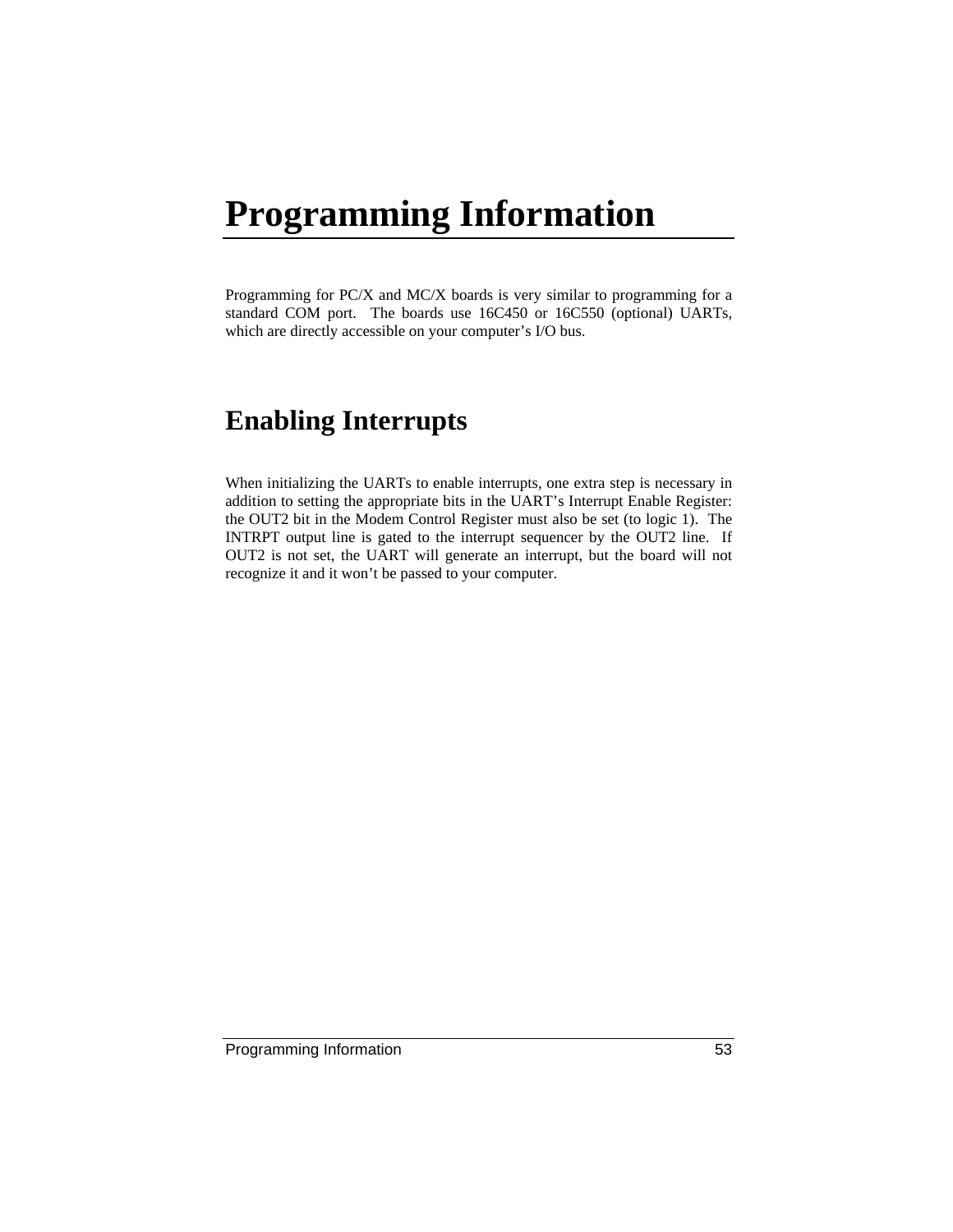### **Using the Interrupt Status Register**

PC/X and MC/X boards have an Interrupt Status Register (ISR) to streamline interrupt handling. When the board requests an interrupt, the software can look at the ISR to see which port caused the interrupt, instead of having to poll each UART. This can save a lot of processor time when a large number of ports is involved. The ISR also supports daisy chaining of PC/X boards so that up to 32 asynchronous serial ports can use the same interrupt (see Daisy Chaining PC/X Boards, on page 43).

#### **PC/4 and PC/8**

The interrupt hardware on PC compatibles is edge triggered. This means that normally only one device may use a given IRQ line (if a second device raised an interrupt on the same line before the first one was serviced, no rising edge would be sensed, and the interrupt would not be detected). PC/X boards provide a method of placing up to four boards on a single IRQ line by daisy chaining the interrupts from board to board (see Daisy Chaining PC/X Boards on page 43). In this way all the boards appear as one device to the host computer.

The PC/X board has an interrupt sequencer which cycles through each of the ports on the board, looking for an active interrupt request. When it finds one, it stops cycling, activates the interrupt request line for that port and waits for the interrupt to be serviced by the host computer. Once the interrupt has been handled, the sequencer starts up again and continues in this manner until the last port is polled. At this point the sequencer's counter is reset and a token output is sent to pin 2 of either P-2 (for odd numbered interrupts) or P-3 (for even numbered interrupts). In a single-board system, this token passes through a jumper shunt and back into pin 3 of the appropriate connector, and restarts the interrupt sequencer's polling cycle. In a multi-board system, the signal passes through the daisy chain cable to pin 3 of the corresponding connector of the next board in sequence. Pin 2 of the last board is connected to pin 3 of the first board, closing the loop. In this manner, all ports of all boards are polled in each cycle.

When multiple boards will be sharing interrupt request lines, the interrupt status registers of each board MUST be at the same address (set by the 10-position switch bank DS-1). When reading the status port to find the particular channel generating an interrupt, the ODD interrupt is checked at the address selected on DS-1, and the EVEN interrupt is checked at that address plus 1. Thus, if the status register is addressed at 140h, the ODD interrupt status is found at address 140h and the EVEN interrupt status is found at 141h.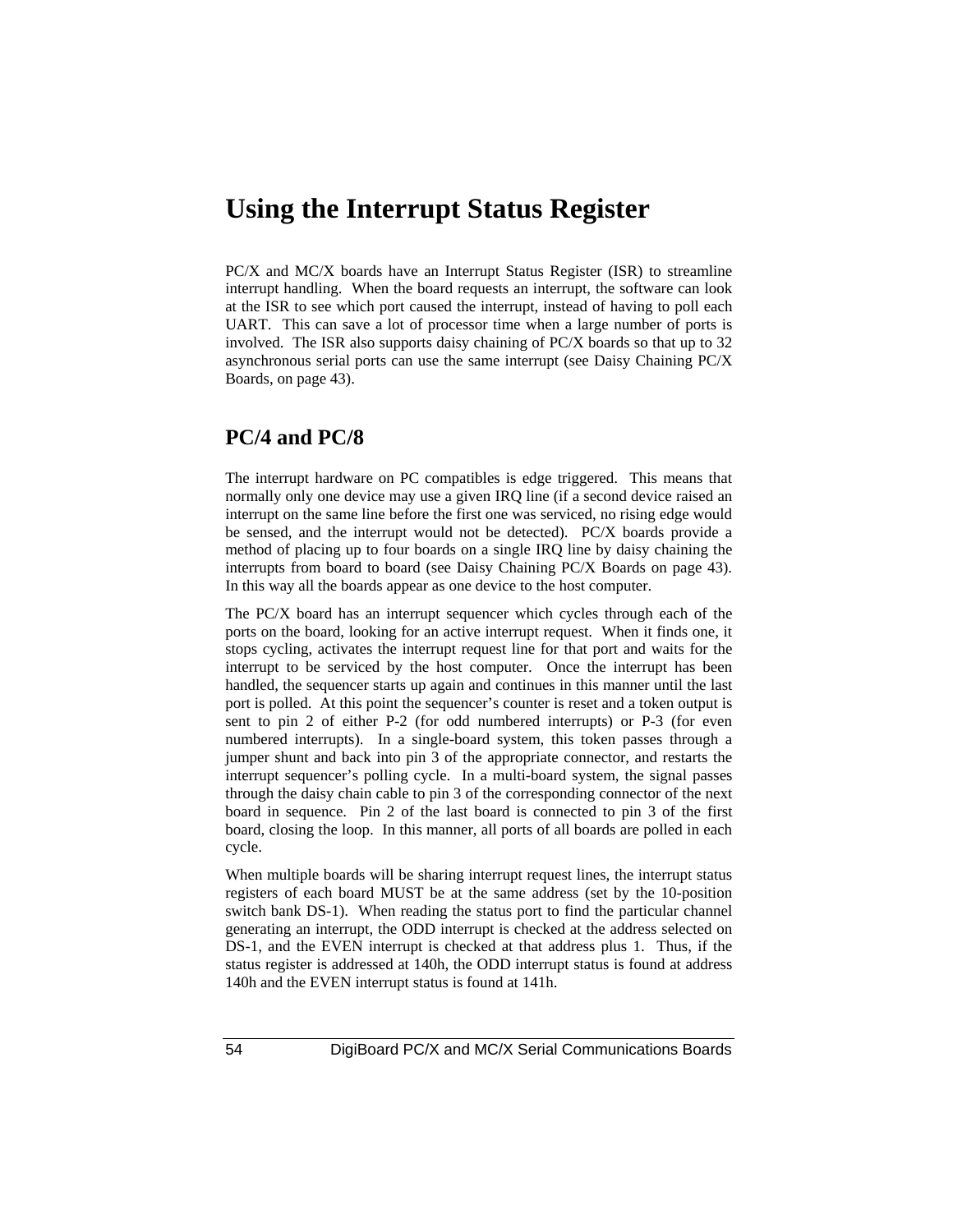The status port reflects the board number in bits 3 and 4 as a binary number between 0 and 3. Bits 0, 1 and 2 contain a binary number between 0 and 7 indicating the number of the channel that needs servicing. Thus, if the status port contains 16h, or 00010110 binary, the third board (board #2) has an interrupt pending on channel 6 (or the 7th physical port—remember that the 1st board or port is number 0). If no interrupt is pending, the status port will contain FFh, or all 1s.

If more than one interrupt is pending, the status port will reflect the first one. Once that interrupt has been serviced, the next one in numerical sequence will appear in the status port. Therefore, by reading the status port until it comes up FFh, all pending interrupts will be serviced. If the interrupt service routine is exited before all interrupts have been cleared, a new interrupt will be generated as soon as interrupts have been reenabled.

### **PC/16**

PC/16 boards look like two PC/8 boards daisy chained together. Therefore the first eight ports appear to be on Board 0, and the other eight appear to be on Board 1. If two PC/16 boards are daisy chained together, the second board appears as boards 2 and 3.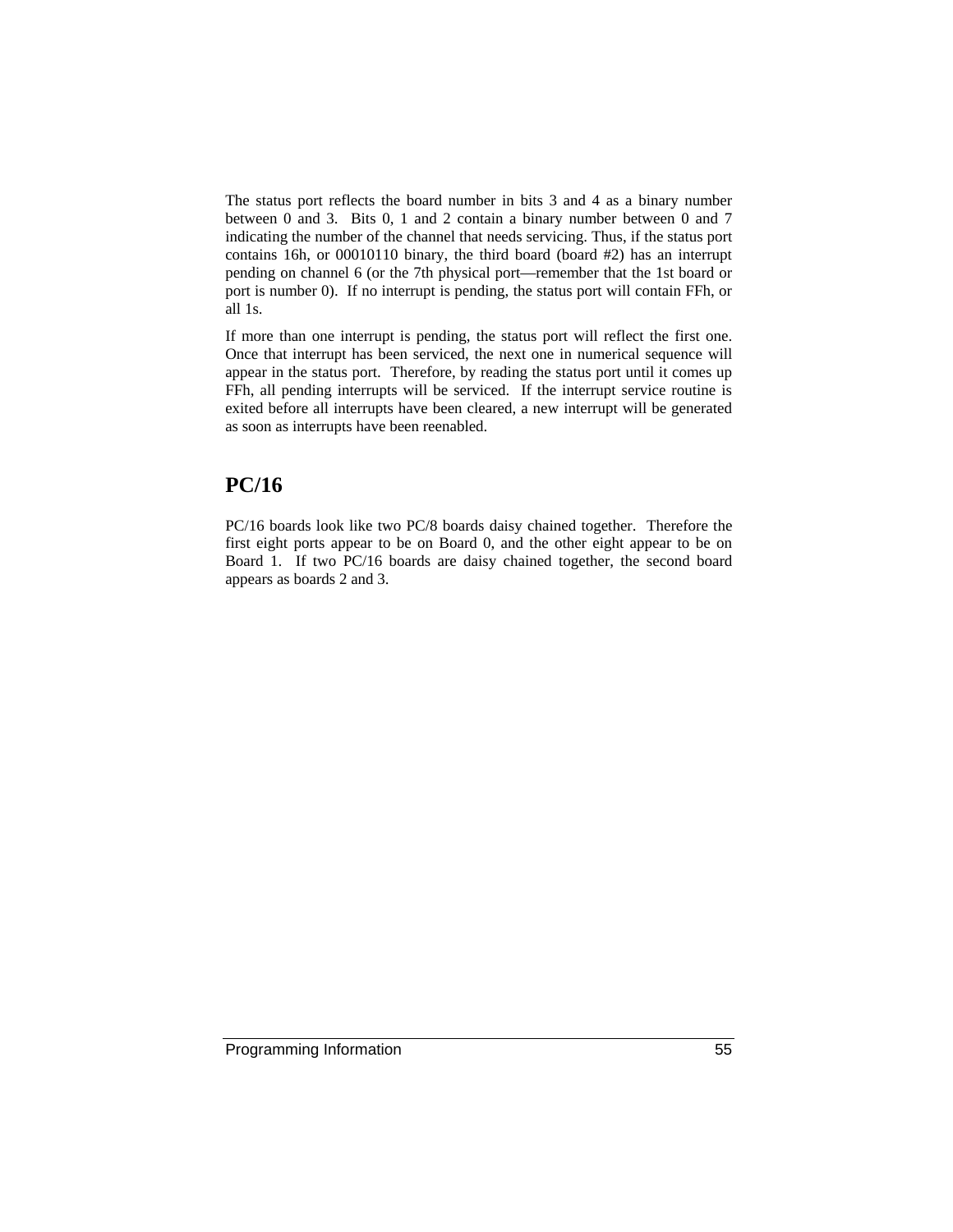### **MC/X**

Unlike ISA interrupt hardware (which is edge triggered), Micro Channel interrupt hardware is *level* sensitive. This allows multiple boards to share an interrupt line, which eliminates the necessity of daisy chaining boards. The MC/X Interrupt Status Register (ISR) is a 16 bit register that simultaneously reflects ALL pending interrupts for that board. The ISR is bit-mapped so that each bit represents one port on the board. Bit  $#0 =$  Port  $#1$ , etc. If no interrupts are pending, the ISR contains all zeroes. If multiple boards are using one interrupt, the software must check the ISR for each board in turn to be certain that all interrupts are serviced. When no more interrupts are pending, the ISRs will all be 00 and the IRQ line will drop.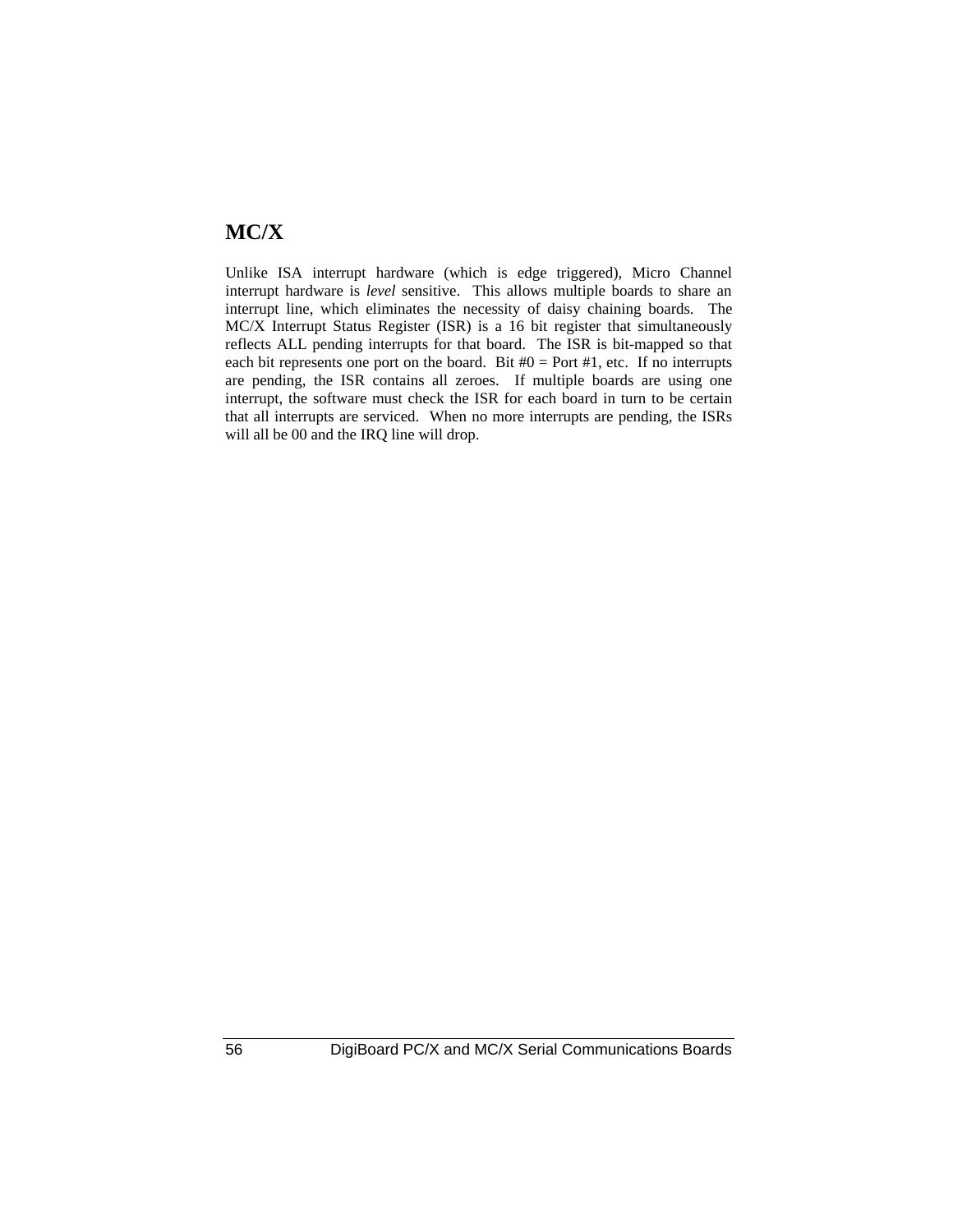# **Specifications**

#### **PC/4**

#### **Power requirements**

| $+5$ VDC $\pm 5\%$ :         | 1.0 Amps max.         |
|------------------------------|-----------------------|
| $+12$ VDC $+5\%$ :           | $55 \text{ mA max}$ . |
| $-12 \text{ VDC } \pm 5\%$ : | $80 \text{ mA max}$ . |

#### **Board dimensions**

| Length: | 13.1 inches  |
|---------|--------------|
| Width:  | $0.5$ inches |
| Height: | 4.2 inches   |
| Weight: | 1.0 pounds   |

| Ambient temperature: | $10^{\circ}$ C to 55 $^{\circ}$ C |
|----------------------|-----------------------------------|
| Relative humidity:   | 5% to 90%                         |
| Air movement:        | 30 CFM forced                     |
| Altitude:            | 0 to 12,000 feet                  |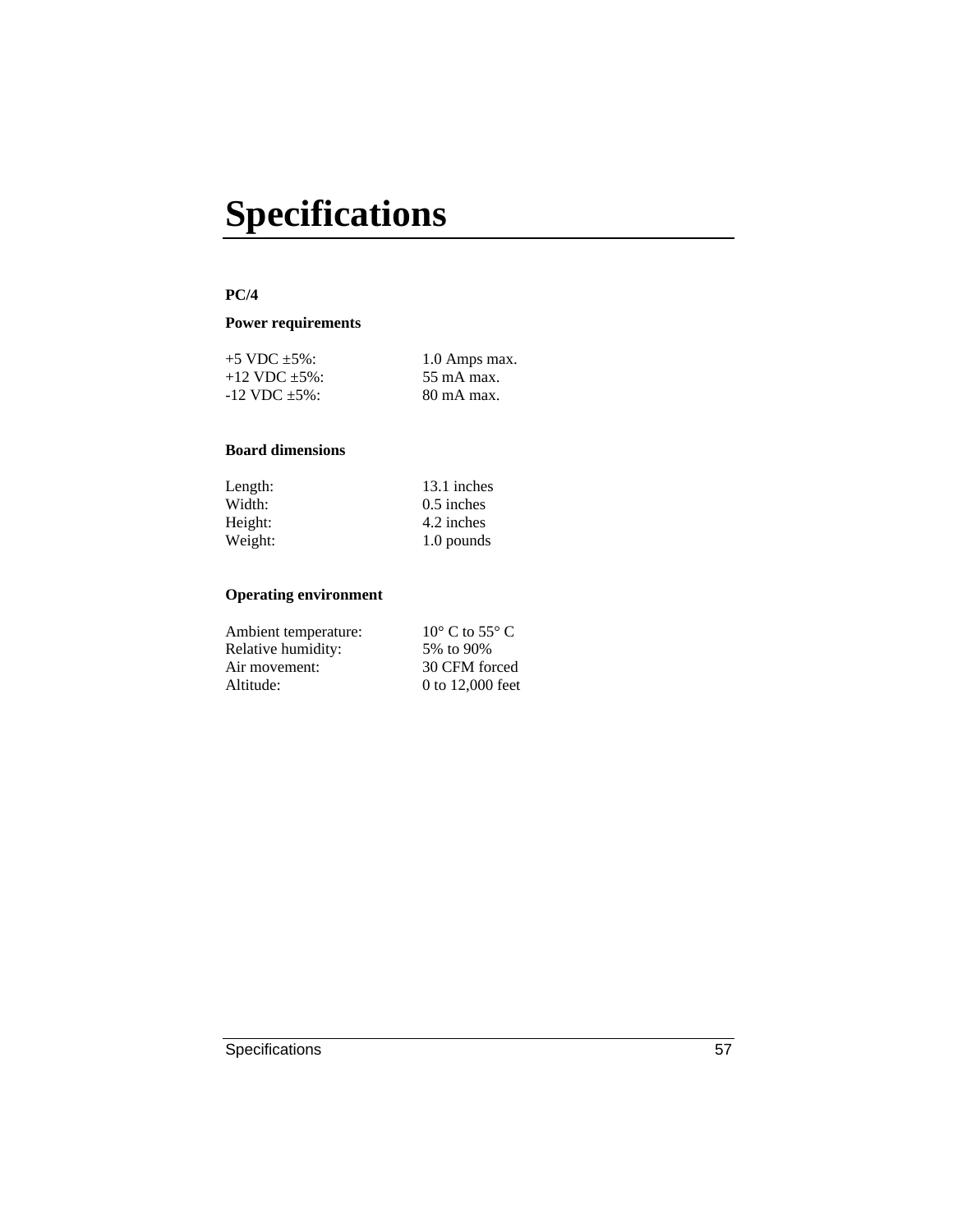#### **PC/8**

#### **Power requirements**

| $+5$ VDC $+5\%$ :  | 1.2 Amps max.          |
|--------------------|------------------------|
| $+12$ VDC $+5\%$ : | $110 \text{ mA max}$ . |
| $-12$ VDC $+5\%$ : | 160 mA max.            |

#### **Board dimensions**

| 13.1 inches  |
|--------------|
| $0.5$ inches |
| 4.2 inches   |
| 1.0 pounds   |
|              |

| $10^{\circ}$ C to 55 $^{\circ}$ C |
|-----------------------------------|
| 5% to 90%                         |
| 30 CFM forced                     |
| 0 to 12,000 feet                  |
|                                   |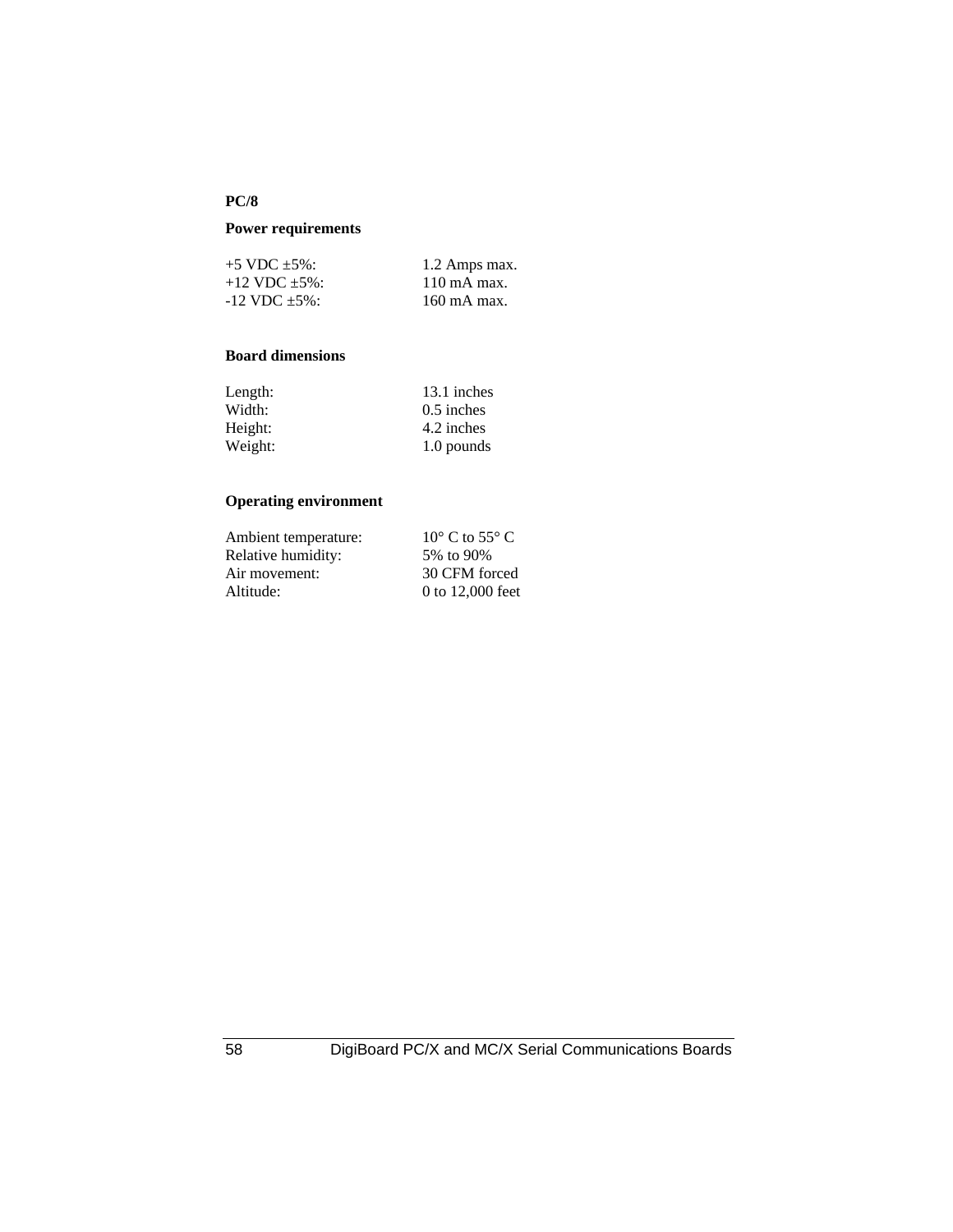#### **PC/16**

#### **Power requirements**

| $+5$ VDC $+5\%$ :            | 1.8 Amps max.          |
|------------------------------|------------------------|
| $+12$ VDC $\pm$ 5%:          | $130 \text{ mA max}$ . |
| $-12 \text{ VDC } \pm 5\%$ : | $130 \text{ mA max}$ . |

#### **Board dimensions**

| 13.1 inches   |
|---------------|
| $0.5$ inches  |
| 4.2 inches    |
| $0.75$ pounds |
|               |

| Ambient temperature: | $10^{\circ}$ C to 55 $^{\circ}$ C |
|----------------------|-----------------------------------|
| Relative humidity:   | 5% to 90%                         |
| Air movement:        | 30 CFM forced                     |
| Altitude:            | 0 to 12,000 feet                  |
|                      |                                   |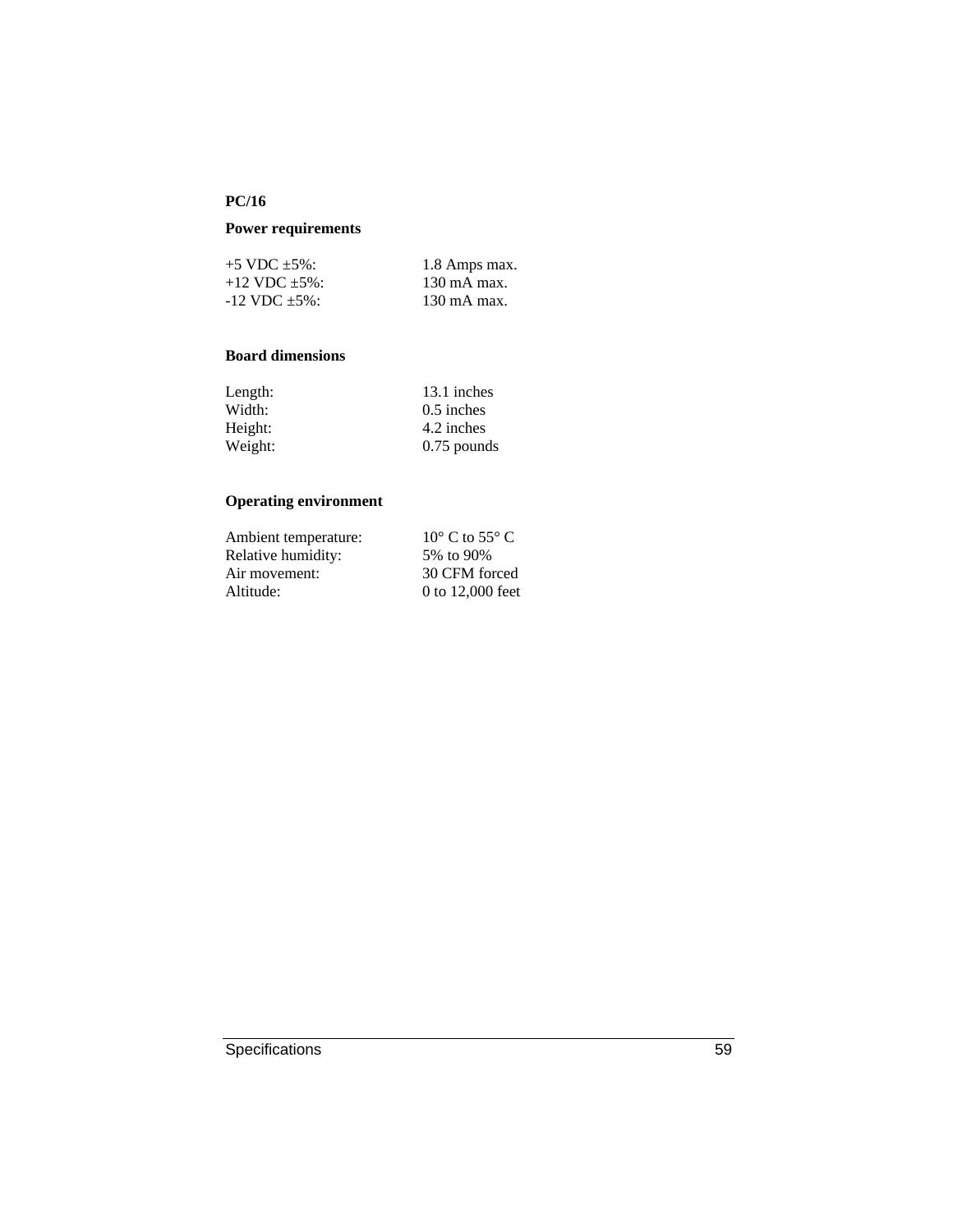#### **MC/4**

#### **Power requirements**

| $+5$ VDC $+5\%$ :  | 1.5 Amps max.         |
|--------------------|-----------------------|
| $+12$ VDC $+5\%$ : | $50 \text{ mA max}$ . |
| $-12$ VDC $+5\%$ : | $20 \text{ mA max}$ . |

#### **Board dimensions**

| 11.5 inches   |
|---------------|
| 0.6 inches    |
| 3.5 inches    |
| $0.75$ pounds |
|               |

| Ambient temperature: | $10^{\circ}$ C to 55 $^{\circ}$ C |
|----------------------|-----------------------------------|
| Relative humidity:   | 5% to 90%                         |
| Air movement:        | 30 CFM forced                     |
| Altitude:            | 0 to 12,000 feet                  |
|                      |                                   |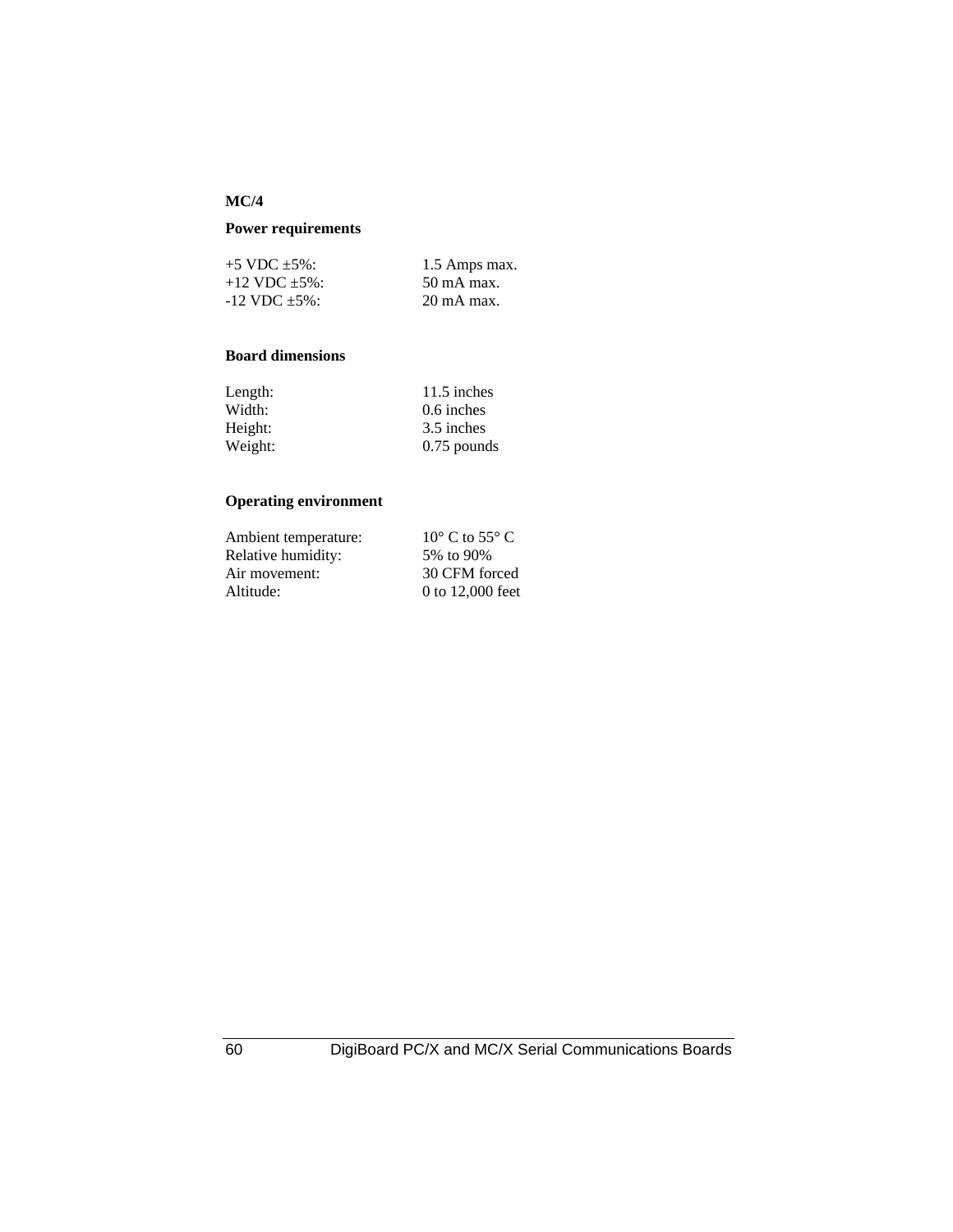#### **MC/8**

## **Power requirements**

| $+5$ VDC $+5\%$ :     | 1.5 Amps max.         |
|-----------------------|-----------------------|
| $+12$ VDC $+5\%$ :    | $50 \text{ mA max}$ . |
| $-12$ VDC $\pm 5\%$ : | $20 \text{ mA max}$ . |

#### **Board dimensions**

| Length: | 11.5 inches   |
|---------|---------------|
| Width:  | 0.6 inches    |
| Height: | 3.5 inches    |
| Weight: | $0.75$ pounds |

# **Operating environment**

| Ambient temperature: | $10^{\circ}$ C to 55 $^{\circ}$ C |
|----------------------|-----------------------------------|
| Relative humidity:   | 5% to 90%                         |
| Air movement:        | 30 CFM forced                     |
| Altitude:            | 0 to 12,000 feet                  |
|                      |                                   |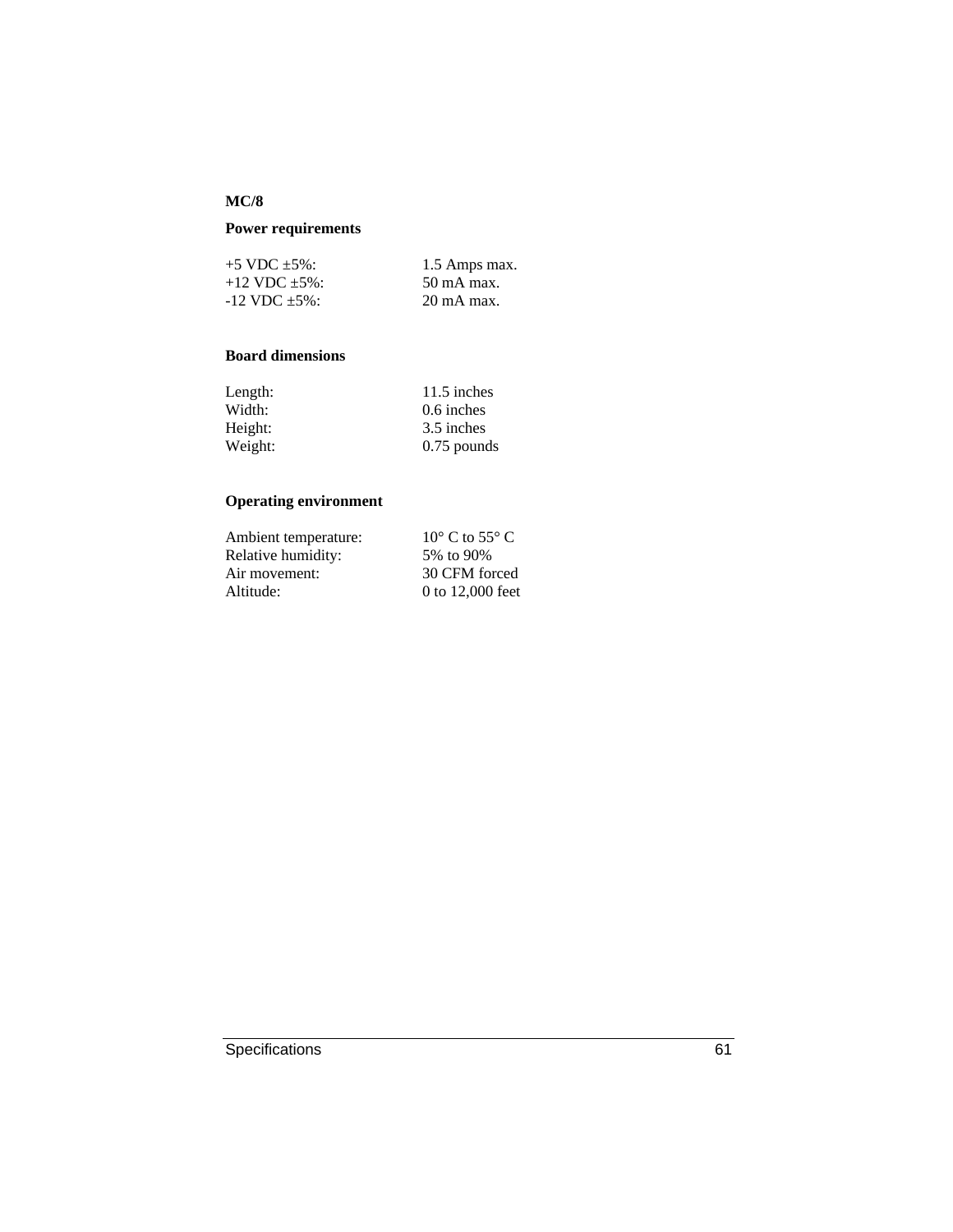#### **MC/16**

## **Power requirements**

| $+5$ VDC $+5\%$ :            | 1.5 Amps max.         |
|------------------------------|-----------------------|
| $+12$ VDC $+5\%$ :           | $50 \text{ mA max}$ . |
| $-12 \text{ VDC } \pm 5\%$ : | $20 \text{ mA max}$ . |

#### **Board dimensions**

| Length: | 11.5 inches (16.8 inches with RJ-45 connector) |
|---------|------------------------------------------------|
| Width:  | $0.6$ inches                                   |
| Height: | 3.5 inches                                     |
| Weight: | $0.75$ pounds                                  |

# **Operating environment**

| $10^{\circ}$ C to 55 $^{\circ}$ C |
|-----------------------------------|
| 5% to 90%                         |
| 30 CFM forced                     |
| 0 to 12,000 feet                  |
|                                   |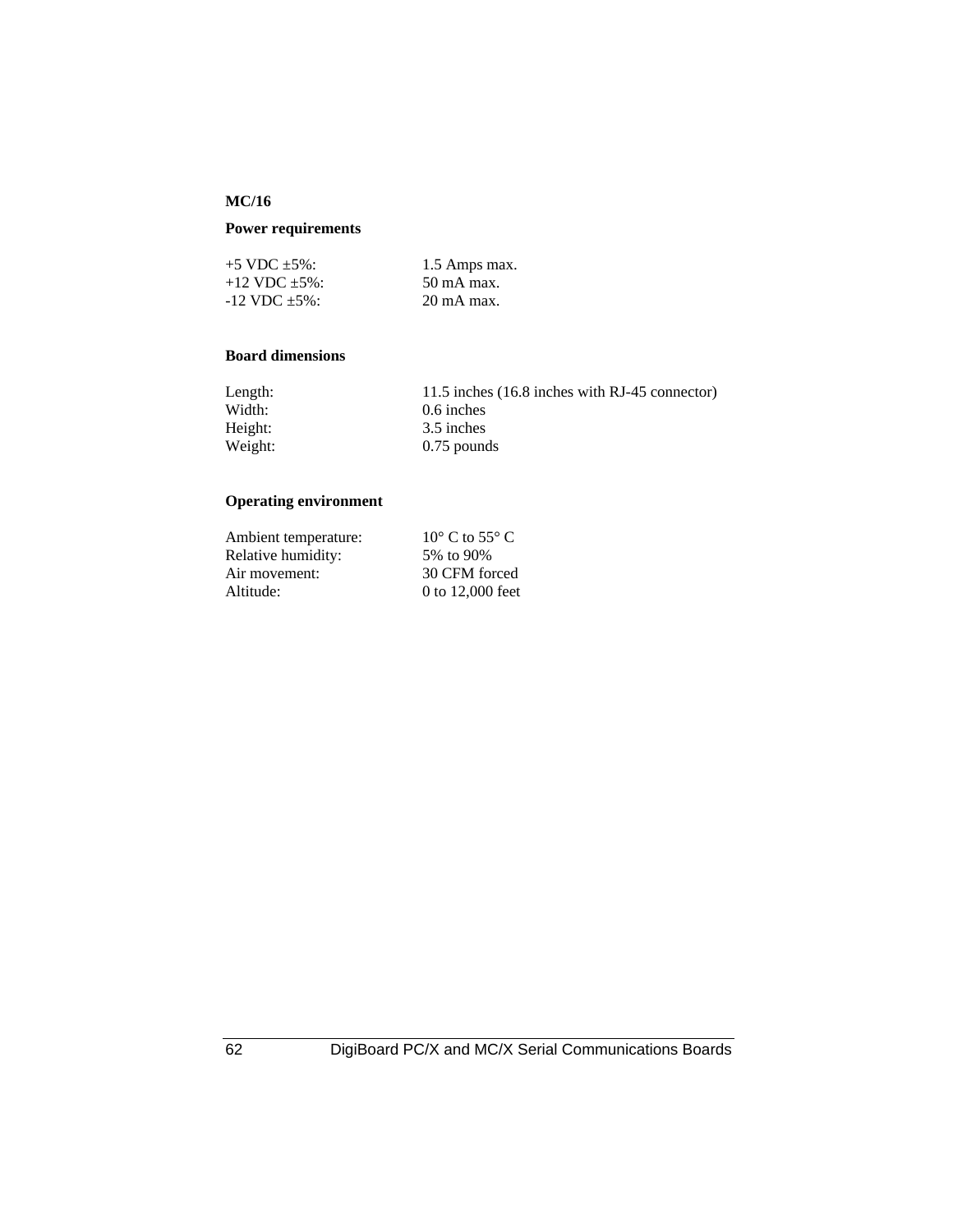# **Index**

Adapter Description Files, 25 ADF files, 25 ALTPIN, 33 BBS (DigiBoard), viii Board ID PC/16, 19 PC/8, PC/4, 12 Bulletin Board, viii Cable configuration RS-232 peripherals, 29, 30, 31, 32 Cable leg RJ-45 to DB-25, 41 Part numbers, 41 Cable legs, 32 Cables Capacitance, 34 Environment, 34 Grounding, 34 RS-232, 34 COM Port Emulation, 49 Com2 Status, 28, 52 Configuration MC/X, 25 Connector Box DB-25 Part numbers, 37 Connector box DB-25, 37 Connector options, 35-57 DB-25, 35-37 DB-9, 38 RJ-45, 39-57 Part numbers, 39 **Connectors** RJ-11 4 pin, 40 6 pin, 40

RJ-45 10 pin, 40 8 pin, 40 Contention IRQ, 10 Converting RJ-45 to DB-25, 41 Customer Assistance, ix Customer Service, ix Daisy Chain Cables, 48 Daisy Chaining PC/16, 47 PC/8, PC/4, 43 DB-25 connectors, 30, 31, 32, 35- 37 Device driver support, xi DigiBoard BBS, viii DIP switches, 4 DOC/FCC information, vii E-Mail addresses, ix FCC/DOC information, vii Flow control, 29, 31 DTR, 31 Hardware, 31 Ready/Busy, 31 Software, 29 Handshaking, 29, 31 DTR, 31 Hardware, 31 Ready/Busy, 31 Software, 29 I/O port address MC/X, 26 PC/16, 15 PC/8, PC/4, 4 Installation MC/X, 22 PC/16, 15 PC/8, PC/4, 3